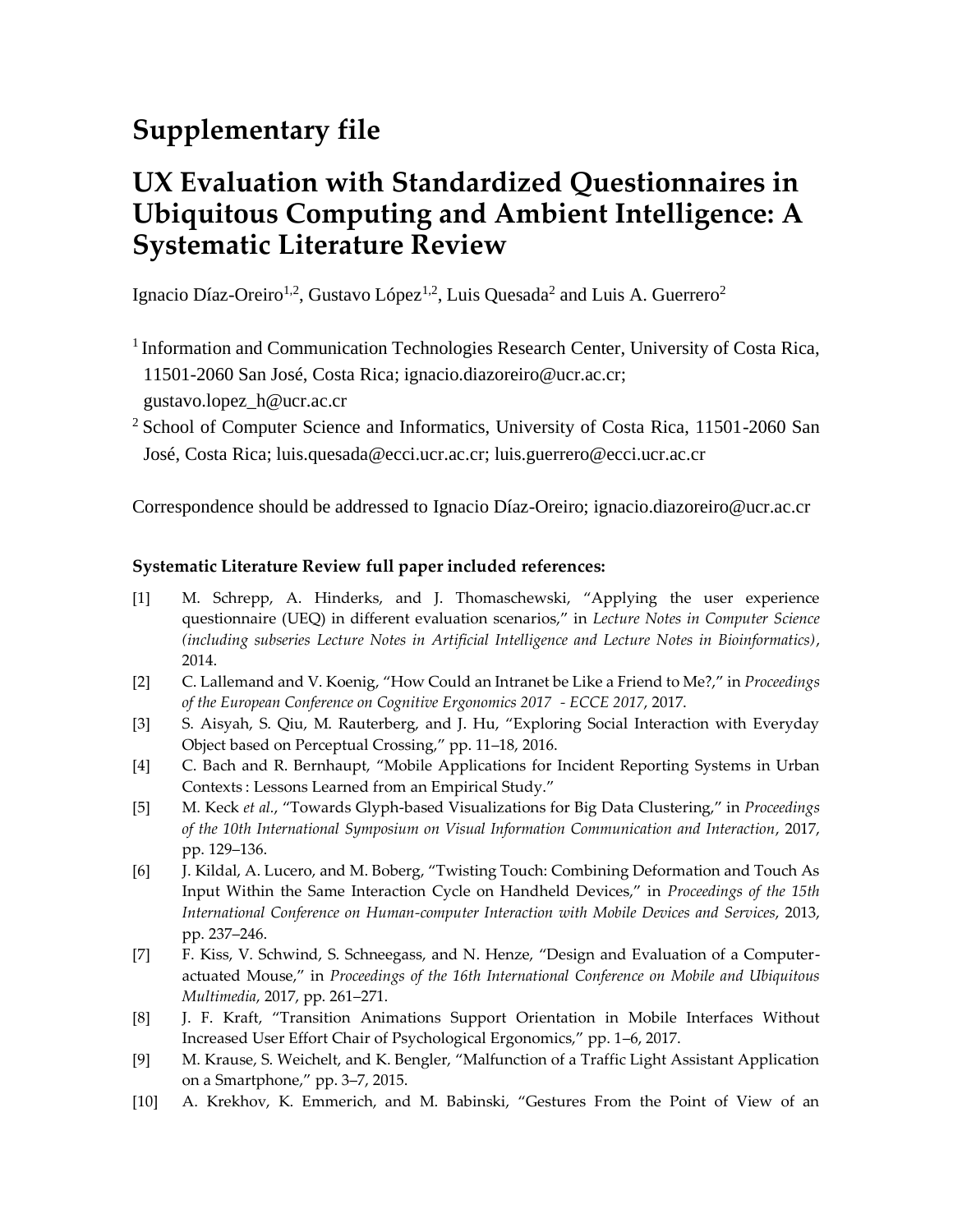Audience : Toward Anticipatable Interaction of Presenters With 3D Content .," 2017.

- [11] S. Kujala and T. Miron-Shatz, "Emotions, Experiences and Usability in Real-life Mobile Phone Use," in *Proceedings of the SIGCHI Conference on Human Factors in Computing Systems*, 2013, pp. 1061–1070.
- [12] J. Kunkel, B. Loepp, and J. Ziegler, "A 3D Item Space Visualization for Presenting and Manipulating User Preferences in Collaborative Filtering," in *Proceedings of the 22Nd International Conference on Intelligent User Interfaces*, 2017, pp. 3–15.
- [13] F. Lachner, H. Schneider, L. Simon, and A. Butz, "Nurturing Empathy Between UX Design Teams and Users in Digitally-mediated User Research," in *Proceedings of the 10th Nordic Conference on Human-Computer Interaction*, 2018, pp. 273–285.
- [14] C. Lallemand and V. Koenig, "Lab Testing Beyond Usability: Challenges and Recommendations for Assessing User Experiences," 2017.
- [15] C. Bach, N. Gauducheau, and P. Salembier, "Combining interviews and scales in the multidimen- sional evaluation of User Experience . A case study in," no. August, pp. 24–26, 2011.
- [16] H. Lang, M. Klepsch, F. Nothdurft, T. Seufert, and W. Minker, "Are Computers Still Social Actors?," in *CHI '13 Extended Abstracts on Human Factors in Computing Systems*, 2013, pp. 859– 864.
- [17] M. Lee, N. Norouzi, G. Bruder, P. J. Wisniewski, and G. F. Welch, "The Physical-virtual Table: Exploring the Effects of a Virtual Human's Physical Influence on Social Interaction," in *Proceedings of the 24th ACM Symposium on Virtual Reality Software and Technology*, 2018, pp. 25:1- -25:11.
- [18] S. Lemcke, K. Haedge, R. Zender, and U. Lucke, "RouteMe : a multilevel pervasive game on mobile ad hoc routing," *Pers. Ubiquitous Comput.*, vol. 19, no. 3, pp. 537–549, 2015.
- [19] A. Lucero, "Collaborative Use of Mobile Phones for Brainstorming," pp. 337–340, 2010.
- [20] A. Lucero, J. Holopainen, and T. Jokela, "MobiComics: Collaborative Use of Mobile Phones and Large Displays for Public Expression," in *Proceedings of the 14th International Conference on Human-computer Interaction with Mobile Devices and Services*, 2012, pp. 383–392.
- [21] A. Lucero, J. Holopainen, and T. Jokela, "Pass-Them-Around : Collaborative Use of Mobile Phones for Photo Sharing," pp. 1787–1796, 2011.
- [22] A. Lucero and A. Vetek, "NotifEye : Using Interactive Glasses to Deal with Notifications while Walking in Public," 2014.
- [23] G. Madlmayr and D. Brandlberger, "Evaluation of SmartCard Webserver as an Application Platform from a User ' s Perspective," no. c, pp. 360–363, 2008.
- [24] C. Mai, L. Rieger, and S. A. Bartsch, "Evaluating Shared Surfaces for Co-Located Mixed-Presence Collaboration," pp. 1–5, 2018.
- [25] J. Majors, A. Bengs, S. Granlund, A. Ylitalo, and M. Byholm, "Moodle Moods? A User Experience Study of a Small Private Online Course for Higher Teacher Education," *Mindtrek'18 Proc. 22Nd Int. Acad. Mindtrek Conf.*, pp. 228–235, 2015.
- [26] P. Bader, V. Schwind, N. Henze, S. Schneegass, and N. Broy, "Design and Evaluation of a Layered Handheld 3D Display with Touch-Sensitive Front and Back," pp. 315–318, 2014.
- [27] V. Mäkelä, T. Heimonen, M. Luhtala, and M. Turunen, "Information Wall : Evaluation of a Gesture-Controlled Public Display," 2014.
- [28] P. Marti and I. Iacono, "Evaluating the Experience of Use of a Squeezable Interface," in *Proceedings of the 11th Biannual Conference on Italian SIGCHI Chapter*, 2015, pp. 42–49.
- [29] S. Maurer, R. Erbach, I. Kraiem, S. Kuhnert, P. Grimm, and E. Rukzio, "Designing a Guardian Angel: Giving an Automated Vehicle the Possibility to Override Its Driver," in *Proceedings of the 10th International Conference on Automotive User Interfaces and Interactive Vehicular*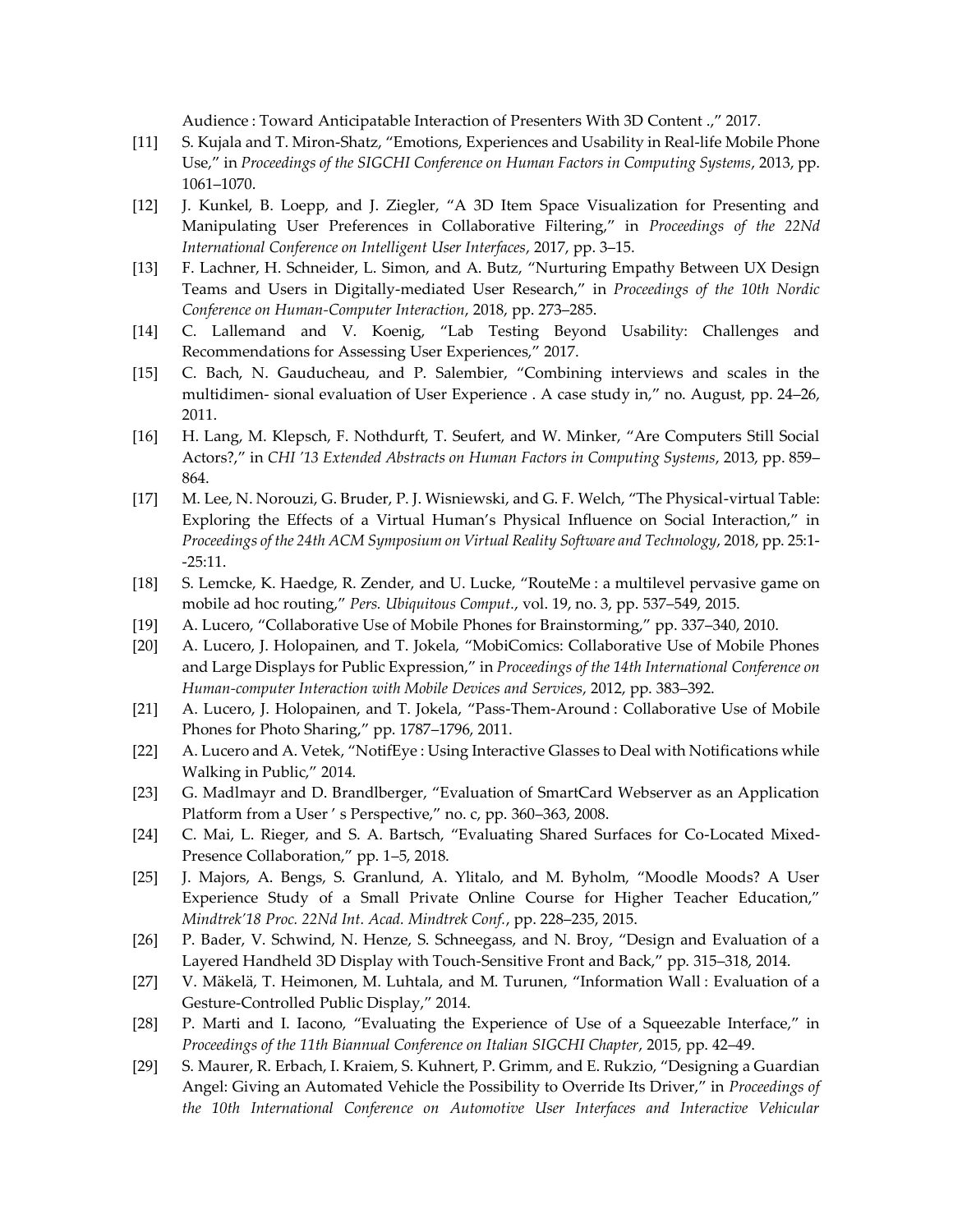*Applications*, 2018, pp. 341–350.

- [30] S. Mayer, L. Lischke, A. Lanksweirt, H. V. Le, and N. Henze, "How to Communicate New Input Techniques," in *Proceedings of the 10th Nordic Conference on Human-Computer Interaction*, 2018, pp. 460–472.
- [31] S. Mehrotra, "Potmote : A TV Remote Control for Older Adults," pp. 486–488, 2018.
- [32] E. D. Mekler and K. Hornbæk, "Momentary Pleasure or Lasting Meaning?: Distinguishing Eudaimonic and Hedonic User Experiences," in *Proceedings of the 2016 CHI Conference on Human Factors in Computing Systems*, 2016, pp. 4509–4520.
- [33] B. Merz, A. N. Tuch, and K. Opwis, "Perceived User Experience of Animated Transitions in Mobile User Interfaces," in *Proceedings of the 2016 CHI Conference Extended Abstracts on Human Factors in Computing Systems*, 2016, pp. 3152–3158.
- [34] J. Paivainem, K., Väänänen-Vainio-Mattila, H., Heikki, "Social Devices A Laboratory Study on User Preferences of Device Proactivity," pp. 223–228, 2013.
- [35] C. Meurisch, F. Kohnh, and M. Max, "NICER911 : Ad-hoc Communication and Emergency Services Using Networking Smartphones and Wireless Home Routers Stefan Wullko e," no. iii, pp. 1–2.
- [36] C. Meurisch, B. Schmidt, M. Scholz, I. Schweizer, and M. Mühlhäuser, "Labels Quantified Self App for Human Activity Sensing," pp. 1413–1422, 2015.
- [37] Y. Barhoush, M. Mustonen, G. V Georgiev, and D. Ferreira, "The Gravity of Thought : Exploring Positively Surprising Interactions," pp. 333–338, 2018.
- [38] J. Meyer and A. Kazakova, "Visualization of Complex Health Data on Mobile Devices," pp. 31–34.
- [39] J. Meyer, T. Schoormann, and D. Wegmann, "A Smart Health Device to Measure Waist Circumfence," pp. 3–4.
- [40] A. Miclaus, M. Beigl, and M. Berning, "IndianaJS : Building spatially aware web sites for the Web of Things," no. Figure 1, pp. 2–7.
- [41] M. Minge, K. Lorenz, S. Dannehl, and N. Jankowski, "Developing a Mobile System for Children and Teenagers with Scoliosis to Improve Therapy Adherence," pp. 1–8, 2018.
- [42] W. Mobilehci, "User-centered Interaction Design of a Mobile Learning Platform for the Generation 60 + Abstract," no. Mci, pp. 924–927.
- [43] R. Montanari *et al.*, "Saferider Results From Yamaha Test Site On Advanced Rider Assistance Syste," pp. 132–138, 2011.
- [44] A. Möser, T. Reufer, and C. Geiger, "Multitouch and Pen Interaction for 3D Configuration of Virtual Yachts at Trade Fairs," in *Proceedings of the 8th International Conference on Advances in Computer Entertainment Technology*, 2011, pp. 74:1--74:2.
- [45] M. Mõttus, "Evaluating Aesthetics During Interaction Episodes."
- [46] H. Müller, C. Pieper, W. Heuten, and S. Boll, "It's Not That Long!: Helping Children to Understand Time with an Ambient Light Display," in *Proceedings of the The 15th International Conference on Interaction Design and Children*, 2016, pp. 356–366.
- [47] J. Müller *et al.*, "Honeypot A Socializing App to Promote Train Commuters ' Wellbeing," 2018.
- [48] V. Becker and F. Rauchenstein, "Investigating Universal Appliance Control through Wearable Augmented Reality," vol. 2019, 2019.
- [49] L. J. Müller, "Facets In HCI : Towards Understanding Eudaimonic UX Preliminary Findings," pp. 2283–2288, 2015.
- [50] L. J. Müller, "Hedonic Enjoyment And Personal Expressiveness In Positive User Experiences," pp. 3166–3172, 2016.
- [51] S. Müller, A. M. Carl, P. Klein, H. Rieß, and D. Bender, "Examples for a ubiquitous mobility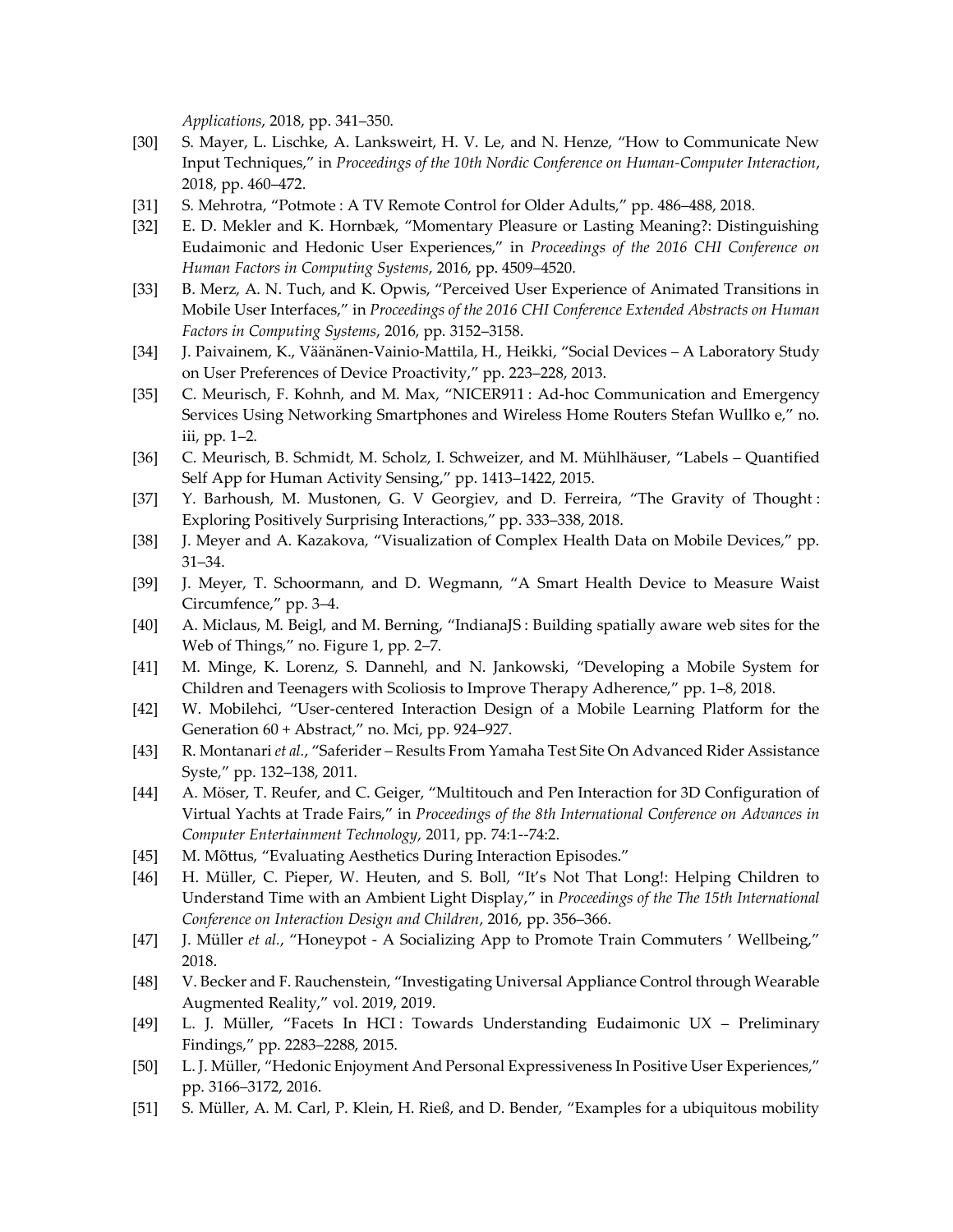assistant as outcome of the inDAgo project," pp. 2–5.

- [52] A. Niels, S. R. Guczka, and M. Janneck, "The Impact of Causal Attributions on System Evaluation in Usability Tests," in *Proceedings of the 2016 CHI Conference on Human Factors in Computing Systems*, 2016, pp. 3115–3125.
- [53] H. S. Nielsen, M. P. Olsen, M. B. Skov, and J. Kjeldskov, "JuxtaPinch: Exploring Multi-device Interaction in Collocated Photo Sharing," in *Proceedings of the 16th International Conference on Human-computer Interaction with Mobile Devices & Services, 2014, pp. 183-192.*
- [54] A. Nutsi, "Usability Guidelines for Co-Located Multi-User Interaction on Wall Displays," in *Proceedings of the 2015 International Conference on Interactive Tabletops & Surfaces*, 2015, pp. 433– 438.
- [55] M. Obrist *et al.*, "Connecting TV & PC : An In-Situ Field Evaluation of an Unified Electronic Program Guide Concept," pp. 91–100.
- [56] C. Oechsner and F. Alt, "VRPursuits : Interaction in Virtual Reality using Smooth Pursuit Eye Movements."
- [57] A. Van Oosterhout and M. B. Alonso, "Ripple Thermostat : Affecting the Emotional Experience through Interactive Force Feedback and Shape Change," pp. 1–12, 2018.
- [58] S. Paasovaara, M. Paldanius, P. Saarinen, J. Häkkilä, and K. Väänänen-Vainio-Mattila, "The Secret Life of My Dog: Design and Evaluation of Paw Tracker Concept," in *Proceedings of the 13th International Conference on Human Computer Interaction with Mobile Devices and Services*, 2011, pp. 231–240.
- [59] A. Bellucci, P. Diaz, and I. Aedo, "A See-Through Display for Interactive Museum Showcases," in *Proceedings of the 2015 International Conference on Interactive Tabletops & Surfaces*, 2015, pp. 301–306.
- [60] M. Pakanen, P. Alavesa, and H. Kukka, "Hybrid Campus Art : Bridging Two Realities through 3D Art," pp. 393–399.
- [61] J. Palviainen, T. Kilamo, J. Koskinen, J. Lautamäki, T. Mikkonen, and A. Nieminen, "Design Framework Enhancing Developer Experience in Collaborative Coding Environment," in *Proceedings of the 30th Annual ACM Symposium on Applied Computing*, 2015, pp. 149–156.
- [62] J. Palviainen, K. Kuusinen, and K. Väänänänen-Vainio-Mattila, "Designing for Presence in Social Television Interaction," in *Proceedings of the 12th International Conference on Mobile and Ubiquitous Multimedia*, 2013, pp. 9:1--9:10.
- [63] P. Panhey, D. Tanja, S. Schneegass, D. Wenig, and F. Alt, "What People Really Remember Understanding Cognitive Effects When Interacting with Large Displays," pp. 103–106, 2015.
- [64] T. Partala and M. Salminen, "User experience of photorealistic urban pedestrian navigation," in *Proceedings of the International Working Conference on Advanced Visual Interfaces - AVI '12*, 2012.
- [65] G. Peedu and D. Lamas, "Minu Viljandi: A Case Study on the Effects of Introducing Web 2.0 Features in e-Government Services on the Overall User Experience Perception," in *Proceedings of the 5th International Conference on Theory and Practice of Electronic Governance*, 2011, pp. 305– 308.
- [66] H. Perkunder, J. H. Israel, and M. Alexa, "Shape Modeling with Sketched Feature Lines in Immersive 3D Environments," 2010.
- [67] E. Pescara, A. Wolpert, M. Budde, A. Schankin, and M. Beigl, "Lifetact: Utilizing Smartwatches As Tactile Heartbeat Displays in Video Games," in *Proceedings of the 16th International Conference on Mobile and Ubiquitous Multimedia*, 2017, pp. 97–101.
- [68] E. Pesonen, "User Experience of Digital News : Two Semi-long Term Field Studies," no. Mum, pp. 51–63, 2015.
- [69] T. P. Pham and Y.-L. Theng, "Game Controllers for Older Adults: Experimental Study on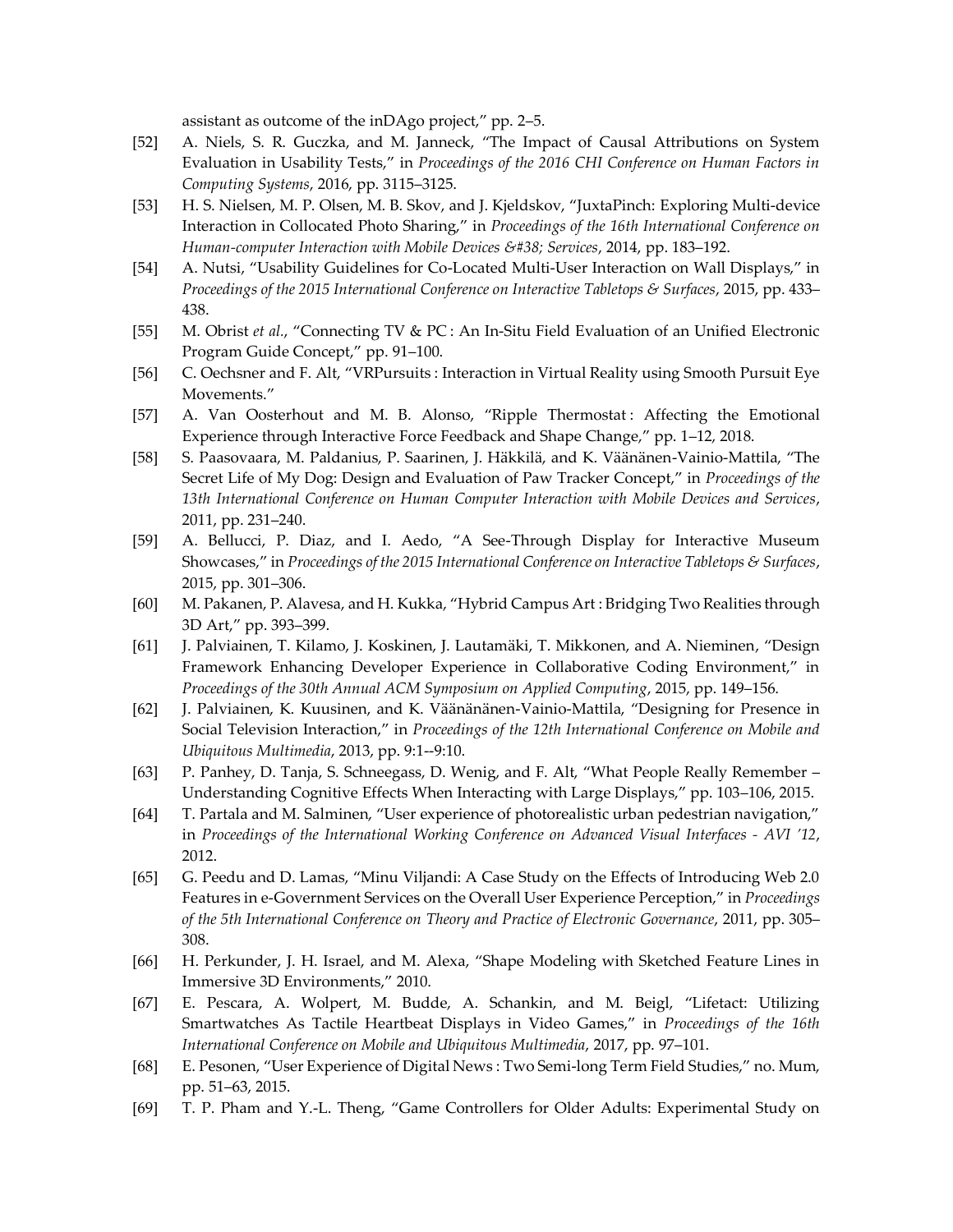Gameplay Experiences and Preferences," in *Proceedings of the International Conference on the Foundations of Digital Games*, 2012, pp. 284–285.

- [70] L. Bergé, E. Dubois, and M. Raynal, "Design and Evaluation of an ' Around the SmartPhone ' Technique for 3D Manipulations on Distant Display," pp. 69–78.
- [71] M. Porcheron, A. Lucero, and J. E. Fischer, "Co-Curator : Designing for Mobile Ideation in Groups," 2016.
- [72] A. Prinz, P. Menschner, and J. M. Leimeister, "Has NFC the Potential to Revolutionize Selfreported Electronic Data Capture ? – An Empirical Comparison of Different Interaction Concepts," pp. 1679–1684, 2012.
- [73] A. Pyae and T. N. Joelsson, "Investigating the Usability and User Experiences of Voice User Interface : A Case of Google Home Smart Speaker," pp. 127–131.
- [74] E. De Quincey, C. Briggs, and R. Waller, "Student Centred Design of a Learning Analytics System," pp. 353–362.
- [75] K. El Raheb, A. Kasomoulis, A. Katifori, and Y. Ioannidis, "A Web-based system for annotation of dance multimodal recordings by dance practitioners and experts," pp. 1–8, 2018.
- [76] K. El Raheb, G. Tsampounaris, A. Katifori, and Y. Ioannidis, "Choreomorphy : a Whole-body Interaction Experience for Dance Improvisation and Visual Experimentation."
- [77] J. Rantala, S. Müller, R. Raisamo, K. Suhonen, K. Väänänen-Vainio-Mattila, and V. Lantz, "User Experiences of Mobile Audio Conferencing with Spatial Audio, Haptics and Gestures," in *Proceedings of the 15th ACM on International Conference on Multimodal Interaction*, 2013, pp. 59–66.
- [78] M. Rehm, K. Leichtenstern, and J. Plomer, "Gesture Activated Mobile Edutainment ( GAME ) Intercultural Training of Nonverbal Behavior with Mobile Phones Categories and Subject Descriptors."
- [79] A. V. Reinschluessel *et al.*, "Virtual Reality for User-Centered Design and Evaluation of Touchfree Interaction Techniques for Navigating Medical Images in the Operating Room," in *Proceedings of the 2017 CHI Conference Extended Abstracts on Human Factors in Computing Systems*, 2017, pp. 2001–2009.
- [80] X. Ren, Y. Ma, Y. Lu, and A. Brombacher, "ShuttleKicker+: Designing Gamified Sonification to Augment the Physical Leisure Activity," in *Extended Abstracts Publication of the Annual Symposium on Computer-Human Interaction in Play*, 2017, pp. 471–478.
- [81] L. Bergé *et al.*, "Exploring Smartphone Based Interaction with Overview + Detail Interfaces on 3D Public Displays," pp. 125–134, 2014.
- [82] E. Reponen, "The Whole World u nder Your Feet : Field Trial of Embodied Browsing of Geotagged Content," vol. 1, no. 212, pp. 291–298, 2012.
- [83] E. Reponen and J. Keränen, "Mobile Interaction with Real-time Geospatial Data by Pointing Through Transparent Earth," in *Proceedings of the 6th Nordic Conference on Human-Computer Interaction: Extending Boundaries*, 2010, pp. 403–412.
- [84] E. Reponen and H. Korhonen, "World-Wide Access to Geospatial Data by Pointing Through The Earth," pp. 3895–3900, 2010.
- [85] T. Reufer, M. Panknin, and C. Geiger, "SensoDroid Multimodal Interaction Controlled Mobile Gaming," pp. 32–36, 2010.
- [86] J. Riemann, F. Müller, and M. Mühlhäuser, "An Evaluation of Hybrid Stacking on Interactive Tabletops," pp. 13–20, 2017.
- [87] M. Rittenbruch, "Evaluating the Use of a Very Large-scale Presentation and Collaboration Framework," pp. 124–129, 2014.
- [88] K. Rogers *et al.*, "P.I.A.N.O.: Faster Piano Learning with Interactive Projection," in *Proceedings of the Ninth ACM International Conference on Interactive Tabletops and Surfaces*, 2014, pp. 149–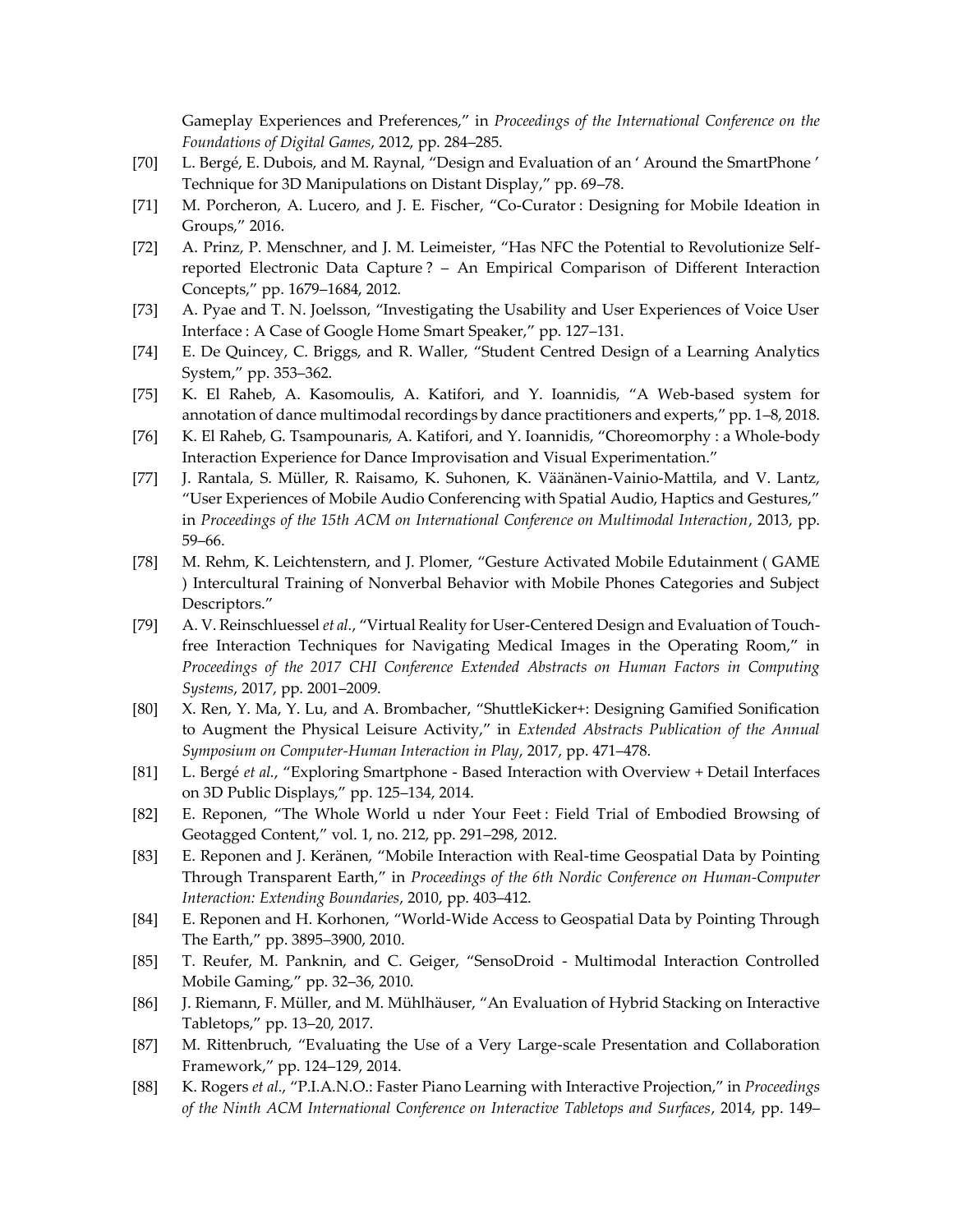158.

- [89] F. Roider, L. Reisig, and T. Gross, "Just Look : The Benefits of Gaze-Activated Voice Input in the Car," 2018.
- [90] S. L. Rojas *et al.*, "Natural Europe Educational Games Suite : Using Structured Museum-Data for Creating Mobile Educational Games," 2014.
- [91] B. Rossmy and A. Wiethoff, "COMB Shape as a Meaningful Element of Interaction .," pp. 287–295, 2019.
- [92] T. U. Berlin and N. Bergner, "On Supplementing Theoretical Computer Science Courses using," 2018.
- [93] D. Rudi, P. Kiefer, C. Peier, and M. Raubal, "Interacting with Maps on Optical Head-Mounted Displays," pp. 3–12.
- [94] S. Rümelin and A. Butz, "How To Make Large Touch Screens Usable While Driving," pp. 48– 55, 2013.
- [95] C. Sandoval, C. Montero, T. Jokela, and A. Lucero, "Replicating a Study of Collaborative Use of Mobile Phones for Photo Sharing in a Different Cultural Context," in *Proceedings of the 18th International Academic MindTrek Conference: Media Business, Management, Content & Services*, 2014, pp. 7–10.
- [96] C. Schartmüller, "Steer-By-WiFi : Lateral Vehicle Control for Take-Overs with Nomadic Devices," 2018.
- [97] G. Schiavo, E. Mencarini, K. B. A. Vovard, and M. Zancanaro, "Sensing and Reacting to Users ' Interest : an Adaptive Public Display," no. i, pp. 1545–1550, 2013.
- [98] M. Schirmer, J. Hartmann, S. Bertel, and F. Echtler, "Shoe Me the Way: A Shoe-Based Tactile Interface for Eyes-Free Urban Navigation," in *Proceedings of the 17th International Conference on Human-Computer Interaction with Mobile Devices and Services*, 2015, pp. 327–336.
- [99] C. Schlösser, B. Schröder, L. Cedli, and A. Kienle, "Beyond Gaze Cursor: Exploring Information-based Gaze Sharing in Chat," in *Proceedings of the Workshop on Communication by Gaze Interaction*, 2018, pp. 10:1--10:5.
- [100] S. Schmidt, F. Steinicke, A. Irlitti, and B. H. Thomas, "Floor-Projected Guidance Cues for Collaborative Exploration of Spatial Augmented Reality Setups," pp. 279–289, 2018.
- [101] S. Schmidt-rauch and G. Schwabe, "From Telesales to Tele-Advisory in Travel Agencies : Business Problems , Generic Design Goals and Requirements," vol. 2, no. 3, 2011.
- [102] S. Schneegass and N. Henze, "Harvesting Social Media for Assessing User Experience," pp. 931–934, 2014.
- [103] R. Bernhaupt, A. Boldt, T. Mirlacher, D. Wilfinger, and M. Tscheligi, "Using Emotion in Games: Emotional Flowers," in *Proceedings of the International Conference on Advances in Computer Entertainment Technology*, 2007, pp. 41–48.
- [104] F. Schulz and C. Geiger, "ANTracks generative mobile music composition," pp. 302–305, 2009.
- [105] J. Seeburger and D. Tjondronegoro, "The Sound of Music : Sharing Song Selections between Collocated Strangers in Public Urban Places," 2012.
- [106] P. Shorey and A. Girouard, "Bendtroller:: An Exploration of In-Game Action Mappings with a Deformable Game Controller," in *Proceedings of the 2017 CHI Conference on Human Factors in Computing Systems*, 2017, pp. 1447–1458.
- [107] S. A. Siddiqui, D. Herzog, and W. Wörndl, "Real-Time Public Transport Navigation on Smartwatches: A Comparison with a Smartphone-based Solution," in *Adjunct Publication of the 25th Conference on User Modeling, Adaptation and Personalization*, 2017, pp. 261–266.
- [108] J. Silvennoinen, "Experiencing Visual Usability and Aesthetics in Two Mobile Application Contexts," vol. 10, no. 1, pp. 46–62, 2015.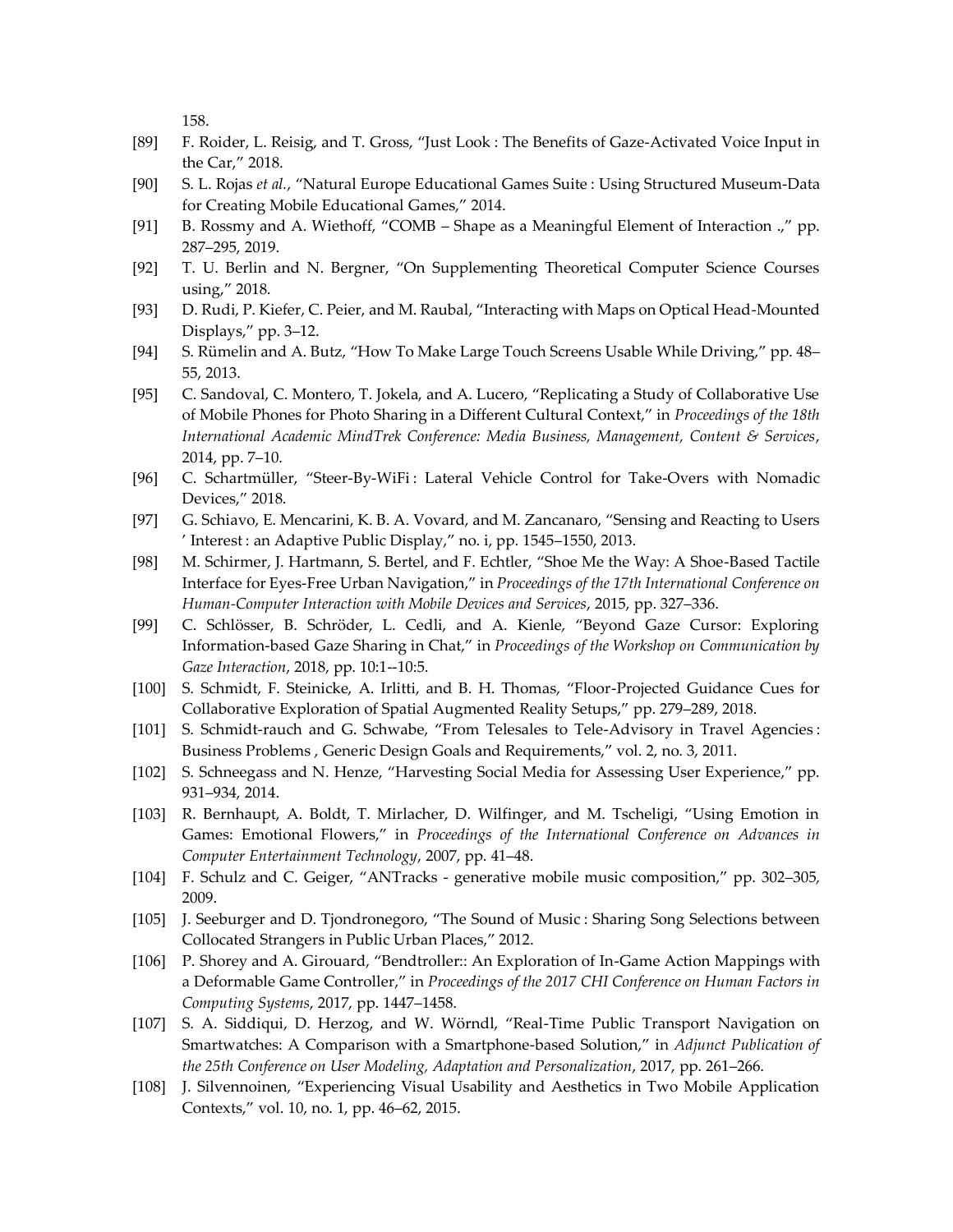- [109] M. Skowronski, J. Wieland, D. Fink, C. Gröschel, and H. Reiterer, "Blended Museum : The Interactive Exhibition ' Rebuild Palmyra ?,'" pp. 529–535, 2018.
- [110] M. Speicher, S. Cucerca, and A. Krüger, "VRShop: A Mobile Interactive Virtual Reality Shopping Environment Combining the Benefits of On- and Offline Shopping," *Proc. ACM Interact. Mob. Wearable Ubiquitous Technol.*, vol. 1, no. 3, pp. 102:1--102:31, 2017.
- [111] M. Speicher, A. M. Feit, P. Ziegler, and A. Krüger, "Selection-based Text Entry in Virtual Reality," in *Proceedings of the 2018 CHI Conference on Human Factors in Computing Systems*, 2018, pp. 647:1--647:13.
- [112] M. Speicher, P. Hell, F. Daiber, and A. Krüger, "A Virtual Reality Shopping Experience using the Apartment Metaphor."
- [113] J. Spieker, "SMALLCAR A Scaled Model for Ambient Light Display Creation and Review of In-Vehicle Light Patterns," 2017.
- [114] P. Almeida, J. de Abreu, S. Fernandes, and E. Oliveira, "Content Unification in iTV to Enhance User Experience: The UltraTV Project," in *Proceedings of the 2018 ACM International Conference on Interactive Experiences for TV and Online Video*, 2018, pp. 167–172.
- [115] R. Bernhaupt, F. Manciet, and M. Pirker, "User Experience As a Parameter to Enhance Automation Acceptance: Lessons from Automating Articulatory Tasks," in *Proceedings of the 5th International Conference on Application and Theory of Automation in Command and Control Systems*, 2015, pp. 140–150.
- [116] F. Steinberger, P. Proppe, R. Schroeter, and F. Alt, "CoastMaster: An Ambient Speedometer to Gamify Safe Driving," in *Proceedings of the 8th International Conference on Automotive User Interfaces and Interactive Vehicular Applications*, 2016, pp. 83–90.
- [117] F. Steinberger, R. Schroeter, M. Foth, and D. Johnson, "Designing Gamified Applications That Make Safe Driving More Engaging," in *Proceedings of the 2017 CHI Conference on Human Factors in Computing Systems*, 2017, pp. 2826–2839.
- [118] E. Stojmenova, J. Guna, D. Hauswirth, R. Winkler, M. Ninaus, and M. Pogačnik, "WEB on TV: Cross-National User Study for Designing Better User Experience," in *Proceedings of International Conference on Making Sense of Converging Media*, 2013, pp. 17:17--17:19.
- [119] C. Study, "Vintage Radio Interface : Analog Control for Digital Collections," pp. 649–659, 2012.
- [120] K. Suhonen, S. Müller, J. Rantala, K. Väänänen-Vainio-Mattila, R. Raisamo, and V. Lantz, "Haptically Augmented Remote Speech Communication: A Study of User Practices and Experiences," in *Proceedings of the 7th Nordic Conference on Human-Computer Interaction: Making Sense Through Design*, 2012, pp. 361–369.
- [121] S. Tarik and S. A. P. Ag, "Support for Collaborative Situation Analysis and Planning in Crisis Management Teams using Interactive Tabletops," pp. 273–282, 2013.
- [122] D. Telekom, C. Kühnel, B. Weiss, and S. Möller, "Evaluating Multimodal Systems," pp. 286– 294, 2010.
- [123] B. Thorsten, J. Gerken, and H. Reiterer, "Usability of Overview-Supported Zooming on Small Screens with Regard to Individual Differences in Spatial Ability," pp. 233–240.
- [124] P. Tobias Fischer, S. Kuliga, M. Eisenberg, and I. Amin, "Space is Part of the Product: Using AttrakDiff to Identify Spatial Impact on User Experience with Media Façades," 2018.
- [125] R. Tscharn, T. Au\ssenhofer, D. Reisler, and J. Hurtienne, "Turn Left After the Heater': Landmark Navigation for Visually Impaired Users," in *Proceedings of the 18th International ACM SIGACCESS Conference on Computers and Accessibility*, 2016, pp. 295–296.
- [126] M. Berning, F. Braun, T. Riedel, and M. Beigl, "ProximityHat A Head-Worn System for Subtle Sensory Augmentation with Tactile Stimulation," pp. 31–38, 2015.
- [127] A. N. Tuch and P. V. A. N. Schaik, "Leisure and Work , Good and Bad : The Role of Activity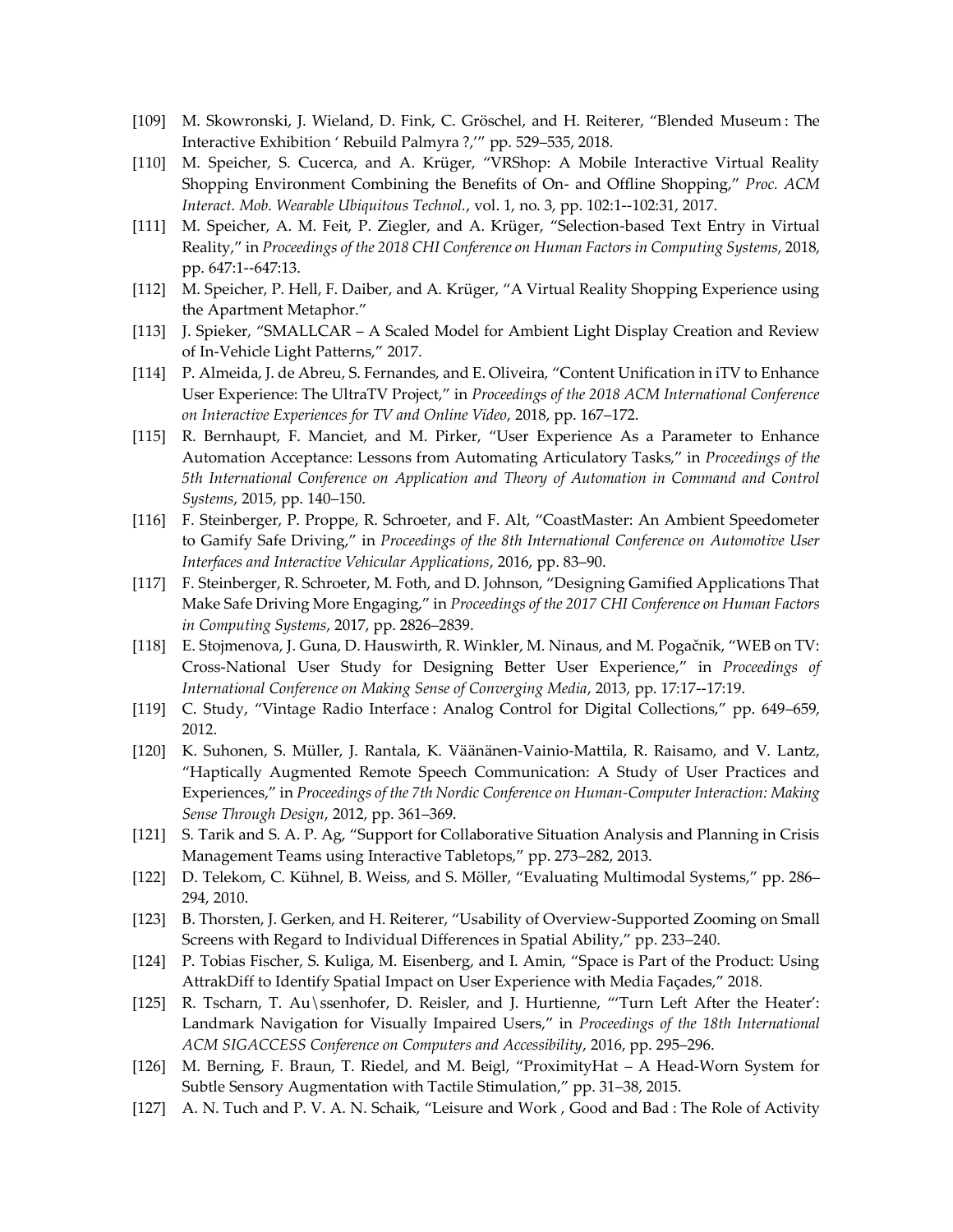Domain and Valence in Modeling User Experience," vol. 23, no. 6, 2016.

- [128] A. N. Tuch, R. Trusell, and K. Hornbæk, "Analyzing Users' Narratives to Understand Experience with Interactive Products," in *Proceedings of the SIGCHI Conference on Human Factors in Computing Systems*, 2013, pp. 2079–2088.
- [129] E. Tunca, "Advantages of Active Haptics on Touch Surfaces," pp. 137–144, 2016.
- [130] K. Väänänen-vainio-mattila, K. Suhonen, T. Gonsalves, M. Schrader, and T. Järvenpää, "Carpe Diem : Exploring User Experience and Intimacy in Eye-Based Video Conferencing," pp. 113– 122, 2011.
- [131] S. Dantzig, G. Geleijnse, and A. T. Halteren, "Toward a Persuasive Mobile Application to Reduce Sedentary Behavior," *Pers. Ubiquitous Comput.*, vol. 17, no. 6, pp. 1237–1246, 2013.
- [132] P. van Schaik, M. Hassenzahl, and J. Ling, "User-Experience from an Inference Perspective," *ACM Trans. Comput. Interact.*, vol. 19, no. 2, pp. 1–25, 2012.
- [133] J. Varsaluoma and P. O. Box, "Usefulness of Long-Term User Experience Evaluation to Product Development : Practitioners ' Views from Three Case Studies," pp. 79–88, 2014.
- [134] J. Varsaluoma and F. Sahar, "Measuring retrospective user experience of non-powered hand tools," in *Proceedings of the 18th International Academic MindTrek Conference on Media Business, Management, Content & Services - AcademicMindTrek '14*, 2014.
- [135] M. Visualizations *et al.*, "Exploring Gaze-adaptive Features for Interacting with," pp. 85–92.
- [136] J. Vitale, M. Tonkin, S. Herse, J. Clark, X. Wang, and W. Judge, "Be More Transparent and Users Will Like You : A Robot Privacy and User Experience Design Experiment," pp. 379–387, 2018.
- [137] N. Bevan, Z. Liu, C. Barnes, M. Hassenzahl, and W. Wei, "Comparison of Kansei Engineering and AttrakDiff to Evaluate Kitchen Products."
- [138] Z. Vosough, D. Kammer, M. Keck, and R. Groh, "Visualizing Uncertainty in Flow Diagrams: A Case Study in Product Costing," in *Proceedings of the 10th International Symposium on Visual Information Communication and Interaction*, 2017, pp. 1–8.
- [139] T. Walsh, J. Varsaluoma, S. Kujala, P. Nurkka, H. Petrie, and C. Power, "Axe UX," in *Proceedings of the 18th International Academic MindTrek Conference on Media Business, Management, Content & Services - AcademicMindTrek '14*, 2014.
- [140] J. Walter, "PRICON : Self-determined privacy in the connected car motivated by the privacy calculus model," pp. 421–427.
- [141] C. Wang, "' Liking' other Drivers' Behavior while Driving Abstract."
- [142] Y. Wang, U. Pfeil, and H. Reiterer, "Supporting Self-Assembly: The IKEA Effect on Mobile Health Persuasive Technology," pp. 19–22.
- [143] D. Wilfinger, M. Pirker, R. Bernhaupt, and M. Tscheligi, "Evaluating and Investigating an iTV Interaction Concept in the Field," pp. 175–178, 2009.
- [144] A. Winkler, K. Baumann, S. Huber, R. Tscharn, and J. Hurtienne, "Evaluation Of An Application Based On Conceptual Metaphors For Social Interaction Between Vehicles," pp. 1148–1159, 2016.
- [145] M. Wirth, S. Gradl, D. Poimann, H. Schaefke, J. Matlok, and H. Koerger, "Assessment of Perceptual-Cognitive Abilities among Athletes in Virtual Environments : Exploring Interaction Concepts for Soccer Players," pp. 1013–1024, 2018.
- [146] M. Wirth, S. Gradl, J. Sembdner, S. Kuhrt, and B. M. Eskofier, "Evaluation of Interaction Techniques for a Virtual Reality Reading Room in Diagnostic Radiology," in *Proceedings of the 31st Annual ACM Symposium on User Interface Software and Technology*, 2018, pp. 867–876.
- [147] K. Wolf and N. Henze, "Comparing Pointing Techniques for Grasping Hands on Tablets," 2014.
- [148] G. Beyer *et al.*, "Audience Behavior Around Large Interactive Cylindrical Screens," in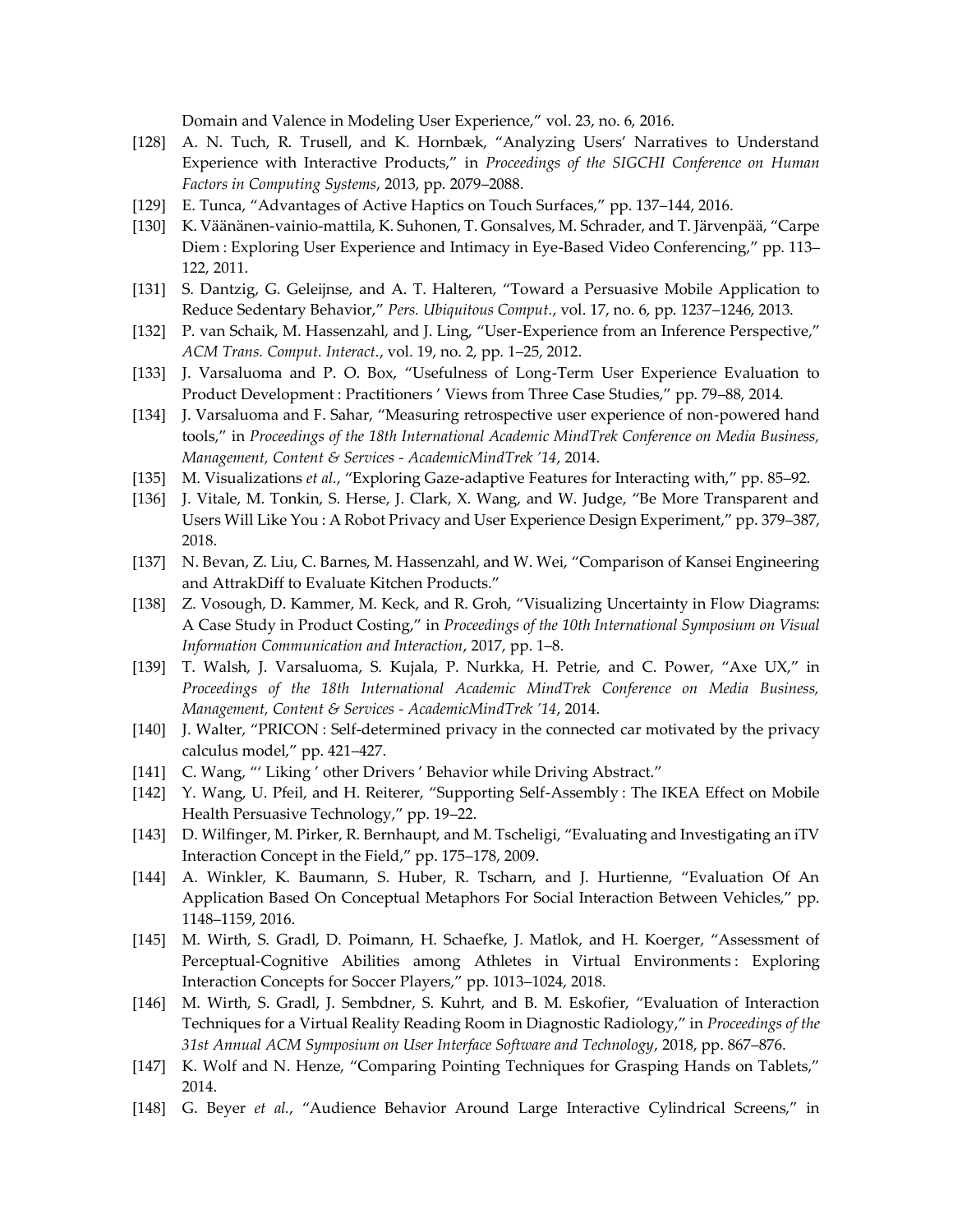*Proceedings of the SIGCHI Conference on Human Factors in Computing Systems*, 2011, pp. 1021– 1030.

- [149] K. Wolf and J. Willaredt, "PickRing : Seamless Interaction through Pick Up Detection," pp. 13–20, 2015.
- [150] J. Zagermann, U. Pfeil, C. Acevedo, and H. Reiterer, "Studying the Benefits and Challenges of Spatial Distribution and Physical Affordances in a Multi-Device Workspace," pp. 249–259, 2017.
- [151] J. Zagermann, U. Pfeil, D. Fink, P. Von Bauer, and H. Reiterer, "Memory in Motion : The Influence of Gesture- and Touch-Based Input Modalities on Spatial Memory," pp. 1899–1910, 2017.
- [152] S. F. M. Zaidi, C. Duthie, E. Carr, and S. H. A. El Maksoud, "Conceptual Framework for the Usability Evaluation of Gamified Virtual Reality Environment for Non-gamers," in *Proceedings of the 16th ACM SIGGRAPH International Conference on Virtual-Reality Continuum and Its Applications in Industry*, 2018, pp. 13:1--13:4.
- [153] B. Bittner, I. Aslan, C. T. Dang, and E. André, "Of Smarthomes, IoT Plants, and Implicit Interaction Design," in *Proceedings of the Thirteenth International Conference on Tangible, Embedded, and Embodied Interaction*, 2019, pp. 145–154.
- [154] C. Boddien *et al.*, "SketchTab3d : A Hybrid Sketch Library using Tablets and Immersive 3D Environments," pp. 101–104, 2017.
- [155] S. Bordin, M. Zancanaro, and A. De Angeli, "Touching Dante: A Proximity-based Paradigm for Tabletop Browsing," in *Proceedings of the Biannual Conference of the Italian Chapter of SIGCHI*, 2013, pp. 27:1--27:10.
- [156] P. Brauner, J. van Heek, M. Ziefle, N. A. Hamdan, and J. Borchers, "Interactive FUrniTURE: Evaluation of Smart Interactive Textile Interfaces for Home Environments," in *Proceedings of the 2017 ACM International Conference on Interactive Surfaces and Spaces*, 2017, pp. 151–160.
- [157] N. Broy *et al.*, "A Cooperative In-Car Game for Heterogeneous Players," pp. 167–174, 2011.
- [158] N. Broy, M. Guo, S. Schneegass, B. Pfleging, and F. Alt, "Introducing Novel Technologies in the Car: Conducting a Real-world Study to Test 3D Dashboards," in *Proceedings of the 7th International Conference on Automotive User Interfaces and Interactive Vehicular Applications*, 2015, pp. 179–186.
- [159] F. Alt, S. Geiger, and W. Höhl, "ShapelineGuide: Teaching Mid-Air Gestures for Large Interactive Displays," in *Proceedings of the 7th ACM International Symposium on Pervasive Displays*, 2018, pp. 3:1--3:8.
- [160] N. Broy, B. J. Zierer, S. Schneegass, and F. Alt, "Exploring Virtual Depth for Automotive Instrument Cluster Concepts," in *Proceedings of the Extended Abstracts of the 32Nd Annual ACM Conference on Human Factors in Computing Systems*, 2014, pp. 1783–1788.
- [161] V. Broy and F. Althoff, "iFlip : A Metaphor for In-vehicle Information Systems," pp. 155–158, 2006.
- [162] M. Bub, E. Volynsky, and W. Wörndl, "User Acceptance of Proactive Recommendations on Smartphone and Smartwatch," in *Adjunct Publication of the 26th Conference on User Modeling, Adaptation and Personalization*, 2018, pp. 143–150.
- [163] M. Budde, A. Schankin, J. Hoffmann, M. Danz, T. Riedel, and M. Beigl, "Participatory Sensing or Participatory Nonsense?: Mitigating the Effect of Human Error on Data Quality in Citizen Science," *Proc. ACM Interact. Mob. Wearable Ubiquitous Technol.*, vol. 1, no. 3, pp. 39:1--39:23, 2017.
- [164] D. Buschek, M. Hassib, and F. Alt, "Personal Mobile Messaging in Context: Chat Augmentations for Expressiveness and Awareness," *ACM Trans. Comput. Interact.*, vol. 25, no. 4, pp. 23:1--23:33, 2018.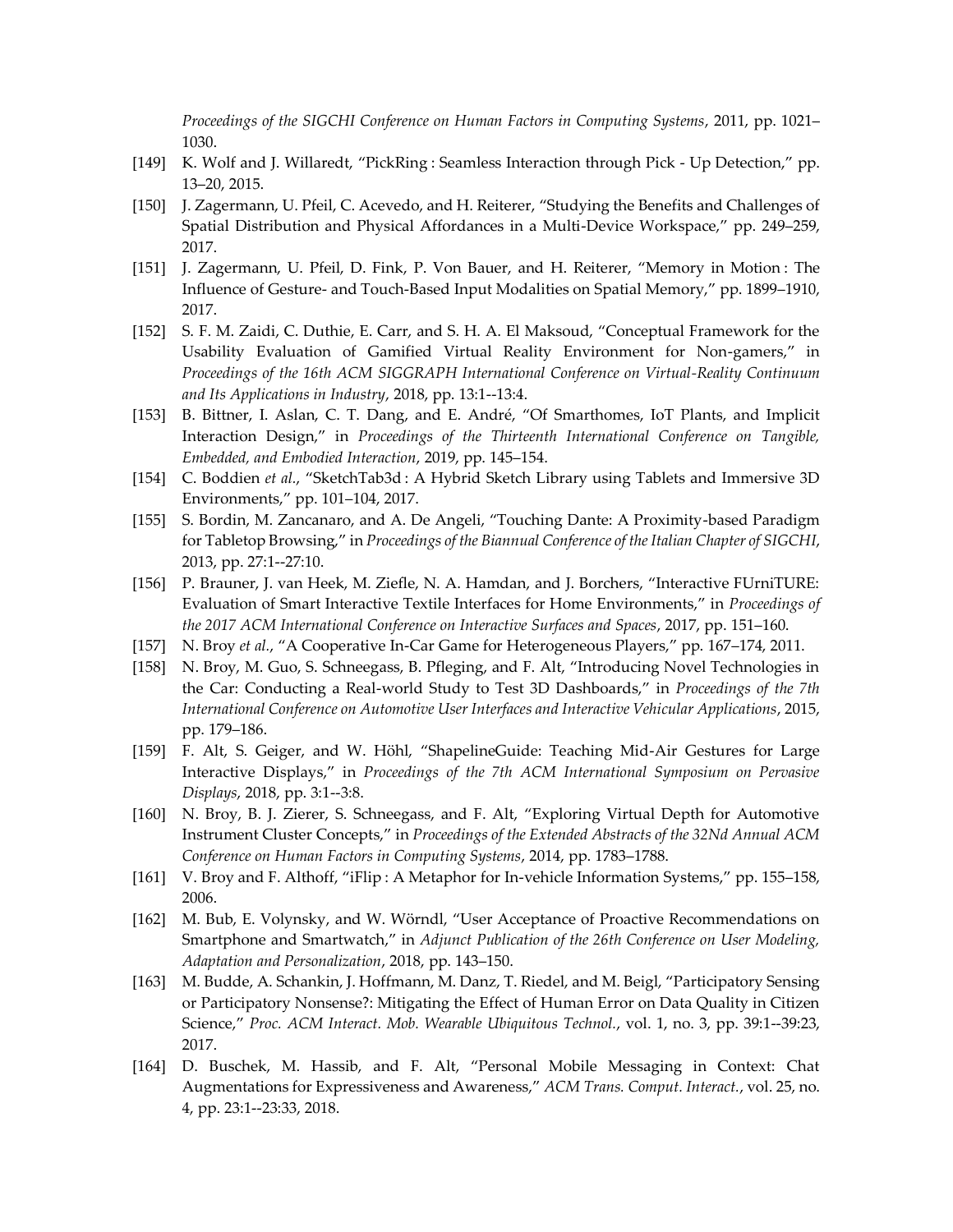- [165] D. Buschek, B. Roppelt, and F. Alt, "Extending Keyboard Shortcuts with Arm and Wrist Rotation Gestures," pp. 1–12, 2018.
- [166] S. Butscher, "InformationSense : Trade-offs for the Design and the Implementation of a Large Highly Deformable Cloth Display," vol. 1, no. 2, pp. 1–28, 2017.
- [167] J. Buur, "PAUSE : Exploring Mindful Touch Interaction on Smartphones," 2016.
- [168] T. Camacho, M. Foth, and M. Rittenbruch, "TrainYarn : Probing Perceptions of Social Space in Urban Commuter Trains," pp. 455–464, 2015.
- [169] S. Cano, J. M. Arteaga, C. A. Collazos, and V. B. Amador, "Model for Analysis of Serious Games for Literacy in Deaf Children from a User Experience Approach," in *Proceedings of the XVI International Conference on Human Computer Interaction*, 2015, pp. 18:1--18:9.
- [170] D. Anastasiou and E. Ras, "A Questionnaire-based Case Study on Feedback by a Tangible Interface," pp. 2015–2018, 2017.
- [171] S. Cano, C. A. Collazos, C. Manresa-Yee, and V. Peñeñory, "Principles of Design for Serious Games to Teaching of Literacy for Children with Hearing Disabilities," in *Proceedings of the XVII International Conference on Human Computer Interaction*, 2016, pp. 6:1--6:2.
- [172] B. Caramiaux, F. Bevilacqua, and A. Tanaka, "Beyond Recognition: Using Gesture Variation for Continuous Interaction," in *CHI '13 Extended Abstracts on Human Factors in Computing Systems*, 2013, pp. 2109–2118.
- [173] M. Chollet, C. Neubauer, and S. Scherer, "Influence of Individual Differences when Training Public Speaking with Virtual Audiences," pp. 1–7, 2018.
- [174] G. Christou, "([ SORULQJ 3OD \ HU 3HUFHSWLRQV WKDW & RQWULEXWH WR WKH \$ SSHDO RI : RUOG RI : DUFUDIW," vol. 3, pp. 6–9, 2012.
- [175] A. Colley, V. Inget, I. Rantala, and J. Häkkilä, "Investigating Interaction with a Ring Form Factor," pp. 107–111.
- [176] B. Conradi *et al.*, "Flow of Electrons : An Augmented Workspace for Learning Physical Computing Experientially," 2011.
- [177] M. Daniel, G. Rivière, and N. Couture, "CairnFORM: A Shape-Changing Ring Chart Notifying Renewable Energy Availability in Peripheral Locations," in *Proceedings of the Thirteenth International Conference on Tangible, Embedded, and Embodied Interaction*, 2019, pp. 275–286.
- [178] N. E. Diana and O. A. Saputra, "Measuring user experience of a potential shipment tracking application," in *Proceedings of the International HCI and UX Conference in Indonesia on - CHIuXiD '15*, 2015.
- [179] T. Donkers and B. Loepp, "Tag-Enhanced Collaborative Filtering for Increasing Transparency and Interactive Control," pp. 169–173, 2016.
- [180] R. Ecker, V. Broy, A. Butz, and A. De Luca, "pieTouch : A Direct Touch Gesture Interface for Interacting with In-Vehicle Information Systems .," 2009.
- [181] E. Angulo, E.- Boadilla, M. Madrid, and X. Ferre, "A Case Study on Cross-Platform Development Frameworks for Mobile Applications and UX," 2014.
- [182] R. Ecker, V. Broy, and N. Joshi, "Toggle Strategies for the POI Selection via the iDrive Controller," in *Proceedings of the 1st International Conference on Automotive User Interfaces and Interactive Vehicular Applications*, 2009, pp. 71–74.
- [183] P. Ehrenbrink and S. Möller, "Google Now is for the Extraverted , Cortana for the Introverted : Investigating the Influence of Personality on IPA Preference .," pp. 257–265, 2017.
- [184] T. Enomoto, T. Martins, M. Otsuki, H. Iwata, and K. Suzuki, "Embodied interface for levitation and navigation in a 3D large space," 2001.
- [185] U. Experience *et al.*, "Social and Spatial Interactions : Shared Co-Located Mobile Phone Use," pp. 3223–3228, 2010.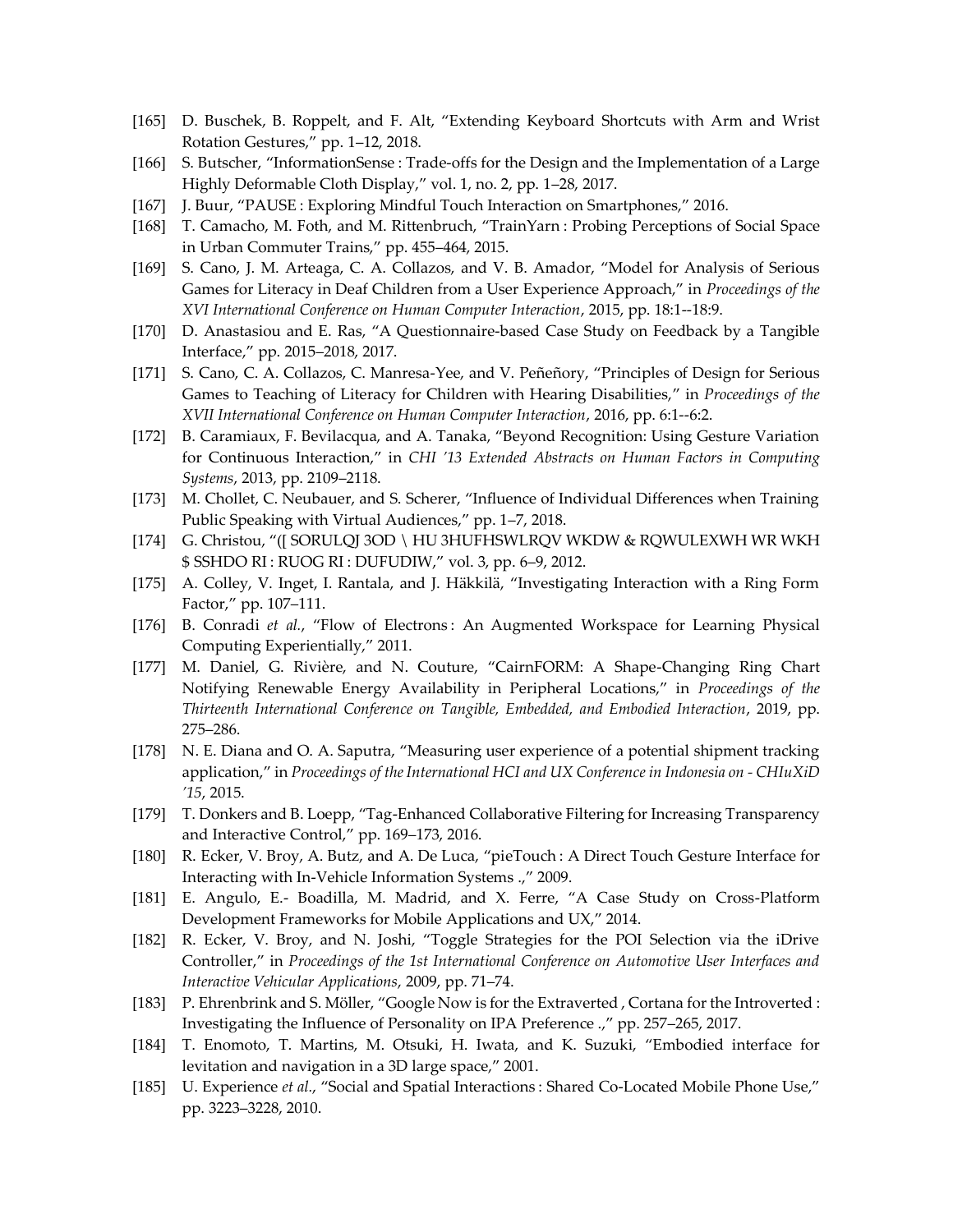- [186] T. Fastnacht, P. T. Fischer, E. Hornecker, S. Zierold, A. O. Aispuro, and J. Marschall, "The Hedonic Value of Sonnengarten: Touching Plants to Trigger Light," in *Proceedings of the 16th International Conference on Mobile and Ubiquitous Multimedia*, 2017, pp. 507–514.
- [187] T. Fechner, D. Schlarmann, and C. Kray, "Facilitating Citizen Engagement in Situ : Assessing the Impact of Pro-Active Geofenced Notifications," 2016.
- [188] S. Fernandes, A. Velhinho, and P. Almeida, "UI Design for an iTV platform : an iterative approach," pp. 1–8, 2018.
- [189] S. Fleck, C. Baraudon, L. Rochelle, and M. Hachet, "" Teegi ' s so Cute !": Assessing the Pedagogical Potential of an Interactive Tangible Interface for Schoolchildren," pp. 143–156, 2018.
- [190] J. Fortmann and B. Poppinga, "Real-Life Experiences with an Adaptive Light Bracelet," pp. 138–146, 2015.
- [191] J. Fortmann, E. Root, and S. Boll, "Tangible Apps Bracelet : Designing Modular Wrist-Worn Digital Jewellery for Multiple Purposes," pp. 841–852, 2016.
- [192] I. Aslan and E. André, "Pre-touch Proxemics : Moving the Design Space of Touch Targets from Still Graphics towards Proxemic Behaviors a ) b )," pp. 101–109, 2017.
- [193] J. Francone and L. Nigay, "Using the User ' s Point of View for Interaction on Mobile Devices," 2011.
- [194] A. Frank, F. Schneider, A. Meschtscherjakov, and J. Stadon, "Advanced Traffic Light Interface : Countdown Timers to Increase User Experience," 2015.
- [195] A.-K. Frison, P. Wintersberger, A. Riener, and C. Schartmüller, "Driving Hotzenplotz," in *Proceedings of the 9th International Conference on Automotive User Interfaces and Interactive Vehicular Applications - AutomotiveUI '17*, 2017.
- [196] T. Fröhlich, "Productivity & Play: A First-Person Shooter for Fast and Easy Scene Design," 2017.
- [197] A. Fuchs, M. Sturdee, and J. Sch, "FoldWatch : Using Origami-Inspired Paper Prototypes to Explore the Extension of Output Space in Smartwatches," 2015.
- [198] D. Furió, S. Fleck, B. Bousquet, J.-P. Guillet, L. Canioni, and M. Hachet, "HOBIT: Hybrid Optical Bench for Innovative Teaching," in *Proceedings of the 2017 CHI Conference on Human Factors in Computing Systems*, 2017, pp. 949–959.
- [199] I. Giannopoulos, P. Kiefer, and M. Raubal, "GazeNav : Gaze-Based Pedestrian Navigation," pp. 337–346, 2015.
- [200] P. Giraudeau, "Towards a Mixed-Reality Interface for Mind-Mapping," pp. 384–389.
- [201] A. Gkoumas, A. Komninos, and J. Garofalakis, "Usability of Visibly Adaptive Smartphone keyboard layouts."
- [202] B. Gnauk, L. Dannecker, and M. Hahmann, "Leveraging Gamification in Demand Dispatch Systems," in *Proceedings of the 2012 Joint EDBT/ICDT Workshops*, 2012, pp. 103–110.
- [203] I. Aslan, B. Bittner, F. Müller, E. André, I. Technique, and M. Gestures, "Exploring the User Experience of Proxemic Hand and Pen Input Above and Aside a Drawing Screen b )," pp. 183–192, 2018.
- [204] F. Göbel, P. Kiefer, I. Giannopoulos, A. T. Duchowski, and M. Raubal, "Improving Map Reading with Gaze-adaptive Legends," in *Proceedings of the 2018 ACM Symposium on Eye Tracking Research & Applications*, 2018, pp. 29:1--29:9.
- [205] S. Göbel, C. Geiger, C. Heinze, and D. Marinos, "Creating a Virtual Archery Experience," in *Proceedings of the International Conference on Advanced Visual Interfaces*, 2010, pp. 337–340.
- [206] B. Graf, M. Krüger, F. Müller, A. Ruhland, and A. Zech, "Nombot: Simplify Food Tracking," in *Proceedings of the 14th International Conference on Mobile and Ubiquitous Multimedia*, 2015, pp. 360–363.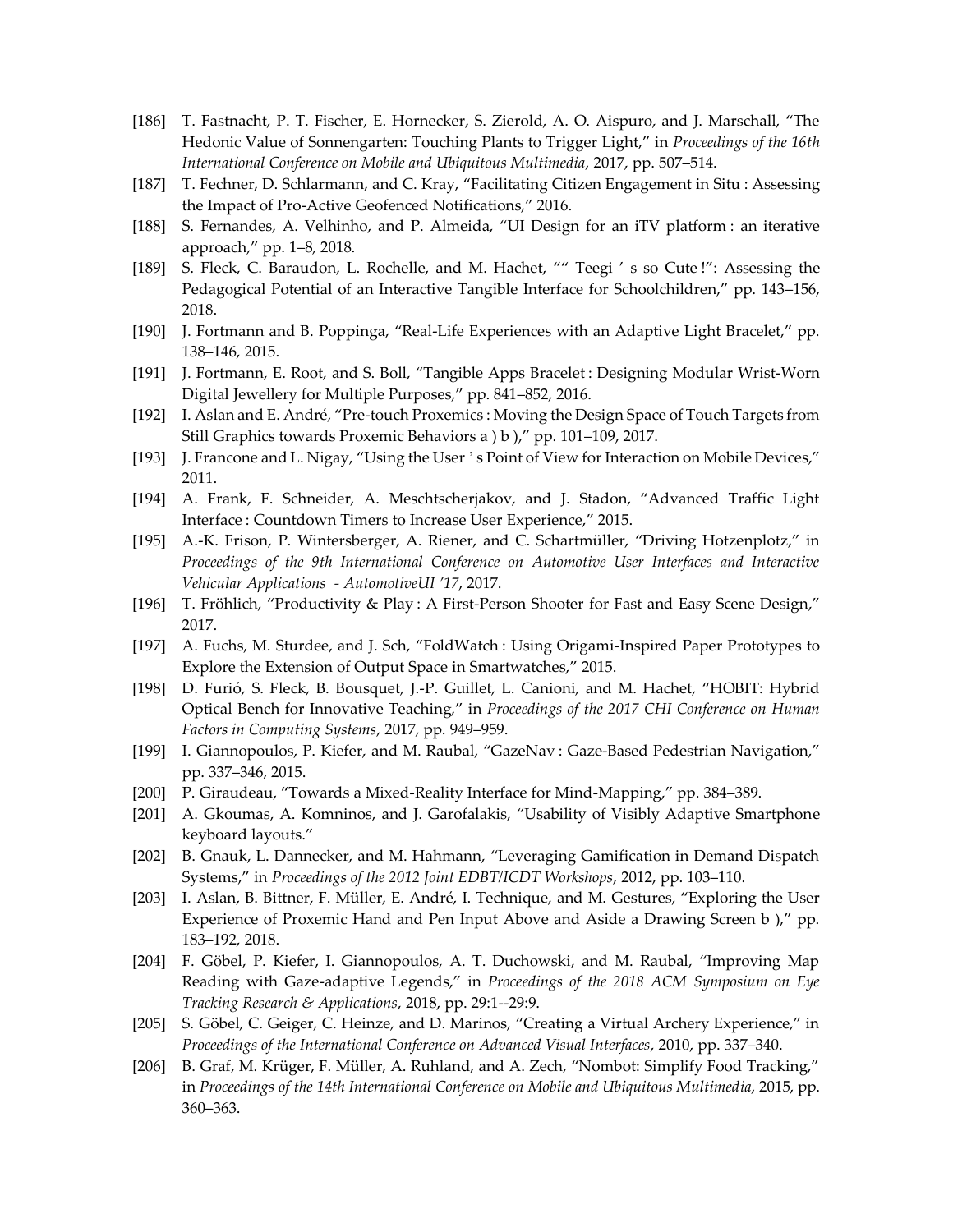- [207] P. Grau, B. Naderi, and J. Kim, "Personalized Motivation-supportive Messages for Increasing Participation in Crowd-civic Systems," *Proc. ACM Hum.-Comput. Interact.*, vol. 2, no. CSCW, pp. 60:1--60:22, 2018.
- [208] G. Gronier, "Measuring the First I mpression : Testing the Validity of the 5 Second T est," vol. 12, no. 1, pp. 8–25, 2016.
- [209] J. Grubert, M. Heinisch, A. Quigley, and D. Schmalstieg, "MultiFi: Multi Fidelity Interaction with Displays On and Around the Body," in *Proceedings of the 33rd Annual ACM Conference on Human Factors in Computing Systems*, 2015, pp. 3933–3942.
- [210] B. Haas and F. Echtler, "Task Assignment and Visualization on Tabletops and Smartphones," in *Proceedings of the Ninth ACM International Conference on Interactive Tabletops and Surfaces*, 2014, pp. 311–316.
- [211] R. Haeuslschmid and M. Von Buelow, "Supporting Trust in Autonomous Driving," pp. 319– 329, 2017.
- [212] J. Harms, D. Seitz, C. Wimmer, K. Kappel, and T. Grechenig, "Low-Cost Gamification of Online Surveys : Improving the User Experience through Achievement Badges," *CHI Play. Proc. 2nd ACM SIGCHI Annu. Symp. Comput. Interact. Play.*, pp. 109–113, 2015.
- [213] C. Harris, "Let ' s Walk at Work Persuasion through the Brainwolk Walking Meeting App Full Paper Towards Physically Active Ways of Work."
- [214] I. Aslan, M. Dietz, and E. André, "Gazeover -- Exploring the UX of Gaze-triggered Affordance Communication for GUI Elements," in *Proceedings of the 20th ACM International Conference on Multimodal Interaction*, 2018, pp. 253–257.
- [215] B. Hatscher and C. Hansen, "Hand, Foot or Voice: Alternative Input Modalities for Touchless Interaction in the Medical Domain," in *Proceedings of the 20th ACM International Conference on Multimodal Interaction*, 2018, pp. 145–153.
- [216] R. Häuslschmid, B. Fritzsche, and A. Butz, "Can a Helmet-mounted Display Make Motorcycling Safer?," in *23rd International Conference on Intelligent User Interfaces*, 2018, pp. 467–476.
- [217] R. Häuslschmid, S. Osterwald, M. Lang, and A. Butz, "Augmenting the Driver's View with Peripheral Information on a Windshield Display," pp. 311–321, 2015.
- [218] M. Heintz and E. L. Law, "PDotCapturer and PDotAnalyser : Participatory Design Online Tools for Asynchronous Idea Capturing and Analysis," 2018.
- [219] S. Heintz and E. L. Law, "Digital Educational Games : Methodologies for Evaluating the Impact of Game Type," vol. 25, no. 2, 2018.
- [220] F. Hemmert, S. Hamann, D. T. Laboratories, J. Zeipelt, and G. Joost, "Weight-Shifting Mobiles : Two-Dimensional Gravitational Displays in Mobile Phones," pp. 3087–3091, 2010.
- [221] D. Herzog and W. Wolfgang, "RouteMe : A Mobile Recommender System for Personalized , Multi-Modal Route Planning," pp. 67–75, 2017.
- [222] A. Holzer, S. Govaerts, S. Bendahan, and D. Gillet, "Towards Mobile Blended Interaction Fostering Critical Thinking," in *Proceedings of the 17th International Conference on Human-Computer Interaction with Mobile Devices and Services Adjunct*, 2015, pp. 735–742.
- [223] A. Holzer, B. Kocher, D. Gillet, S. Bendahan, and B. Fritscher, "DinerRouge: Bringing Wealth and Income Inequality to the Table Through a Provocative UX," in *Proceedings of the 33rd Annual ACM Conference Extended Abstracts on Human Factors in Computing Systems*, 2015, pp. 2187–2192.
- [224] M. Hopmann, P. Salamin, N. Chauvin, F. Vexo, and D. Thalmann, "Natural Activation for Gesture Recognition Systems," in *CHI '11 Extended Abstracts on Human Factors in Computing Systems*, 2011, pp. 173–183.
- [225] I. Aslan, B. Weixelbaumer, B. Maurer, D. Wurhofer, A. Meschtscherjakov, and M. Tscheligi,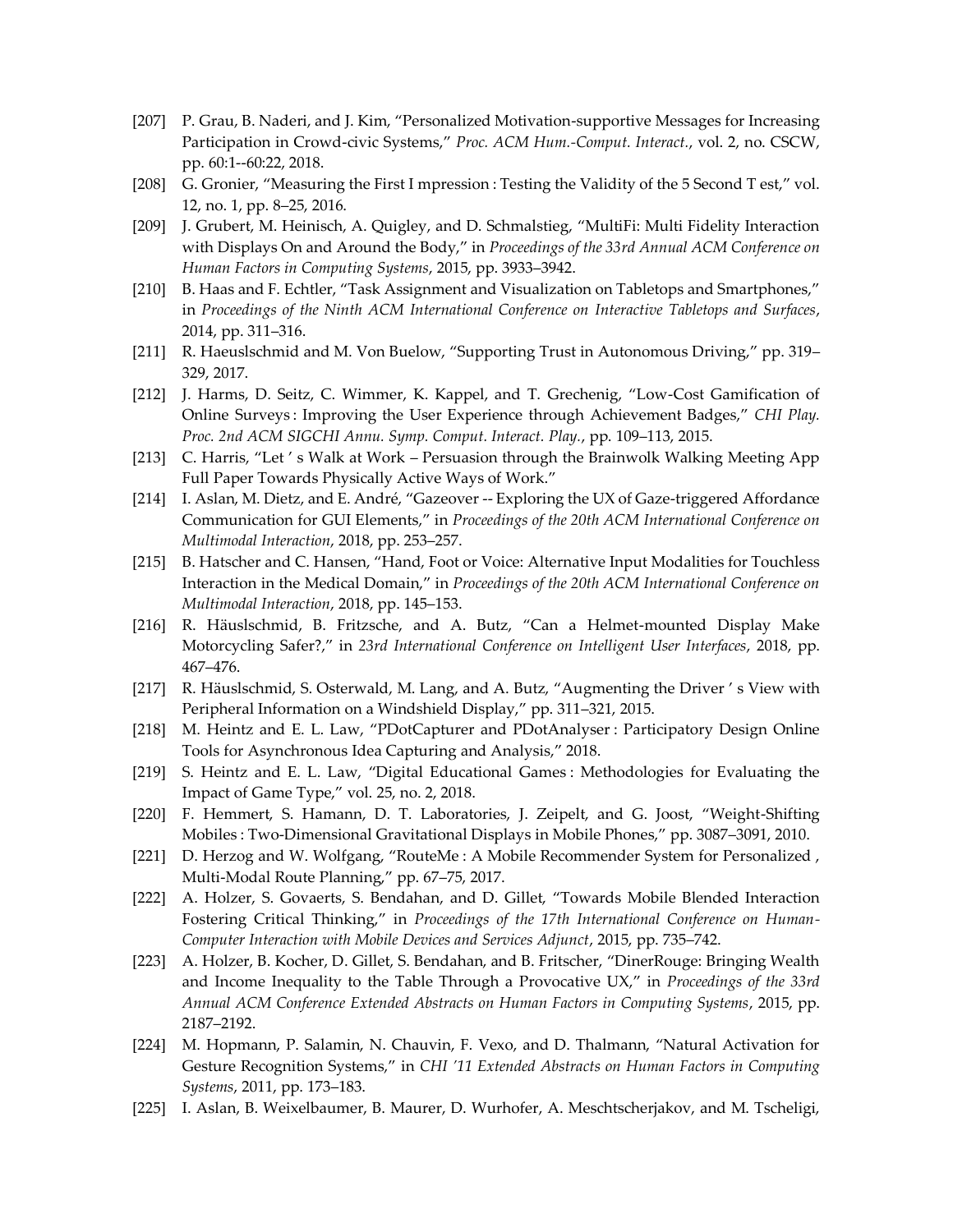"Sounds Like It Works: Music-based Navigation to Improve the Cleanroom Experience," in *Proceedings of the 33rd Annual ACM Conference Extended Abstracts on Human Factors in Computing Systems*, 2015, pp. 1657–1662.

- [226] J. Huber, J. Steimle, and M. Mühlhäuser, "Toward More Efficient User Interfaces for Mobile Video Browsing: An In-Depth Exploration of the Design Space," pp. 341–350, 2010.
- [227] J. Hurtienne and D. Reinhardt, "Texture Metaphors and Tangible Interaction : No Smooth Relationship ?," pp. 79–87, 2017.
- [228] H. H. Van Huysduynen *et al.*, "Ambient Light and its Influence on Driving Experience," pp. 293–301, 2017.
- [229] J. Ichino, K. Isoda, A. Hanai, and T. Ueda, "Effects of the Display Angle in Museums on User ' s Cognition , Behavior , and Subjective Responses," pp. 2979–2988, 2013.
- [230] J. H. Israel and K. Weber, "Cooking up Real World Business Applications Combining Physicality , Digitality , and Image Schemas," pp. 239–246, 2008.
- [231] V. Von Jan, "Information Push and Pull in Tactile Pedestrian Navigation Support," pp. 55–62.
- [232] T. Jokela and A. Lucero, "FlexiGroups : Binding Mobile Devices for Collaborative Interactions in Medium-Sized Groups with Device Touch," pp. 369–378, 2014.
- [233] T. Jokela and A. Lucero, "A Comparative Evaluation of Touch-based Methods to Bind Mobile Devices for Collaborative Interactions," in *Proceedings of the SIGCHI Conference on Human Factors in Computing Systems*, 2013, pp. 3355–3364.
- [234] T. Jokela *et al.*, "A Comparison of Methods to Move Visual Objects Between Personal Mobile Devices in Different Contexts of Use," pp. 172–181, 2015.
- [235] P. Kaufmann, "Evaluation of Driving Performance and User Experience of Different Types of Speedometer," 2018.
- [236] I. Seidinger and J. Grubert, "3D Character Customization for Non-Professional Users in Handheld Augmented Reality," *2016 IEEE Int. Symp. Mix. Augment. Real.*, pp. 129–134, 2016.
- [237] D. Podbojec, B. Herynek, D. Jazbec, M. Cvetko, M. Debevc, and I. Ko $\bigcirc$ uh, "3D-based location positioning using the Dew Computing approach for indoor navigation," in *2017 40th International Convention on Information and Communication Technology, Electronics and Microelectronics (MIPRO)*, 2017, pp. 393–398.
- [238] P. Marti and I. Iacono, "Anticipated, momentary, episodic, remembered: the many facets of User eXperience," in *2016 Federated Conference on Computer Science and Information Systems (FedCSIS)*, 2016, pp. 1647–1655.
- [239] G. Cordasco *et al.*, "Assessing Voice User Interfaces: The vassist system prototype," in *2014 5th IEEE Conference on Cognitive Infocommunications (CogInfoCom)*, 2014, pp. 91–96.
- [240] C. Saul, "Assessment 3 . 0 meets Engineering Sciences," *2013 Int. Conf. Interact. Collab. Learn.*, no. September, pp. 623–630, 2013.
- [241] L. Mart, S. Mendoza, and B. A. Gonz, "AUX and UX Evaluation of User Tools in Social Networks," pp. 104–111, 2018.
- [242] R. Kr, U. Bechstedt, and A. Platz, "Can Twitter Really Save Your Life ? A Case Study of Visual Social Media Analytics for Situation Awareness," pp. 183–190, 2013.
- [243] C. Study, "Case Study A User-Centered Design Approach to Self-Service Ticket Vending Machines," vol. 56, no. 2, pp. 138–159, 2013.
- [244] K. Kammerer, J. Kolb, S. Ronis, and M. Reichert, "Collaborative Process Modeling with Tablets and Touch Tables — A Controlled Experiment," *2015 IEEE 9th Int. Conf. Res. Challenges Inf. Sci.*, pp. 31–41, 2015.
- [245] S. Werrlich, A. Daniel, A. Ginger, P. Nguyen, and G. Notni, "Comparing HMD-Based and Paper-Based Training," in *2018 IEEE International Symposium on Mixed and Augmented Reality (ISMAR)*, 2018, pp. 134–142.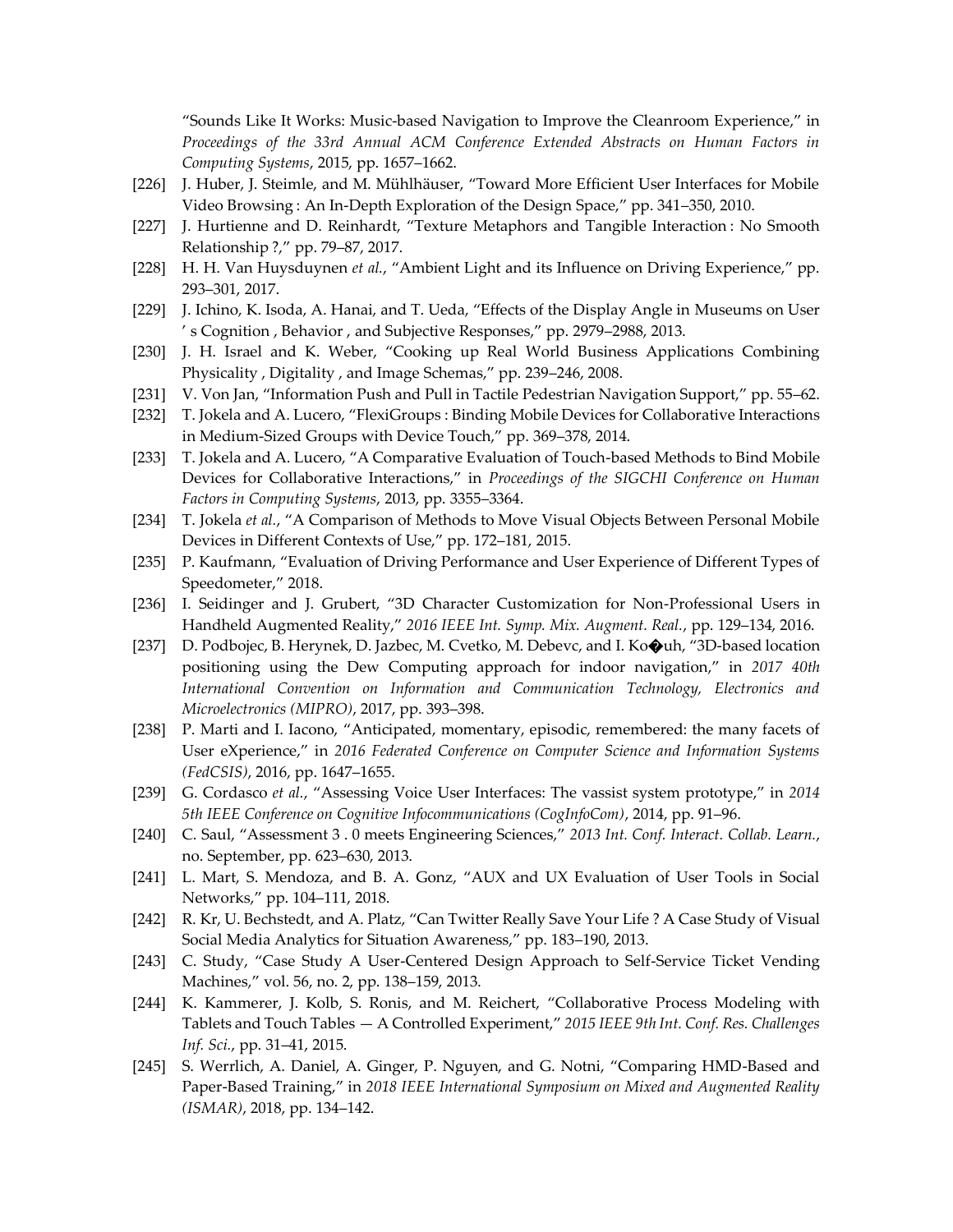- [246] S. Pick, A. S. Puika, and T. W. Kuhlen, "Comparison of a Speech-Based and a Pie-Menu-Based Interaction Metaphor for Application Control," *2017 IEEE Virtual Real.*, pp. 381–382, 2017.
- [247] D. Krupke, F. Steinicke, P. Lubos, Y. Jonetzko, M. Görner, and J. Zhang, "Comparison of Multimodal Heading and Pointing Gestures for Co-Located Mixed Reality Human-Robot Interaction," in *2018 IEEE/RSJ International Conference on Intelligent Robots and Systems (IROS)*, 2018, pp. 1–9.
- [248] C. Peng, J. Hansberger, V. A. Shanthakumar, S. Meacham, V. Blakley, and L. Cao, "A Case Study of User Experience on Hand-Gesture Video Games," in *2018 IEEE Games, Entertainment, Media Conference (GEM)*, 2018, pp. 453–457.
- [249] S. Hoermann *et al.*, "Computerized mirror therapy with augmented reflection technology for stroke rehabilitation: A feasibility study in a rehabilitation center," in *International Conference on Virtual Rehabilitation, ICVR*, 2015, pp. 199–206.
- [250] A. Mewes, F. Heinrich, B. Hensen, F. Wacker, K. Lawonn, and C. Hansen, "Concepts for augmented reality visualisation to support needle guidance inside the MRI," *Healthc. Technol. Lett.*, vol. 5, no. 5, pp. 172–176, 2018.
- [251] S. Pick, B. Weyers, B. Hentschel, and T. W. Kuhlen, "Design and Evaluation of Data Annotation Workflows for CAVE-like Virtual Environments," *IEEE Trans. Vis. Comput. Graph.*, vol. 22, no. 4, pp. 1452–1461, 2016.
- [252] G. Caggianese, L. Gallo, and G. De Pietro, "Design and preliminary evaluation of a touchless interface for manipulating virtual heritage artefacts," *2014 Tenth Int. Conf. Signal-Image Technol. Internet-Based Syst.*, pp. 493–500, 2014.
- [253] K. Engelbrecht, S. Schmiedeke, M. Quade, and S. Möller, "Designing New Experiences in the Smart Home: Multi-camera Person Localization Framework to Document Predefined Situations," in *2015 International Conference on Intelligent Environments*, 2015, pp. 1–8.
- [254] C. Pohlt, F. Haubner, J. Lang, S. Rochholz, T. Schlegl, and S. Wachsmuth, "Effects on User Experience During Human-Robot Collaboration in Industrial Scenarios," in *2018 IEEE International Conference on Systems, Man, and Cybernetics (SMC)*, 2018, pp. 837–842.
- [255] V. Khan, M. Pekelharing, and N. Desle, "Efficient navigation in virtual environments: A comparative study of two interaction techniques: The Magic Wand vs. the Human Joystick," in *2012 4th International Conference on Intelligent Human Computer Interaction (IHCI)*, 2012, pp. 1–5.
- [256] L. Hagedorn, T. Buchert, and R. Stark, "Empirical study on aesthetics as an influencing factor on sustainability," in *2017 International Conference on Engineering, Technology and Innovation (ICE/ITMC)*, 2017, pp. 776–783.
- [257] S. K. Sathish, A. Patankar, and N. Priyodit, "Enabling Multi-Topic and Cross-Language Browsing Using Web-Semantics Service," in *2017 IEEE International Conference on Web Services (ICWS)*, 2017, pp. 644–651.
- [258] A. Miclaus, T. Riedel, and M. Beigl, "End-user installation of heterogeneous home automation systems using pen and paper interfaces and dynamically generated documentation," in *2014 International Conference on the Internet of Things (IOT)*, 2014, pp. 19–24.
- [259] M. Rüdel, J. Ganser, and R. Koschke, "A Controlled Experiment on Spatial Orientation in VR-Based Software Cities," in *2018 IEEE Working Conference on Software Visualization (VISSOFT)*, 2018, pp. 21–31.
- [260] S. Schaffer and M. Minge, "Error-prone Voice and Graphical User Interfaces in a Mobile Application 1 Introduction 2 Study," pp. 26–29, 2012.
- [261] C. Trahms and M. Sebastian, "Estimating Quality Ratings from Touch Interactions in Mobile Games," pp. 1–6, 2018.
- [262] I. Wechsung and A. B. Naumann, "Evaluating a multimodal remote control: The interplay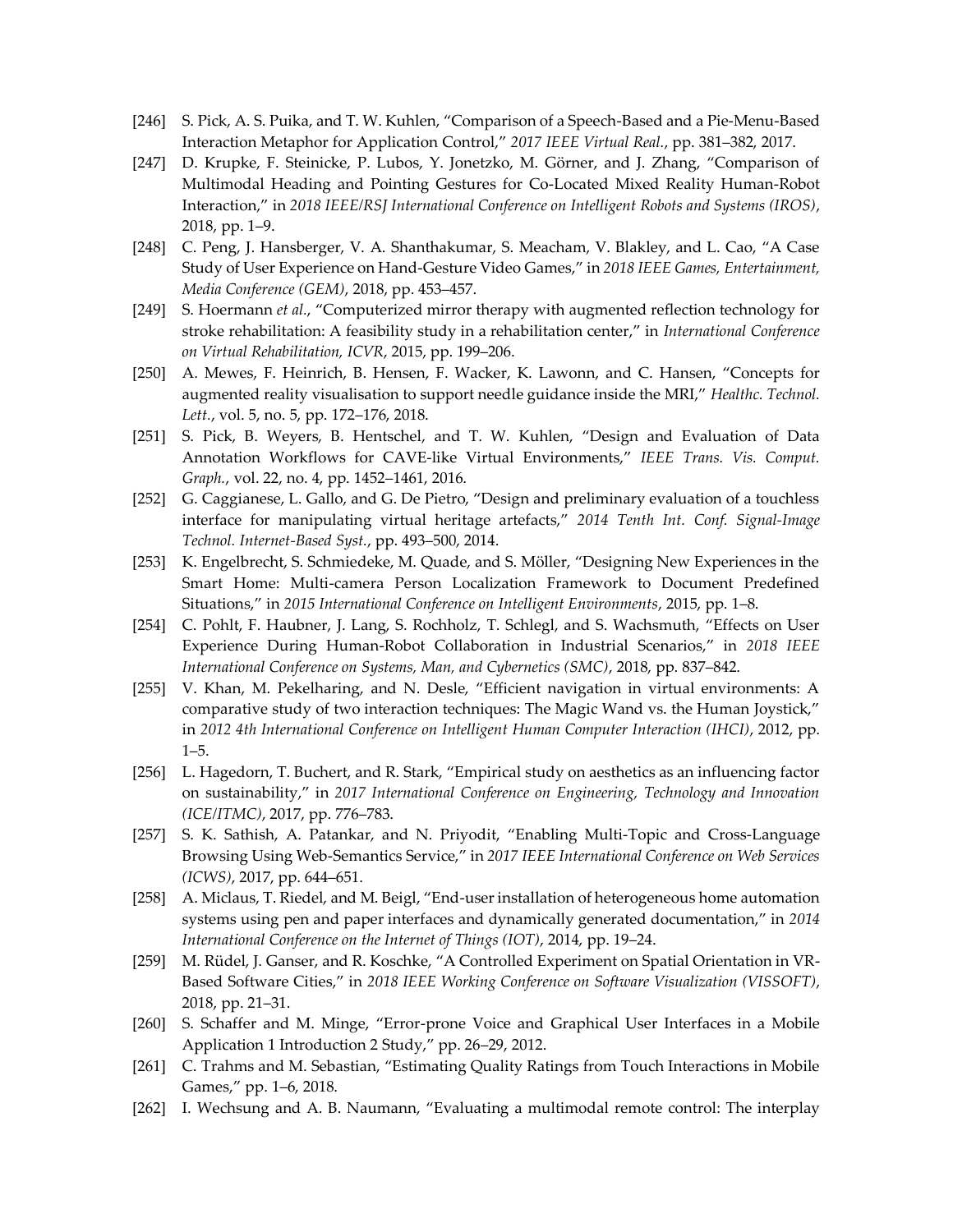between user experience and usability," in *2009 International Workshop on Quality of Multimedia Experience*, 2009, pp. 19–22.

- [263] A. Habibovic, J. Andersson, M. Nilsson, V. M. Lundgren, and J. Nilsson, "Evaluating Interactions with N on - existing Automated Vehicles : T hree Wizard of Oz Approaches \*," *2016 IEEE Intell. Veh. Symp.*, no. Iv, pp. 32–37, 2016.
- [264] M. Hoda, R. Alattas, and A. E. Saddik, "Evaluating Player Experience in Cycling Exergames," in *2013 IEEE International Symposium on Multimedia*, 2013, pp. 415–420.
- [265] N. Putu Indah Rosita Devy, S. Wibirama, and P. Insap Santosa, *Evaluating User Experience of English Learning Interface using User Experience Questionnaire and System Usability Scale*. 2017.
- [266] P. V. Yulianandra, S. Wibirama, and P. I. Santosa, "Examining the effect of website complexity and task complexity in web-based learning management system," in *Proceedings - 2017 1st International Conference on Informatics and Computational Sciences, ICICoS 2017*, 2018.
- [267] G. Peedu and D. Lamas, "Exploring the effects of enabling Web 2.0 in e-government services," in *2011 IEEE International Conference on Information Reuse Integration*, 2011, pp. 507–512.
- [268] M. Wirth *et al.*, "Exploring the Feasibility of EMG Based Interaction for Assessing Cognitive Capacity in Virtual Reality," vol. 1, pp. 4953–4956, 2018.
- [269] S. Möller, T. Westermann, J. Beyer, and R. Reichmuth, "Exploring User Behavior and Preferences in the Wild with Mobile Apps Lessons Learned from Four Case Studies," 2014.
- [270] K. Norman, "A Model Driven Approach for Eased Knowledge Storage and Retrieval in Interactive HRI Systems," 2018.
- [271] L. Dorcec, D. Pevec, H. Vdovic, J. Babic, and V. Podobnik, "Exploring Willingness to Pay for Electric Vehicle Charging with Gamified Survey."
- [272] O. Parra, S. España, and J. I. Panach, "Extending and validating gestUI using Technical Action Research," *2017 11th Int. Conf. Res. Challenges Inf. Sci.*, no. Mdd, pp. 341–352, 2017.
- [273] S. Eroglu, S. Gebhardt, P. Schmitz, D. Rausch, and T. W. Kuhlen, "Fluid Sketching Immersive Sketching Based on Fluid Flow," *2018 IEEE Conf. Virtual Real. 3D User Interfaces*, pp. 475–482.
- [274] M. Xenos, "Game-Based Learning Using a 3D Virtual World in Computer Engineering Education," *2017 IEEE Glob. Eng. Educ. Conf.*, no. April, pp. 1078–1083, 2017.
- [275] M. Süncksen, H. Bendig, M. Teistler, M. Wagner, O. J. Bott, and K. Dresing, "Gamification and virtual reality for teaching mobile x-ray imaging," 2018.
- [276] T. Poitschke, F. Laquai, S. Stamboliev, and G. Rigoll, "Gaze-based interaction on multiple displays in an automotive environment," in *2011 IEEE International Conference on Systems, Man, and Cybernetics*, 2011, pp. 543–548.
- [277] M. Richard, "How to Master Challenges in Experimental Evaluation of 2D versus 3D Software Visualizations," pp. 33–36, 2014.
- [278] M. Dolata, N. Jeners, and W. Prinz, "How to tag it right? Semi-automatic support for email management.," *9th IEEE Int. Conf. Collab. Comput. Networking, Appl. Work.*, pp. 515–524, 2013.
- [279] N. Hamzeheinejad, S. Straka, D. Gall, F. Weilbach, and M. E. Latoschik, "Immersive Robot-Assisted Virtual Reality Therapy for Neurologically-Caused Gait Impairments," *2018 IEEE Conf. Virtual Real. 3D User Interfaces*, pp. 565–566, 2018.
- [280] C. Staub, S. Can, A. Knoll, V. Nitsch, I. Karl, and B. Farber, "Implementation and evaluation of a gesture-based input method in robotic surgery," *HAVE 2011 - IEEE Int. Symp. Haptic Audio-v. Environ. Games, Proc.*, pp. 1–7, 2011.
- [281] T. Giesbrecht, J. Pfister, and G. Schwabe, "A Self-Determination Perspective on IT-based Citizen Advisory Support," *2012 45th Hawaii Int. Conf. Syst. Sci.*, pp. 2501–2510, 2012.
- [282] H. Ge, T. Hamada, T. Sumitomo, and N. Koshizuka, "Intellevator: A Context-Aware Elevator System for Assisting Passengers," in *2018 IEEE 16th International Conference on Embedded and*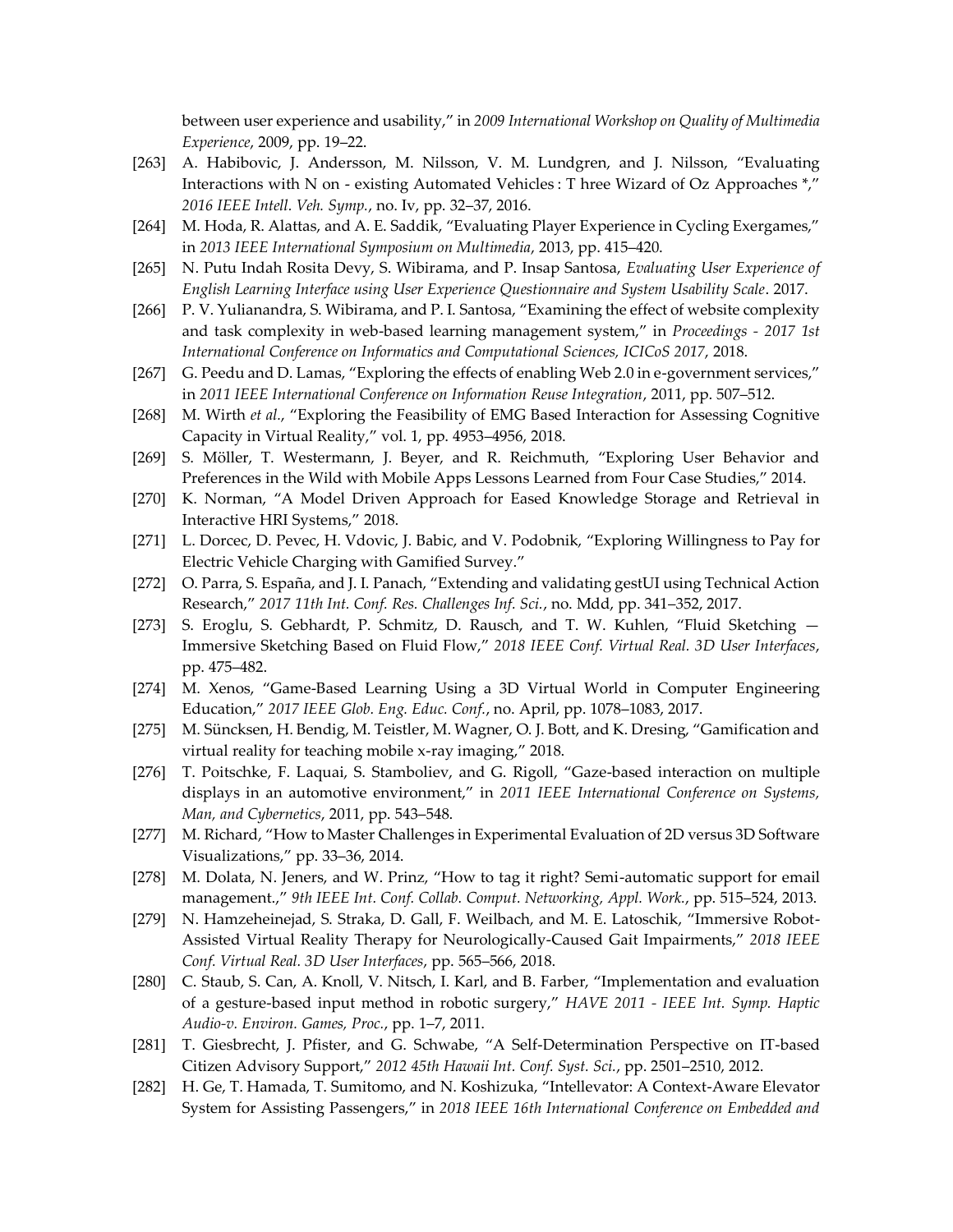*Ubiquitous Computing (EUC)*, 2018, pp. 81–88.

- [283] S. R. Garzon, "Intelligent in-car-infotainment systems: A contextual personalized approach," *Proc. - 8th Int. Conf. Intell. Environ. IE 2012*, pp. 315–318, 2012.
- [284] P. F. Larasati, "Interaction Design Evaluation and Improvements of Cozora A Synchronous and Asynchronous Online Learning Aplication," *2017 7th World Eng. Educ. Forum*, pp. 536– 541, 2017.
- [285] L. Mottola *et al.*, "make Sense : Simplifying the Integration of Wireless Sensor Networks into Business Processes," vol. 258351, no. c, pp. 1–19, 2017.
- [286] S. Franken, W. Prinz, S. Augustin, N. Jeners, and L. Informatik, "Making Groupware Social The Case of a Cooperative Platform for Surgeons," *2014 Int. Conf. Intell. Netw. Collab. Syst.*, pp. 49–56, 2014.
- [287] T. Y. Wang and C. H. Wang, "Materials Based on User Experience," *2018 1st Int. Cogn. Cities Conf.*, pp. 123–128, 2018.
- [288] E. Maggioni, E. Agostinelli, and M. Obrist, "Measuring the Added Value of Haptic Feedback," *2017 Ninth Int. Conf. Qual. Multimed. Exp.*, pp. 1–6, 2017.
- [289] R. K. Paredes and A. A. Hernandez, *Measuring the Quality of User Experience on Web Services: A Case of University in the Philippines*. .
- [290] D. S. Pradana and R. Ferdiana, "Mobile Applications Rating Assessments Based on Users Experience Perception," no. November, pp. 175–179, 2014.
- [291] A. Hartl and J. Grubert, "Mobile Interactive Hologram Verification," *2013 IEEE Int. Symp. Mix. Augment. Real.*, no. October, pp. 75–82, 2013.
- [292] B. Byl, M. Süncksen, and M. Teistler, "A serious virtual reality game to train spatial cognition for medical ultrasound imaging," in *2018 IEEE 6th International Conference on Serious Games and Applications for Health, SeGAH 2018*, 2018, pp. 1–4.
- [293] D. Sobnath, N. Philip, R. Kayyali, B. Pierscionek, and A. Raptopoulos, "Mobile Self-Management Application for COPD Patients with Comorbidities : a Usability Study," *2016 IEEE 18th Int. Conf. e-Health Networking, Appl. Serv.*, pp. 1–6, 2016.
- [294] A. Hartl, J. Grubert, C. Reinbacher, C. Arth, and D. Schmalstieg, "Mobile User Interfaces for Efficient Verification of Holograms," pp. 119–126.
- [295] I. Wechsung and R. Schleicher, "Modelling Modality Choice Using Task Parameters and Perceived Quality 1 Introduction 2 Method 3 Results," pp. 26–29, 2012.
- [296] J. C. B. Lopez and C. Vilela-malabanan, "Multi-Postural Myoelectric Control of 3D-Printed Transradial Prosthesis," 2017.
- [297] M. K. Gf and L. Ak, "No Title," pp. 1–4, 2015.
- [298] R. Baranyi, B. Steyrer, L. Lechner, G. N. Agbektas, N. Lederer, and T. Grechenig, "NutritionRush - A Serious Game to Support People with the Awareness of Their Nutrition Intake," *2017 IEEE 5th Int. Conf. Serious Games Appl. Heal.*, pp. 1–8, 2020.
- [299] P. A. Kara, A. Cserkaszky, S. Darukumalli, A. Barsi, and M. G. Martini, "On the Edge of the Seat : Reduced Angular Resolution of a Light Field Cinema with Fixed Observer Positions," *2017 Ninth Int. Conf. Qual. Multimed. Exp.*, pp. 1–6, 2017.
- [300] O. Kuzmicheva *et al.*, "Overground Robot Based Gait Rehabilitation System MOPASS Overview and First Results from Usability Testing \*," pp. 3756–3763, 2016.
- [301] K. Yannick, M. Feld, and T. Schwartz, "Pervasive Audio Playback in Cyber-Physical Environments," no. September, 2017.
- [302] J. Blume, A. Bannat, and G. Rigoll, "Programming Concept for an Industrial HRI Packaging Cell," *2013 IEEE RO-MAN*, pp. 93–98, 2013.
- [303] G. Fico, A. Fioravanti, M. T. Arredondo, J. Leuteritz, and D. Fernandez, "A User Centered Design Approach for Patient Interfaces to a Diabetes IT Platform," pp. 1169–1172, 2011.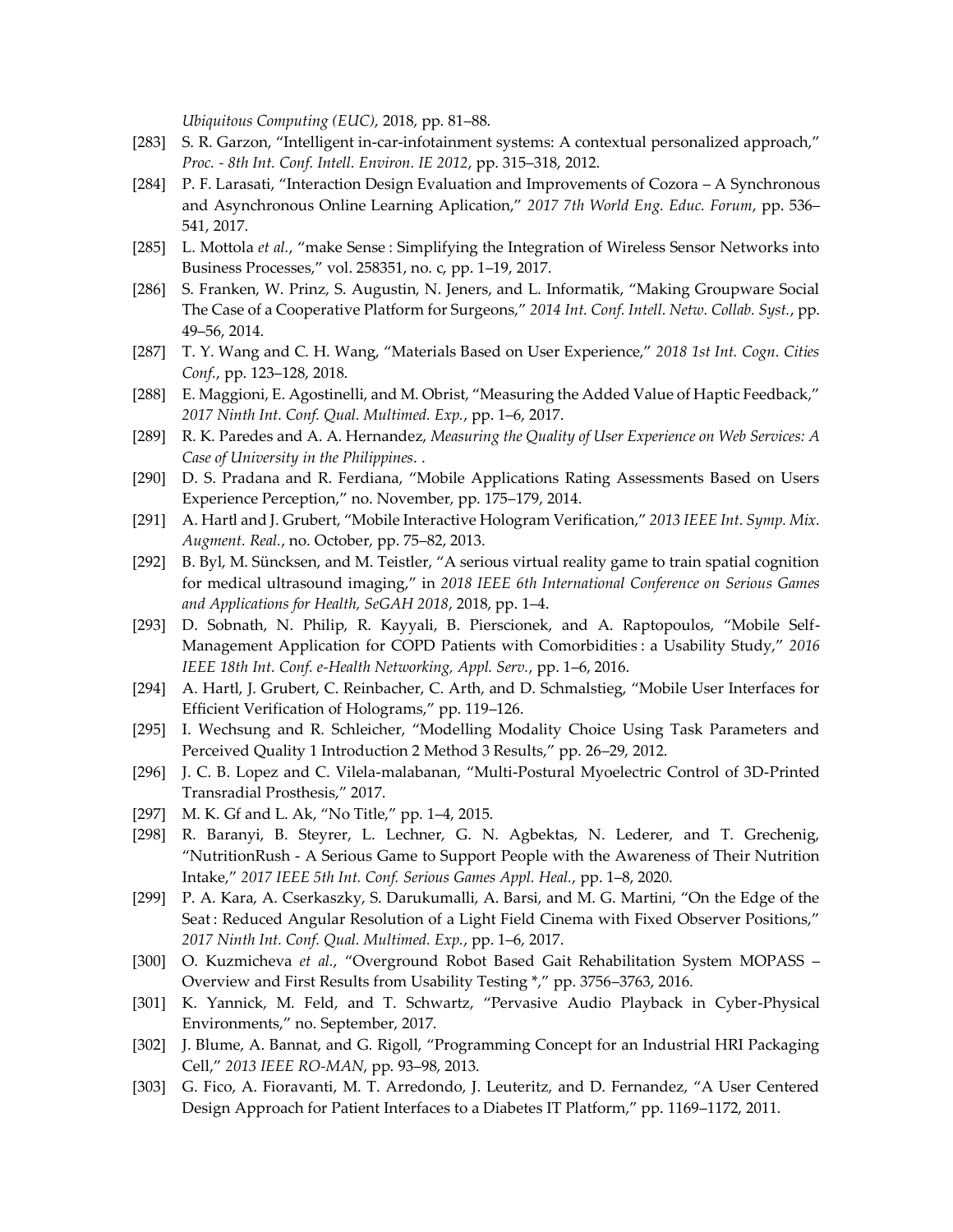- [304] A. Baharum *et al.*, "Releasing Stress Using Music Mood Application : DeMuse," pp. 351–356, 2017.
- [305] H. B. Santoso, R. Y. K. Isal, T. Basaruddin, L. Sadita, and M. Schrepp, "Research-in-progress: User experience evaluation of Student Centered E-Learning Environment for computer science program," in *2014 3rd International Conference on User Science and Engineering (i-USEr)*, 2014, pp. 52–55.
- [306] L. M. Queiros, N. C. Jofilsan, A. S. Gomes, F. K. De Oliveira, and A. S. C. Filho, "Services," 2018.
- [307] A. Bigdelou, T. Benz, and N. Navab, "Simultaneous Categorical and Spatio-Temporal 3D Gestures Using Kinect," *2012 IEEE Symp. 3D User Interfaces*, pp. 53–60.
- [308] M. Pivac and A. Granic, "Storytelling in web design: A case study," in *2017 40th International Convention on Information and Communication Technology, Electronics and Microelectronics (MIPRO)*, 2017, pp. 1540–1545.
- [309] C. Schl, A. Harrer, and A. Kienle, "Supporting dyadic chat communication with eye tracking based reading awareness," pp. 0–2, 2018.
- [310] S. Pick, A. S. Puika, and T. W. Kuhlen, "SWIFTER : Design and Evaluation of a Speech-based Text Input Metaphor for Immersive Virtual Environments," *2016 IEEE Symp. 3D User Interfaces*, pp. 109–112, 2016.
- [311] I. Hidayah, T. B. Adji, N. A. Setiawan, S. Fauziati, R. Hartanto, and M. A. Gumilang, "System : A Case in Algorithm and Data Structure Course," *2018 10th Int. Conf. Inf. Technol. Electr. Eng.*, pp. 301–306, 2018.
- [312] D. Reich and R. Stark, "The Influence of Immersive Driving Environments on Human-Cockpit Evaluations," in *2015 48th Hawaii International Conference on System Sciences*, 2015, pp. 523–532.
- [313] H. B. Santoso, S. Fadhilah, I. Nurrohmah, and W. H. Goodridge, "The usability and user experience evaluation of web-based online self-monitoring tool: Case study human-computer interaction course," in *2016 4th International Conference on User Science and Engineering (i-USEr)*, 2016, pp. 122–127.
- [314] L. Phiri, C. Meinel, and H. Suleman, "Ad hoc vs . Organised Orchestration : A Comparative Analysis of Technology-driven Orchestration Approaches," *2016 IEEE Eighth Int. Conf. Technol. Educ.*, pp. 200–203, 2016.
- [315] I. Ivkic, M. G. Tauber, and A. Wöhrer, "Towards Comparing Programming Paradigms," pp. 436–437, 2017.
- [316] A. Tervakari, "Towards More Authentic Learning in Hypermedia," *2011 IEEE Glob. Eng. Educ. Conf.*, pp. 443–449, 2011.
- [317] L. Lo Iacono, H. V. Nguyen, T. Hirsch, M. Baiers, and M. Sebastian, "UI-Dressing to detect Phishing," 2014.
- [318] P. Rasche, M. Wille, S. Theis, K. Schäfer, C. M. Schlick, and A. Mertens, "Usability and Motivation of Mobile Healthcare in the context of Elderly People," 2015.
- [319] N. Brancati, G. Caggianese, G. D. Pietro, M. Frucci, L. Gallo, and P. Neroni, "Usability Evaluation of a Wearable Augmented Reality System for the Enjoyment of the Cultural Heritage," in *2015 11th International Conference on Signal-Image Technology Internet-Based Systems (SITIS)*, 2015, pp. 768–774.
- [320] J. Habakuk and J. Neumann, "Usability of Hybrid , Physical and Virtual Objects for Basic Manipulation Tasks in Virtual Environments," pp. 87–94.
- [321] A. Weiss, R. Bernhaupt, D. Schwaiger, M. Altmaninger, R. Buchner, and M. Tscheligi, "User experience evaluation with a Wizard of Oz approach: Technical and methodological considerations," in *2009 9th IEEE-RAS International Conference on Humanoid Robots*, 2009, pp. 303–308.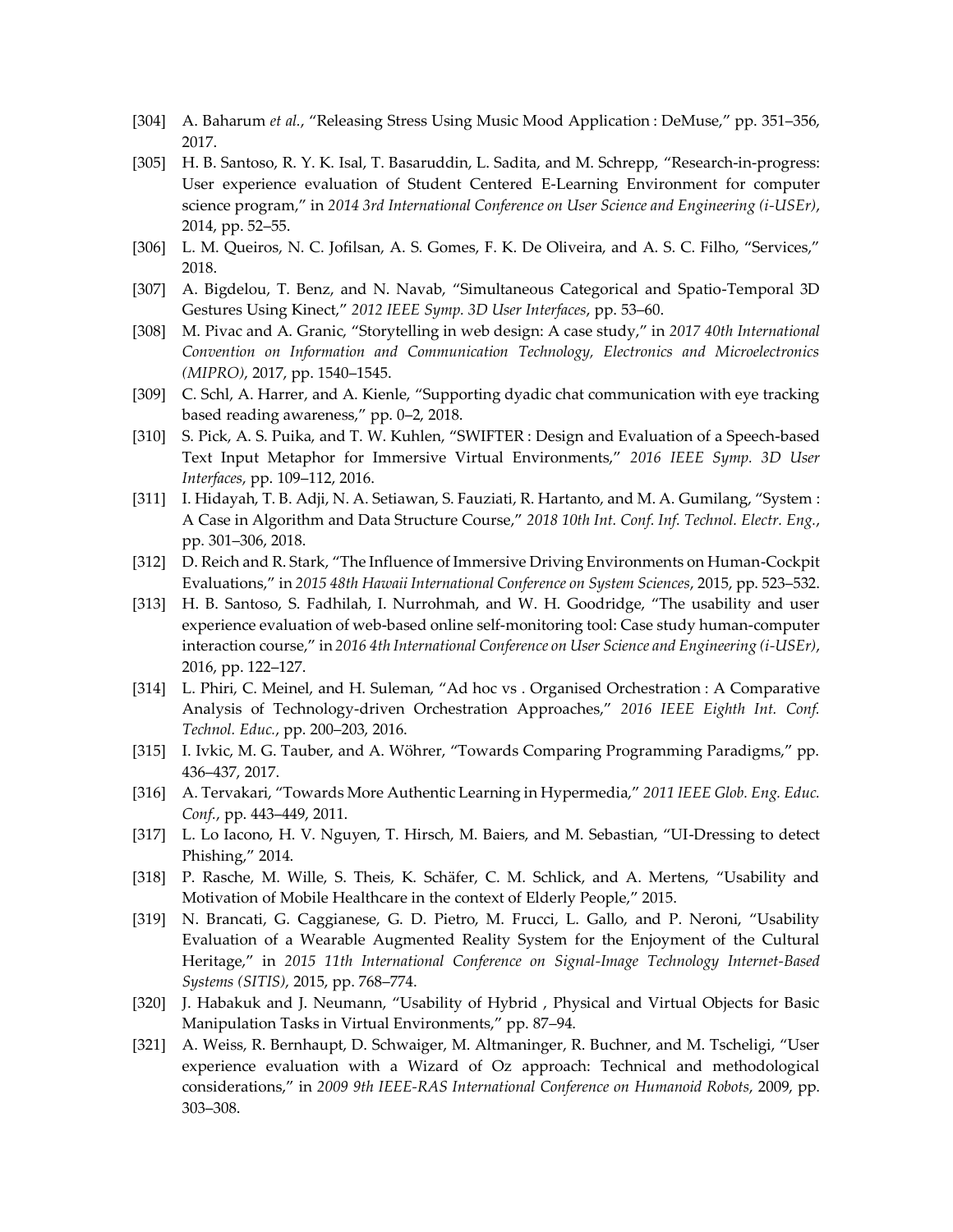- [322] N. Ibrahim, W. Fatimah, W. Ahmad, and A. Shafie, "User Experience Study on Folktales Mobile Application for Children's Education," in *2015 9th International Conference on Next Generation Mobile Applications, Services and Technologies*, 2015, pp. 353–358.
- [323] M. Pratama, N. A. Setiawan, and S. Wibirama, "User interface design for android-based family genealogy social media," in *2017 7th International Annual Engineering Seminar (InAES)*, 2017, pp. 1–5.
- [324] M. Schmargendorf, B. Wrede, and T. Schlegl, "User-Centered Design of Multimodal Robot Feedback for Cobots of Human-Robot Working Cells in Industrial Production Contexts," pp. 442–449, 2018.
- [325] C. Meurisch *et al.*, "An Extensible Pervasive Platform for Large-Scale Anticipatory Mobile Computing," in *2017 IEEE 41st Annual Computer Software and Applications Conference (COMPSAC)*, 2017, vol. 1, pp. 459–464.
- [326] L. Mart, S. Mendoza, and B. A. Gonz, "UX Evaluation Over Time : User Tools in Social Networks," 2018.
- [327] M. R. Reisinger, J. Schrammel, and P. Fröhlich, "Visual Languages for Smart Spaces : End-User Programming between Data-Flow and Form-Filling," no. 695965, pp. 165–169, 2020.
- [328] S. Gradl, M. Wirth, T. Zillig, and B. M. Eskofier, "Visualization of heart activity in virtual reality: A biofeedback application using wearable sensors," in *2018 IEEE 15th International Conference on Wearable and Implantable Body Sensor Networks (BSN)*, 2018, pp. 152–155.
- [329] W. N. Hidayat, S. C. Putro, M. A. Gumilang, and I. Hidayah, "What is Informatics Education Students ' Impression of Using Metacognitive Training System at The First Time?," in *2018 International Conference on Advanced Computer Science and Information Systems (ICACSIS)*, 2018, pp. 213–218.
- [330] N. Broy, M. Nefzger, F. Alt, M. Hassib, and A. Schimdt, "3D-HUDD Developing a Prototyping Tool for 3D Head-Up Displays," *Human-Computer Interact. – INTERACT 2015. INTERACT 2015. Lect. Notes Comput. Sci. vol 9299. Springer, Cham*, vol. 9299, pp. 300–318, 2015.
- [331] M. Ebner, C. Stickel, N. Scerbakov, and A. Holzinger, "A study on the compatibility of ubiquitous learning (u-Learning) systems at university level," *Lect. Notes Comput. Sci. (including Subser. Lect. Notes Artif. Intell. Lect. Notes Bioinformatics)*, vol. 5616 LNCS, no. PART 3, pp. 34–43, 2009.
- [332] A. H. Hoppe, K. Westerkamp, S. Maier, F. Van De Camp, and R. Stiefelhagen, "Multi-user Collaboration on Complex Data in Virtual and Augmented Reality," *HCI Int. 2018 – Posters' Ext. Abstr.*, vol. 850, pp. 258–265, 2018.
- [333] M. Schreiber, M. Von Wilamowitz-Moellendorff, and R. Bruder, "New Interaction Concepts by Using the Wii Remote," *Lect. Notes Comput. Sci. (including Subser. Lect. Notes Artif. Intell. Lect. Notes Bioinformatics)*, vol. 5611 LNCS, no. PART 2, pp. 261–270, 2009.
- [334] Á. Suárez, S. Ternier, F. Prinsen, and M. Specht, "Nurturing Communities of Inquiry: A Formative Study of the DojoIBL Platform Ángel," vol. 9891, pp. 292–305, 2016.
- [335] L. Kraus, R. Schmidt, M. W. B, F. Schaub, and M. Sebastian, "On the Use of Emojis in Mobile Authentication," *ICT Syst. Secur. Priv. Prot.*, vol. 502, pp. 265–280, 2017.
- [336] J. Rivera, C. Goeble, D. Sardari, and H.-A. Jacobsen, "OpenGridMap: An Open Platform for Inferring Power Grids with Crowdsourced Data," *Lect. Notes Comput. Sci. (including Subser. Lect. Notes Artif. Intell. Lect. Notes Bioinformatics)*, vol. 9424, pp. 179–191, 2015.
- [337] A. Groth and D. Haslwanter, "Perceived Usability , Attractiveness and Intuitiveness of Responsive Mobile Tourism Websites : A User Experience Study," pp. 593–606, 2015.
- [338] A. Henka and G. Zimmermann, "PersonaBrowser Status Quo and Lessons Learned from a Persona-Based Presentation Metaphor of WCAG," *Human-Computer Interact. INTERACT '2017*, vol. 10514, pp. 54–63, 2017.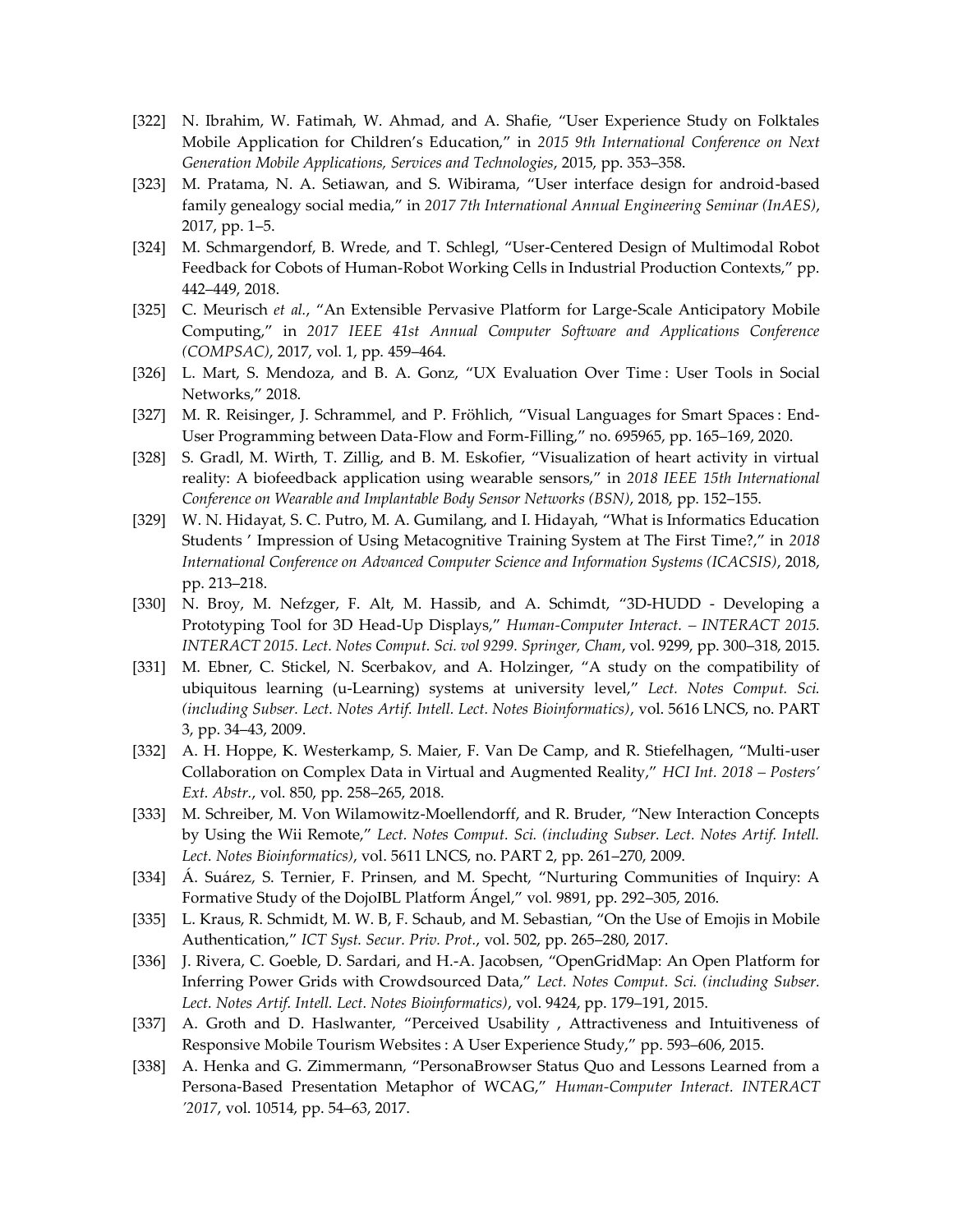- [339] G. Waltner *et al.*, "Personalized Dietary Self-Management Using Mobile Vision-Based Assistance," *New Trends Image Anal. Process. – ICIAP 2013*, vol. 10590, pp. 385–393, 2017.
- [340] F. Hertlein, B. Hinterleitner, M. Voit, T. Schneidermeier, and C. Wolff, "Practice What We Preach – Checking the Usability of HCI Conference Websites," *Des. User Exp. Usability Des. Discourse*, vol. 9186, pp. 295–305, 2015.
- [341] R. H. B, C. Klaus, and A. Butz, "Presenting Information on the Driver's Demand on a Head-Up Display," *Human-Computer Interact. INTERACT '2017*, vol. 10514, pp. 245–262, 2017.
- [342] J. Abreu, P. Almeida, and T. Silva, "A UX evaluation approach for second-screen applications," in *Communications in Computer and Information Science*, 2016.
- [343] J. Hurtienne, K. Weber, and L. Blessing, "Prior Experience and Intuitive Use: Image Schemas in User Centred Design," *Des. Incl. Futur.*, pp. 107–116, 2008.
- [344] C. Bier, K. Kay, and J. Beyerer, "PrivacyInsight: The Next Generation Privacy Dashboard," *Priv. Technol. Policy*, vol. 9857, pp. 135–152, 2016.
- [345] A. Hoppe, L. Otto, F. van de Camp, R. Stiefelhagen, and G. Unmüßig, "qVRty: Virtual Keyboard with a Haptic, Real-World Representation," *HCI Int. 2018 – Posters' Ext. Abstr.*, vol. 851, pp. 266–272, 2018.
- [346] F. Metze, I. Wechsung, S. Schaffer, J. Seebode, and S. Möller, "Reliable evaluation of multimodal dialogue systems," *Lect. Notes Comput. Sci. (including Subser. Lect. Notes Artif. Intell. Lect. Notes Bioinformatics)*, vol. 5611 LNCS, no. PART 2, pp. 75–83, 2009.
- [347] A. Attenberger and K. Buchenrieder, "RemoteHand: A wireless myoelectric interface," *Lect. Notes Comput. Sci. (including Subser. Lect. Notes Artif. Intell. Lect. Notes Bioinformatics)*, vol. 8511 LNCS, no. PART 2, pp. 3–11, 2014.
- [348] P. L. Mateo Navarro, S. Hillmann, S. Möller, D. Sevilla Ruiz, and G. Martínez Pérez, "Runtime model based framework for automatic evaluation of multimodal interfaces," *J. Multimodal User Interfaces*, vol. 8, no. 4, pp. 399–427, 2014.
- [349] N. Le, S. Niebuhr, D. Drexler, and N. Pinkwart, "Scaffolding Computer Supported Argumentation Processes through Mini Map Based Interaction Techniques," *Int. Conf. Des. User Exp. Usability*, vol. 8015, pp. 533–542, 2013.
- [350] C. Zagel, A. Piazza, Y. Petrov, and F. Bodendorf, "SciencOmat: A Gamified Research Platform for Evaluating Visual Attractiveness," *Adv. Hum. Side Serv. Eng.*, vol. 601, pp. 50–60, 2018.
- [351] C. Hummels, "Searching for Salient Aspects of Resonant Interaction," *Knowledge, Technol. Policy*, vol. 20, no. 1, pp. 19–29, 2007.
- [352] P. Bader *et al.*, "Self-Actuated Displays for Vertical Surface," *Lect. Notes Comput. Sci. (including Subser. Lect. Notes Artif. Intell. Lect. Notes Bioinformatics)*, vol. 9299, pp. 282–299, 2015.
- [353] J. Holm and A. Lehtiniemi, "A Virtual World Prototype for Interacting with a Music Collection," pp. 326–335, 2011.
- [354] M. Mast *et al.*, "Semi-Autonomous Domestic Service Robots: Evaluation of a User Interface for Remote Manipulation and Navigation With Focus on Effects of Stereoscopic Display," *Int. J. Soc. Robot.*, vol. 7, no. 2, pp. 183–202, 2015.
- [355] N. Backhaus, A. K. Trapp, and M. Thüring, "Skeuomorph versus flat design: User experience and age-related preferences," *Lect. Notes Comput. Sci. (including Subser. Lect. Notes Artif. Intell. Lect. Notes Bioinformatics)*, vol. 10919 LNCS, pp. 527–542, 2018.
- [356] D. Pietschmann and P. Ohler, "Spatial Mapping of Physical and Virtual Spaces as an Extension of Natural Mapping: Relevance for Interaction Design and User Experience," *Lect. Notes Comput. Sci. (including Subser. Lect. Notes Artif. Intell. Lect. Notes Bioinformatics)*, vol. 9179, pp. 49–59, 2015.
- [357] K. Kohler, S. Niebuhr, and M. Hassenzahl, "Stay on the Ball ! An Interaction Pattern Approach to the 2 An Example : The Task Status Display," *Ifip Int. Fed. Inf. Process.*, pp. 519–522, 2007.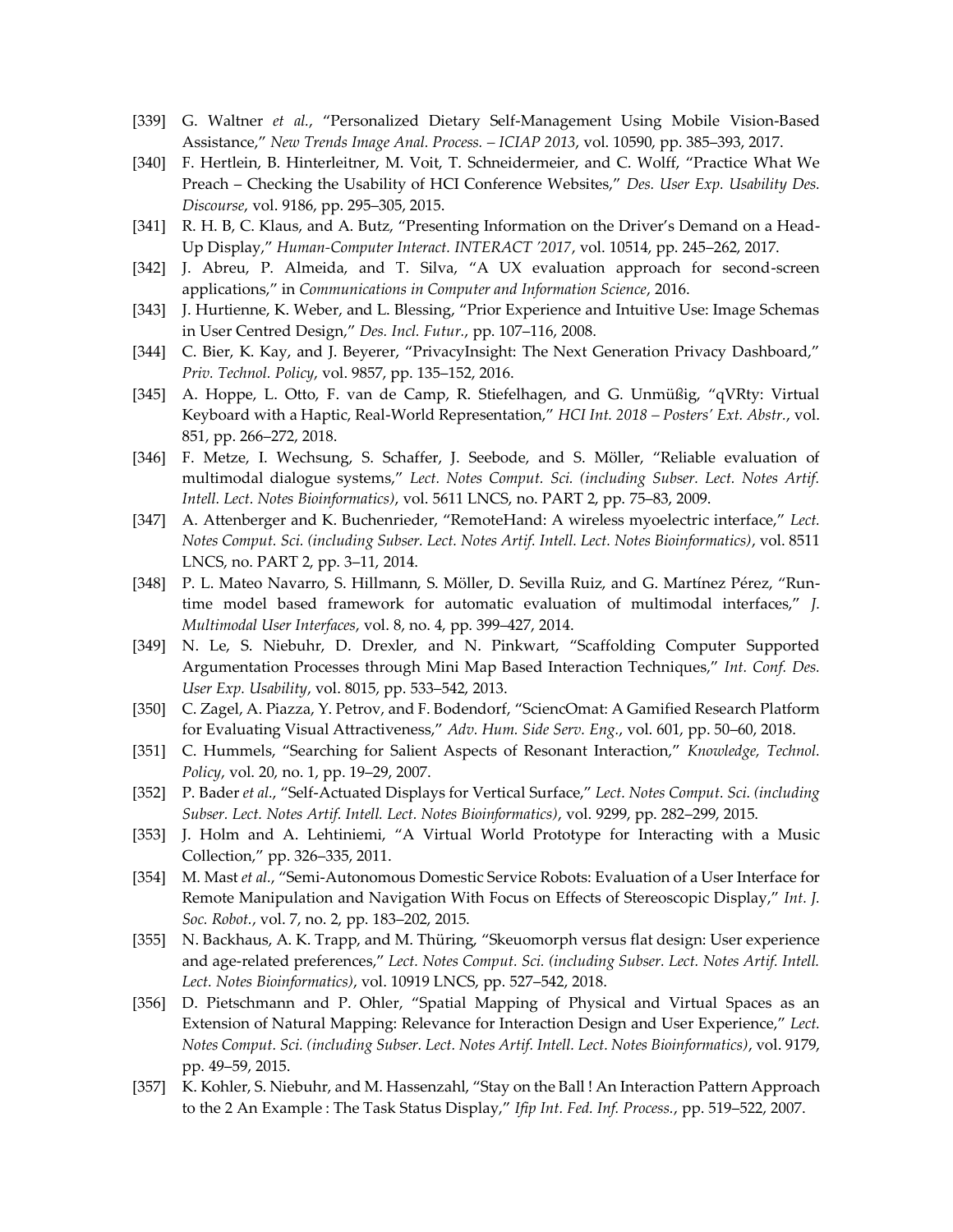- [358] G. Cajamarca, I. Rodr, and V. H. B, "StraightenUp: Implementation and Evaluation of a Spine Posture Wearable," *Ubiquitous Comput. Ambient Intell.*, vol. 10586, pp. 655–665, 2017.
- [359] G. Bal, K. Rannenberg, and J. Hong, "Styx: Design and Evaluation of a New Privacy Risk Communication Method for Smartphones," no. 2005, pp. 113–126, 2014.
- [360] M. Krause and K. Bengler, "Subjective Ratings in an Ergonomic Engineering Process Using the Example of an In-Vehicle Information System," 2013.
- [361] J. van Erp, A. Toet, K. Meijer, J. Jansen, and A. de Joung, "Subjective User Experience and Performance with Active Tangibles on a Tabletop Interface," *Lect. Notes Comput. Sci. (including Subser. Lect. Notes Artif. Intell. Lect. Notes Bioinformatics)*, vol. 9189, pp. 212–223, 2015.
- [362] O. Parra, S. Espa, and O. Pastor, "Tailoring User Interfaces to Include Gesture-Based Interaction with gestUI Otto," *Monogr. Soc. Res. Child Dev.*, vol. 9974, pp. 496–504, 2016.
- [363] F. Nothdurft, F. Honold, and W. Minker, "Temporal and Spatial Design of Explanations in a Multimodal System," *Human-Computer Interact. Interact. Platforms Tech.*, vol. 9732, pp. 201–210, 2016.
- [364] A. Steinert, I. Buchem, A. Merceron, J. Kreutel, and M. Haesner, "A wearable-enhanced fitness program for older adults, combining fitness trackers and gamification elements: the pilot study fMOOC@Home," *Sport Sci. Health*, vol. 14, no. 2, pp. 275–282, 2018.
- [365] M. Stecher, B. Michel, and A. Zimmermann, "The Benefit of Touchless Gesture Control: An Empirical Evaluation of Commercial Vehicle-Related Use Cases," *Adv. Hum. Asp. Transp.*, vol. 597, 2018.
- [366] H. Lang, M. Klepsch, F. Nothdurft, T. Seufert, and W. Minker, "The influence of proactivity on interactive help agents," *Lect. Notes Comput. Sci. (including Subser. Lect. Notes Artif. Intell. Lect. Notes Bioinformatics)*, vol. 7946 LNCS, pp. 748–767, 2013.
- [367] I. Wechsung, A. Naumann, and S. Möller, "The influence of the usage mode on subjectively perceived quality," *Lect. Notes Comput. Sci. (including Subser. Lect. Notes Artif. Intell. Lect. Notes Bioinformatics)*, vol. 6392 LNAI, pp. 188–193, 2010.
- [368] G. Behnke *et al.*, "To Plan for the User Is to Plan with the User: Integrating User Interaction into the Planning Process," *Companion Technol.*, pp. 123–144, 2017.
- [369] M. E. Altinsoy and S. Merchel, "Touchscreens and Musical Interaction," pp. 239–255, 2018.
- [370] B. Meixner, K. Matusik, C. Grill, and H. Kosch, "Towards an easy to use authoring tool for interactive non-linear video," *Multimed. Tools Appl.*, vol. 70, no. 2, pp. 1251–1276, 2014.
- [371] D. López-de-ipiña, M. Emaldi, U. Aguilera, and J. Pérez-velasco, "Towards Citizen Co-created Public Service Apps," *Ubiquitous Comput. Ambient Intell.*, vol. 10070, pp. 469–481, 2016.
- [372] C. Trahms, S. Möller, and J. Voigt-Antons, "Towards Prediction of User Experience from Touch Interactions with Mobile Applications," *HCI Int. 2018 – Posters' Ext. Abstr.*, vol. 714, pp. 505–512, 2017.
- [373] A. Bigdelou, A. Okur, M. E. Hoffmann, B. Azizi, and N. Navab, "Towards systematic usability evaluations for the OR: An introduction to OR-use framework," *Lect. Notes Comput. Sci. (including Subser. Lect. Notes Artif. Intell. Lect. Notes Bioinformatics)*, vol. 7330 LNCS, pp. 146– 156, 2012.
- [374] I. TOTZKE, F. NAUJOKS, D. MÜHLBACHER, and H.-P. KRÜGER, "Training of coordinated driving in traffic In order to test Car-to-X Technologies," *ATZ Worldw. eMagazine*, vol. 113, no. 5, pp. 58–62, 2011.
- [375] A. Steinert, M. Haesner, and E. Steinhagen-Thiessen, "Activity-tracking devices for older adults: comparison and preferences," *Univers. Access Inf. Soc.*, vol. 17, no. 2, pp. 411–419, 2018.
- [376] R. Bernhaupt, A. Desnos, M. Pirker, and D. Schwaiger, "TV Interaction Beyond the Button Press Exploring the Implications of Gesture, Pressure and Breath as Interaction Mechanisms for a TV User Interface," *Lect. Notes Comput. Sci. (including Subser. Lect. Notes Artif. Intell. Lect.*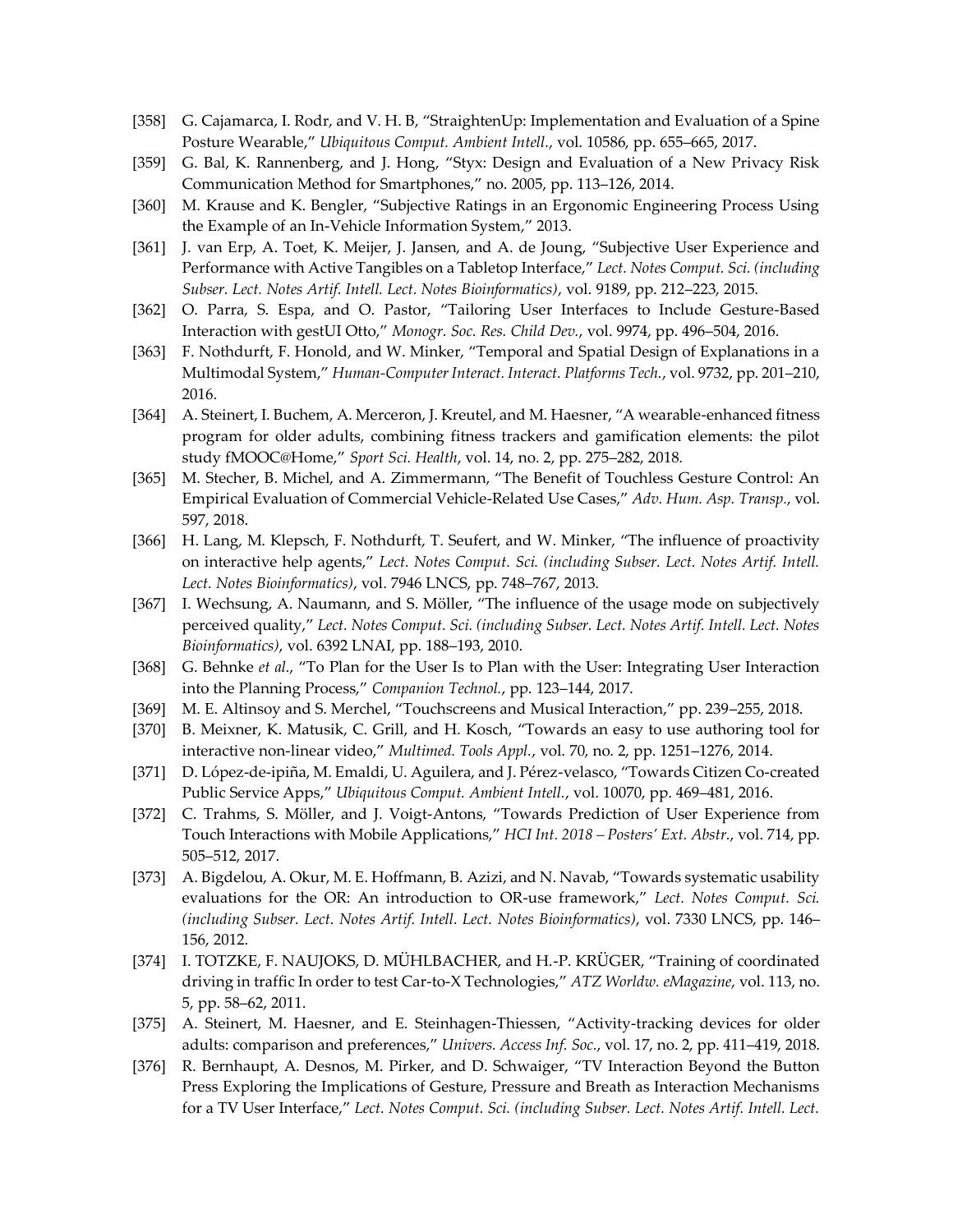*Notes Bioinformatics)*, vol. 9297, pp. 412–419, 2015.

- [377] G. Gonçalves, É. Mourao, L. Torok, D. Trevisan, E. Clua, and A. Montenegro, "Understanding User Experience with Game Controllers: A Case Study with an Adaptive Smart Controller and a Traditional Gamepad Guilherme," *Lect. Notes Comput. Sci. (including Subser. Lect. Notes Artif. Intell. Lect. Notes Bioinformatics)*, vol. 10507, pp. 59–71, 2017.
- [378] F. Raber and N. Vossebein, "URetail: Privacy User Interfaces for Intelligent Retail Stores," *Lect. Notes Comput. Sci. (including Subser. Lect. Notes Artif. Intell. Lect. Notes Bioinformatics)*, vol. 10516 LNCS, pp. 437–477, 2017.
- [379] M. Obrist, S. Kepplinger, E. Beck, M. Tscheligi, and P. Muzak, "Usability & user experience: Preliminary results from evaluating an IPTV community platform," *Lect. Notes Comput. Sci. (including Subser. Lect. Notes Artif. Intell. Lect. Notes Bioinformatics)*, vol. 5066 LNCS, no. November 2007, pp. 303–307, 2008.
- [380] E. Faliagka, E. Lalou, M. Rigou, and S. Sirmakessis, "Usability and Aesthetics: The Case of Architectural Websites," *Lect. Notes Comput. Sci. (including Subser. Lect. Notes Artif. Intell. Lect. Notes Bioinformatics)*, vol. 9171, pp. 54–64, 2015.
- [381] I. Wechsung, K. P. Engelbrecht, S. Schaffer, J. Seebode, F. Metze, and S. Möller, "Usability evaluation of multimodal interfaces: Is the whole the sum of its parts?," *Lect. Notes Comput. Sci. (including Subser. Lect. Notes Artif. Intell. Lect. Notes Bioinformatics)*, vol. 5611 LNCS, no. PART 2, pp. 113–119, 2009.
- [382] A. Komninos, J. Besharat, and J. Garofalakis, "Use of Self-Reporting Questionnaires to Evaluate Augmented Paper Maps for Group Navigation," *Ambient Intell.*, vol. 9425, pp. 125– 137, 2005.
- [383] D. Drouet and R. Bernhaupt, "User Experience Evaluation Methods: Lessons Learned from an Interactive TV Case-Study," 2016.
- [384] A. Smyth, C. Syrek, J. A. Reins, M. Domin, M. Janneck, and D. Lehr, "User experience predicts the effectiveness of a gamified recovery app: Investigation of Holidaily—an app promoting recovery behavior after vacation and during daily working life," *Pravention und Gesundheitsforderung*, vol. 13, no. 4, pp. 319–326, 2018.
- [385] E. Reponen, J. Keränen, and V. Aaltonen, "User interface for browsing geotagged data Design and evaluation," *Lect. Notes Inst. Comput. Sci. Soc. Telecommun. Eng.*, vol. 78 LNICST, pp. 1–11, 2012.
- [386] K. Bang, M. Akto, A. Kjems, and J. Stage, "Adoption of UX Evaluation in Practice: An Action Research Study in a Software Organization," *Lect. Notes Comput. Sci. (including Subser. Lect. Notes Artif. Intell. Lect. Notes Bioinformatics)*, vol. 10516, pp. 169–188, 2017.
- [387] F. Nothdurft, P. Bercher, G. Behnke, and W. Minker, "User Involvement in Collaborative Decision-Making Dialog Systems," *Dialogues with Soc. Robot.*, vol. 427, 2017.
- [388] R. Klaassen, R. op den Akker, T. Lavrysen, and S. van Wissen, "User preferences for multidevice context-aware feedback in a digital coaching system," *J. Multimodal User Interfaces*, vol. 7, no. 3, pp. 247–267, 2013.
- [389] R. Bernhaupt, P. Palanque, F. Manciet, and C. Martinie, "User-Test Results Injection into Task-Based Design Process for the Assessment and Improvement of Both Usability and User Experience," *Human-Centered Error-Resilient Syst. Dev.*, vol. 9856, no. 2, pp. 56–72, 2016.
- [390] L. Yao, Y. Liu, W. Li, L. Zhou, and Y. Ge, "Using Physiological Measures to Evaluate User Exérience of Mobile Applications," *Lnai*, vol. 8532, pp. 301–310, 2014.
- [391] M. Zwinderman *et al.*, "Using video prototypes for evaluating design concepts with users: A comparison to usability testing," *Lect. Notes Comput. Sci. (including Subser. Lect. Notes Artif. Intell. Lect. Notes Bioinformatics)*, vol. 8118 LNCS, no. PART 2, pp. 774–781, 2013.
- [392] F. Banville, J. Couture, E. Verhulst, J. Besnard, P. Richard, and P. Allain, "Using Virtual Reality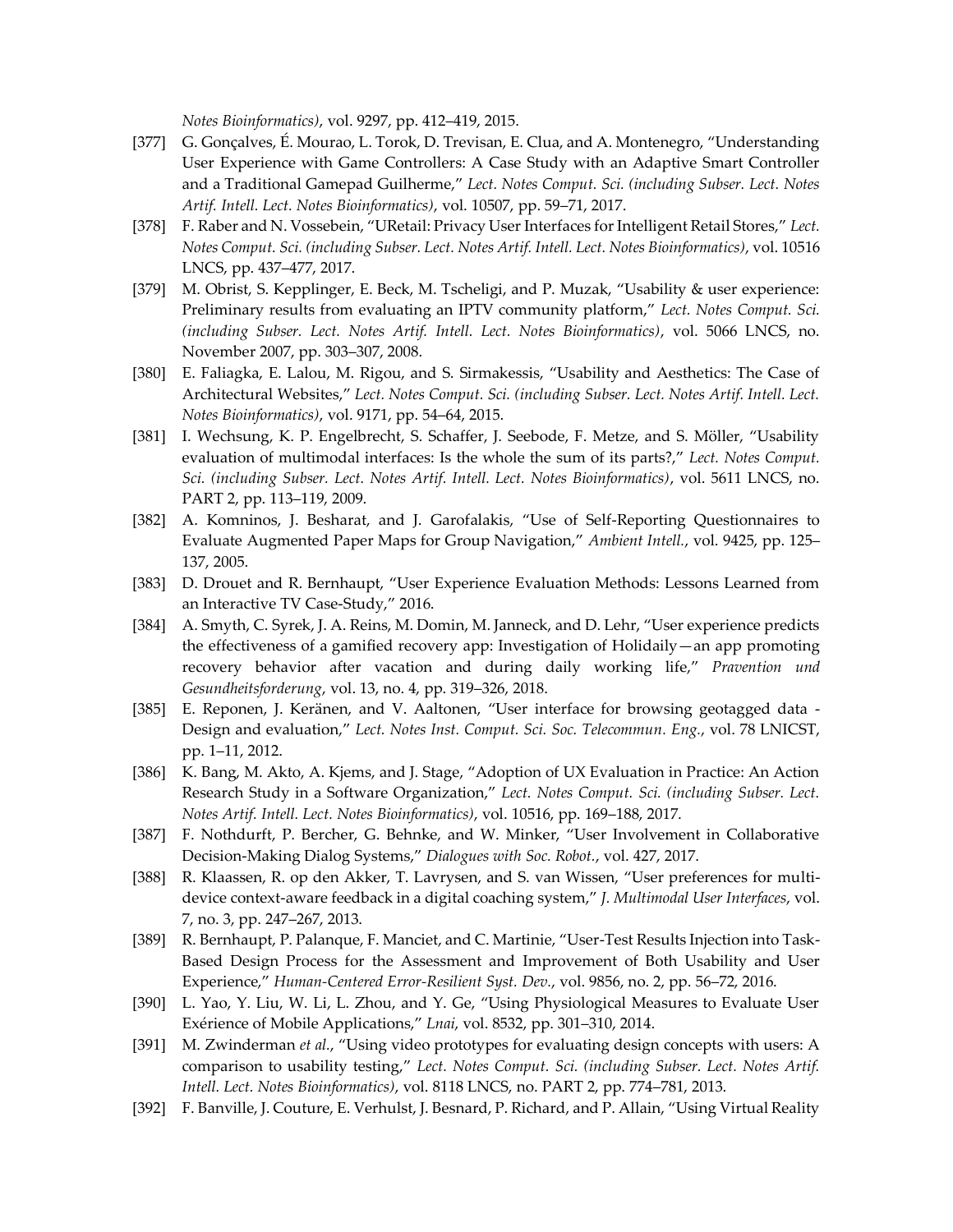to Assess the Elderly : The Impact of Human-Computer Interfaces on Cognition," vol. 3, pp. 113–123, 2017.

- [393] H. J. Hwang, J. M. Lee, and D. Y. Ju, "Verification of Stereotype on Women Observing Gender Difference on UX of Wearable Device," pp. 214–223, 2015.
- [394] H. J. A. Den Akker, R. Klaassen, and A. Nijholt, "Virtual Coaches for Healthy Lifestyle," vol. II, pp. 121–149.
- [395] A. Welivita, N. Nimalsiri, R. Wickramasinghe, U. Pathirana, and C. Gamage, "Virtual Product Try-On Solution for E-Commerce Using Mobile Augmented Reality," *Augment. Reality, Virtual Reality, Comput. Graph.*, vol. 10324, pp. 438–447, 2017.
- [396] A. Geiger, I. Bewersdorf, E. Brandenburg, and R. Stark, "Visual Feedback for Grasping in Virtual Reality Environments for an Interface to Instruct Digital Human Models," *Adv. Usability User Exp.*, vol. 607, 2018.
- [397] M. Lankes and T. Mirlacher, "Affective game dialogues: Using affect as an explicit input method in game dialogue systems BT - 13th International Conference on Advances in Computer Games, ACG 2011, November 20, 2011 - November 22, 2011," vol. 7168 LNCS, pp. 333–341, 2012.
- [398] J. Breitner, "Visual Theorem Proving with the Incredible Proof Machine," *J. Autom. Reason.*, vol. 9807, pp. 123–139, 2016.
- [399] V. Fagundes, R. Fernandes, C. Santos, and T. Tavares, "Visualization of Climate Data from User Perspective: Evaluating User Experience in Graphical User Interfaces and Immersive Interfaces," *Hum. Interface Manag. Inf. Information, Knowl. Interact. Des.*, vol. 10273, pp. 55–70, 2017.
- [400] M. Braun, N. Broy, B. Pfleging, and F. Alt, "Visualizing natural language interaction for conversational in-vehicle information systems to minimize driver distraction," *J. Multimodal User Interfaces*, 2019.
- [401] L. Verde, G. De Pietro, and G. Sannino, "Vox4Health: Preliminary Results of a Pilot Study for the Evaluation of a Mobile Voice Screening Application," *Adv. Intell. Syst. Comput.*, vol. 476, no. ISAmI 2016, pp. 1341–140, 2016.
- [402] J. Novak and S. Schmidt, "When Joy Matters : The Importance of Hedonic Stimulation in Collocated Collaboration with," pp. 618–629, 2009.
- [403] E. Ferrera *et al.*, "XMPP-based infrastructure for IoT network management and rapid services and applications development," *Ann. des Telecommun. Telecommun.*, vol. 72, no. 7–8, pp. 443– 457, 2017.
- [404] Z. Hussain *et al.*, "Agile user-centered design applied to a mobile multimedia streaming application," *Lect. Notes Comput. Sci. (including Subser. Lect. Notes Artif. Intell. Lect. Notes Bioinformatics)*, vol. 5298 LNCS, pp. 313–330, 2008.
- [405] I. Weshung, M. Schulz, K.-P. Engelbrecht, J. Niemman, and S. Möller, "All Users Are (Not) Equal - The Influence of User Characteristics on Perceived Quality, Modality Choice and Performance," *Proc. Paralinguistic Inf. its Integr. Spok. Dialogue Syst. Work.*, pp. 125–132, 2011.
- [406] G. Schiavo, E. Mencarini, A. Cappelletti, O. Stock, and M. Zancanaro, "Ambient Influence for Promoting Balanced Participation in Group Brainstorming," *Ambient Intell.*, vol. 8850, pp. 140– 144, 2014.
- [407] G. S. Méndez and D. Reidsma, "A BML based embodied conversational agent for a personality detection program," *Lect. Notes Comput. Sci. (including Subser. Lect. Notes Artif. Intell. Lect. Notes Bioinformatics)*, vol. 6895 LNAI, pp. 468–469, 2011.
- [408] K. Huang, H. Lin, and C. Lu, "An Evaluation of User Experience of Web Main Menu on Different Mobile Devices," *Hum. Asp. IT Aged Popul. Accept. Commun. Particip.*, vol. 10926, no. Gardner 2011, pp. 235–251, 2018.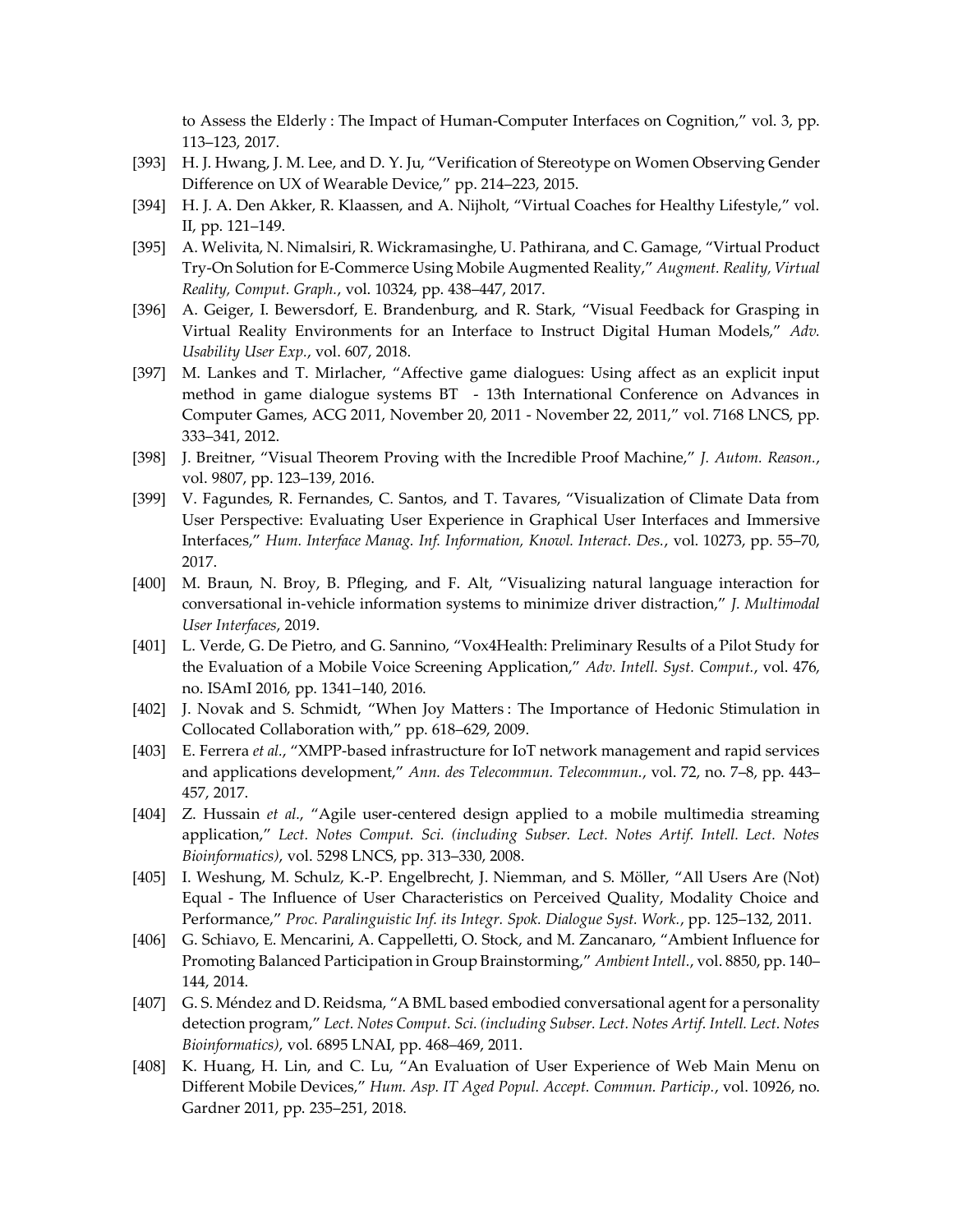- [409] O. Ortegón-Romero, K. de Oliveira, L. Porcher, and L. Krug, "Analysis of Mouse Movement and Body Response in Distance Learning Environments," *Commun. Comput. Inf. Sci.*, vol. 735, pp. 595–607, 2017.
- [410] E. Celi, "Application of Dashboards and Scorecards for Learning Models IT Risk Management: A User Experience," *Lect. Notes Comput. Sci. (including Subser. Lect. Notes Artif. Intell. Lect. Notes Bioinformatics)*, vol. 9188, pp. 153–165, 2015.
- [411] J. Chai *et al.*, "Application of frontal EEG asymmetry to user experience research," *Lect. Notes Comput. Sci. (including Subser. Lect. Notes Artif. Intell. Lect. Notes Bioinformatics)*, vol. 8532 LNAI, pp. 234–243, 2014.
- [412] S. Cano, D. M. Alghazzawi, J. M. Arteaga, H. M. Fardoun, C. A. Collazos, and V. B. Amador, "Applying the information search process model to analyze aspects in the design of serious games for children with hearing impairment," *Univers. Access Inf. Soc.*, vol. 17, no. 1, pp. 83– 95, 2018.
- [413] Y. Li, P. Tennent, and S. Cobb, "Appropriate Control Methods for Mobile Virtual Exhibitions," vol. 904, Springer International Publishing, 2019, pp. 165–183.
- [414] K. Kuusinen, "Are Software Developers Just Users of Development Tools? Assessing Developer Experience of a Graphical User Interface Designer," *Human-Centered Error-Resilient Syst. Dev.*, vol. 9856, pp. 215–233, 2016.
- [415] C. Wienrich, D. Nina, S. Kock, K. Schindler, and O. Traupe, "Assessing User Experience in Virtual Reality – A Comparison of Different Measurements," *Des. User Exp. Usability Theory Pract.*, vol. 10918, no. 1, pp. 573–589, 2018.
- [416] J. Hu, D. Le, M. Funk, F. Wang, and M. Rauterberg, "Attractiveness of an interactive public art installation," *Lect. Notes Comput. Sci. (including Subser. Lect. Notes Artif. Intell. Lect. Notes Bioinformatics)*, vol. 8028 LNCS, pp. 430–438, 2013.
- [417] B. Bähr and S. Möller, "Blended Prototyping," in *Rethink! Prototyping: Transdisciplinary Concepts of Prototyping*, 2016, pp. 129–160.
- [418] M. Budde, T. Riedel, M. Köpke, M. Berning, and M. Beigl, "A comparative study to evaluate the usability of context-based Wi-Fi access mechanisms," *Lect. Notes Comput. Sci. (including Subser. Lect. Notes Artif. Intell. Lect. Notes Bioinformatics)*, vol. 8515 LNCS, no. PART 3, pp. 451– 462, 2014.
- [419] M. Hopmann, M. Gutierrez, D. Thalmann, and F. Vexo, "Bridging digital and physical worlds using tangible drag-and-drop interfaces," *Lect. Notes Comput. Sci. (including Subser. Lect. Notes Artif. Intell. Lect. Notes Bioinformatics)*, vol. 6670 LNCS, pp. 1–18, 2011.
- [420] T. Paul, M. Stopczynski, D. Puscher, M. Volkamer, and T. Strufe, "C4PS Helping Facebookers Manage Their Privacy Settings," pp. 188–201, 2012.
- [421] D. Anastasiou and E. Ras, "Case Study Analysis on Collaborative Problem Solving Using a Tangible Interface," *Technol. Enhanc. Assess.*, vol. 653, pp. 11–22, 2017.
- [422] T. Schneidermeier, F. Hertlein, and C. Wolff, "Changing paradigm Changing experience? comparative usability evaluation of windows 7 and windows 8," in *Lecture Notes in Computer Science (including subseries Lecture Notes in Artificial Intelligence and Lecture Notes in Bioinformatics)*, 2014.
- [423] W. Ilmberger, M. Schrepp, and T. Held, "Cognitive processes causing the relationship between aesthetics and usability," *Lect. Notes Comput. Sci. (including Subser. Lect. Notes Artif. Intell. Lect. Notes Bioinformatics)*, vol. 5298 LNCS, pp. 43–54, 2008.
- [424] S. Döweling, T. Tahiri, J. Riemann, and M. Mühlhäuser, "Collaborative Interaction with Geospatial Data—A Comparison of Paper Maps, Desktop GIS and Interactive Tabletops," *Collab. Meets Interact. Spaces*, pp. 319–348, 2017.
- [425] A. Habibovic, J. Andersson, J. Nilsson, M. Nilsson, and C. Edgren, "Command-Based Driving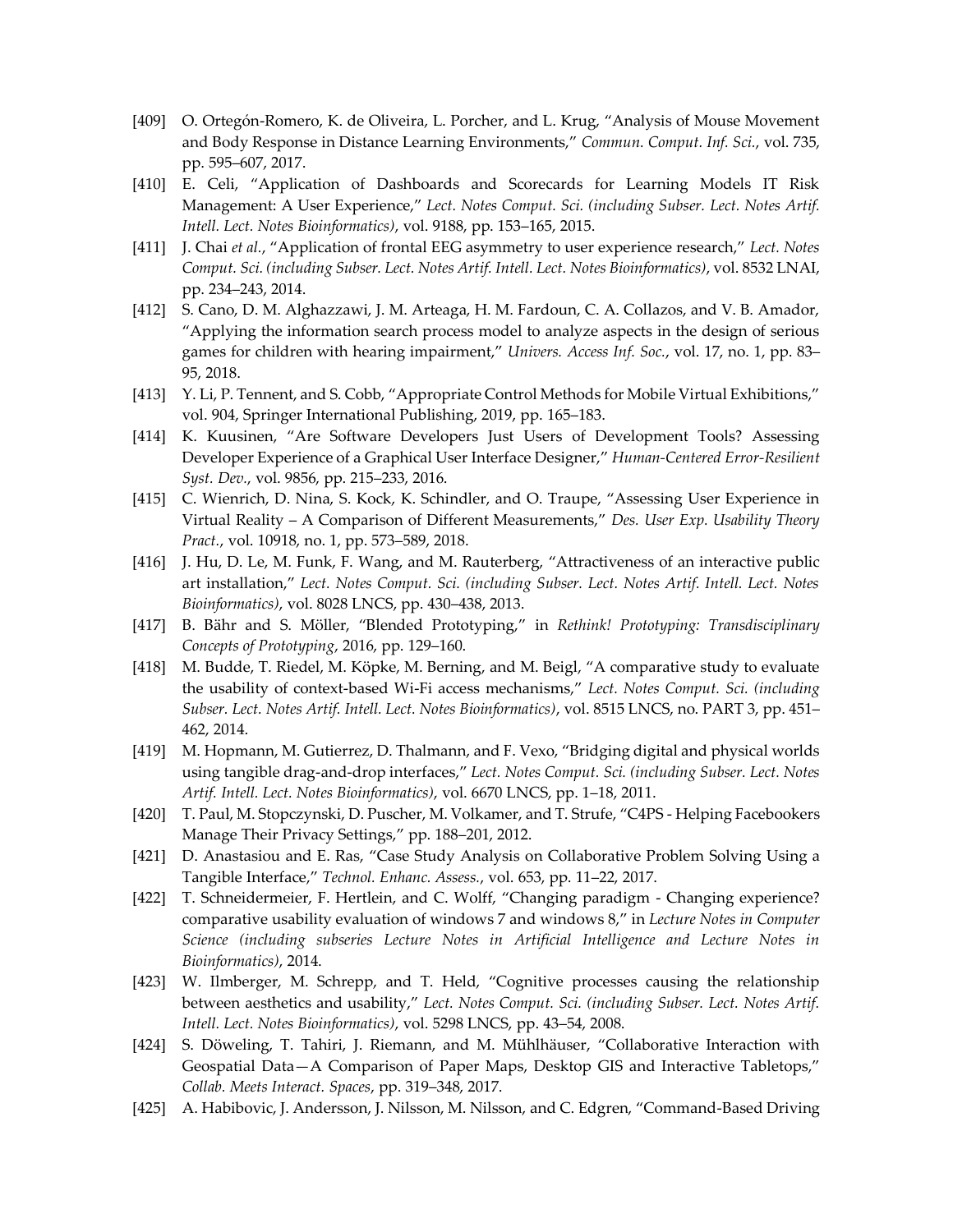for Tactical Control of Highly Automated Vehicles Azra," *Adv. Hum. Asp. Transp.*, vol. 484, pp. 499–509, 2017.

- [426] W. Wetzlinger, A. Auinger, and M. Dörflinger, "Comparing Effectiveness, Efficiency, Ease of Use, Usability and User Experience When Using Tablets and Laptops," 2014.
- [427] H. Donker and M. Blumberg, "Computer support of team work on mobile devices," *Lect. Notes Comput. Sci. (including Subser. Lect. Notes Artif. Intell. Lect. Notes Bioinformatics)*, vol. 6763 LNCS, no. PART 3, pp. 38–47, 2011.
- [428] P. Kiefer, I. Giannopoulos, V. Athanasios Anagnostopoulos, J. Schöning, and M. Raubal, "Controllability matters: The user experience of adaptive maps," *Geoinformatica*, vol. 21, no. 3, pp. 619–641, 2017.
- [429] G. Christou, "A comparison between experienced and inexperienced video game players' perceptions," *Human-centric Comput. Inf. Sci.*, vol. 3, no. 1, pp. 1–15, 2013.
- [430] L. Carneiro, F. Rebelo, P. Noriega, and J. F. Pais, "Could the Design Features of a Wheelchair Influence the User Experience and Stigmatization Perceptions of the Users?," *Adv. Ergon. Des.*, vol. 588, 2018.
- [431] Ma. Rittenbruch, "CubIT: Design and Evaluation of a Collaboration-Tool for Large Interactive Wall Surfaces," in *Collaboration Meets Interactive Spaces*, 2016, pp. 125–152.
- [432] S. Loehmann, M. Knobel, M. Lamara, and A. Butz, "Culturally independent gestures for incar interactions," *Lect. Notes Comput. Sci. (including Subser. Lect. Notes Artif. Intell. Lect. Notes Bioinformatics)*, vol. 8119 LNCS, no. PART 3, pp. 538–545, 2013.
- [433] B. Yu, J. Hu, M. Funk, and L. Feijs, "DeLight: biofeedback through ambient light for stress intervention and relaxation assistance," *Pers. Ubiquitous Comput.*, vol. 22, no. 4, pp. 787–805, 2018.
- [434] A. M. Bernardos, J. M. Sánchez, J. I. Portillo, X. Wang, J. A. Besada, and J. R. Casar, "Design and deployment of a contactless hand-shape identification system for smart spaces," *J. Ambient Intell. Humaniz. Comput.*, vol. 7, no. 3, pp. 357–370, 2016.
- [435] C. Vandevelde, F. Wyffels, M. C. Ciocci, B. Vanderborght, and J. Saldien, "Design and evaluation of a DIY construction system for educational robot kits," *Int. J. Technol. Des. Educ.*, vol. 26, no. 4, pp. 521–540, 2016.
- [436] V. Adhikarla, G. Jakus, and J. Sodnik, "Design and Evaluation of Freehand Gesture Interaction for Light Field Display," *Lect. Notes Comput. Sci. (including Subser. Lect. Notes Artif. Intell. Lect. Notes Bioinformatics)*, vol. 9170, pp. 54–65, 2015.
- [437] J. Sliwinski, M. Katsikitis, and C. M. Jones, "Design and Evaluation of the Interactive Mindfulness Program and Virtual Evaluation (IMProVE) Game," *J. Cogn. Enhanc.*, vol. 3, no. 1, pp. 52–63, 2018.
- [438] J. Mercado, I. Espinosa-Curiel, L. Escobedo, and M. Tentori, "Developing and evaluating a BCI video game for neurofeedback training: the case of autism," *Multimed. Tools Appl.*, 2018.
- [439] I. Hastreiter, S. Krause, T. Schneidermeier, and C. Wolff, "Developing UX for collaborative mobile prototyping," in *Lecture Notes in Computer Science (including subseries Lecture Notes in Artificial Intelligence and Lecture Notes in Bioinformatics)*, 2014.
- [440] L. Martínez-Normand and M. Pluke, "A decision-tree approach for the applicability of the accessibility standard EN 301 549," *Lect. Notes Comput. Sci. (including Subser. Lect. Notes Artif. Intell. Lect. Notes Bioinformatics)*, vol. 8548 LNCS, no. PART 2, pp. 295–302, 2014.
- [441] K. Tomita, "Does the Visual Appeal of Instructional Media Affect Learners' Motivation Toward Learning?," *TechTrends*, vol. 62, no. 1, pp. 103–112, 2018.
- [442] M. Alrige and S. Chatterjee, "Easy Nutrition: A Customized Dietary App to Highlight the Food Nutritional Value," in *Designing for a Digital and Globalized World*, vol. 10844, Springer International Publishing, 2018, pp. 132–145.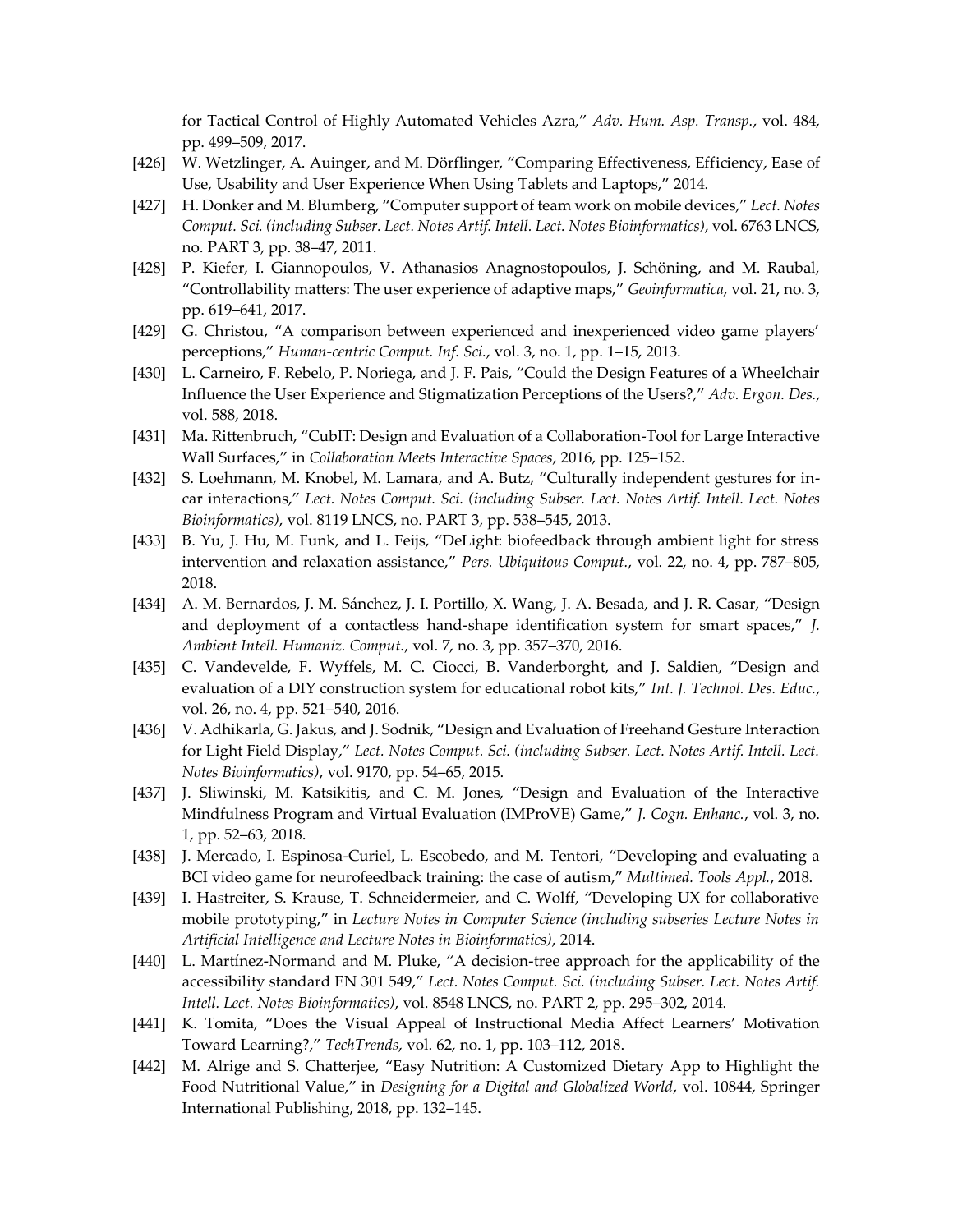- [443] D. Harris, "Efficiency and User Experience of Gaze Interaction in an Automotive Environment Benedikt," in *Engineering Psychology and Cognitive Ergonomics*, 2017, pp. 429–444.
- [444] D. Reich and E. Dittrich, "Empirical investigation of transferring cockpit interactions from virtual to real-life environments," *Lect. Notes Comput. Sci. (including Subser. Lect. Notes Artif. Intell. Lect. Notes Bioinformatics)*, vol. 8022 LNCS, no. PART 2, pp. 301–309, 2013.
- [445] G. Leitner, A. J. Fercher, and C. Lassen, "End users programming smart homes A case study on scenario programming," *Lect. Notes Comput. Sci. (including Subser. Lect. Notes Artif. Intell. Lect. Notes Bioinformatics)*, vol. 7947 LNCS, pp. 217–236, 2013.
- [446] M. Vaaraniemi, M. Freidank, and R. Westermann, "Enhancing the Visibility of Labels in 3D Navigation Maps," *Prog. New Trends 3D Geoinf. Sci.*, pp. 23–40, 2013.
- [447] N. Köster, S. Wrede, and P. Cimiano, "Evaluating a Graph Query Language for Human-Robot Interaction Data in Smart Environments," *Softw. Technol. Appl. Found.*, vol. 10748, pp. 263–279, 2018.
- [448] M. Lankes, R. Bernhaupt, and M. Tscheligi, "Evaluating User Experience Factors Using Experiments: Expressive Artificial Faces Embedded in Contexts," 2010.
- [449] H. Gürkök, G. Hakvoort, and M. Poel, "Evaluating user experience in a selection based braincomputer interface game: A comparative study," in *Lecture Notes in Computer Science (including subseries Lecture Notes in Artificial Intelligence and Lecture Notes in Bioinformatics)*, 2011.
- [450] I. Wechsung and A. B. Naumann, "Evaluation methods for multimodal systems: A comparison of standardized usability questionnaires," *Lect. Notes Comput. Sci. (including Subser. Lect. Notes Artif. Intell. Lect. Notes Bioinformatics)*, vol. 5078 LNCS, pp. 276–284, 2008.
- [451] G. W. Young, D. Murphy, and J. Weeter, "A Functional Analysis of Haptic Feedback in Digital Musical Instrument Interactions," pp. 95–122, 2018.
- [452] A. Rodrigues *et al.*, "Evaluation of the Use of Eye and Head Movements for Mouse-like Functions by Using IOM Device," *Univers. Access Human-Computer Interact. Interact. Tech. Environ.*, vol. 9738, pp. 81–91, 2016.
- [453] S. Kyriazakos *et al.*, *eWALL: An Open-Source Cloud-Based eHealth Platform for Creating Home Caring Environments for Older Adults Living with Chronic Diseases or Frailty*, vol. 97, no. 2. 2017.
- [454] P. Marti and I. Iacono, "Experience over time: evaluating the experience of use of a squeezable interface in the medium term," *Multimed. Tools Appl.*, vol. 76, no. 4, pp. 5095–5116, 2017.
- [455] P. M. Kluckner, A. Weiss, J. Schrammel, and M. Tscheligi, "Exploring Persuasion in the Home : Results of a Long-Term Study on Energy Consumption Behavior," pp. 150–165, 2013.
- [456] I. Triantafyllidou and A. Chatzitsakiroglou, "FingerTrips on Tangible Augmented 3D Maps for Learning History," *Interact. Mob. Commun. Technol. Learn.*, vol. 725, pp. 465–476, 2018.
- [457] K. Kuusinen, H. Petrie, F. Fagerholm, and T. Mikkonen, "Flow, Intrinsic Motivation, and Developer Experience in Software Engineering," *Agil. Process. Softw. Eng. Extrem. Program.*, vol. 251, pp. 104–117, 2016.
- [458] S. Eimler, A. Von Der Pütten, U. Schächtle, L. Carstens, and N. Krämer, "Following the white rabbit - A robot rabbit as vocabulary trainer for beginners of English," *Lect. Notes Comput. Sci. (including Subser. Lect. Notes Artif. Intell. Lect. Notes Bioinformatics)*, vol. 6389 LNCS, pp. 322– 339, 2010.
- [459] T. Neumayr, M. A. B, S. Pimminger, S. Sch, and M. Gst, "From Assistive Technology to Industry and Back – Experiences with an Applied Domain Transfer," *Comput. Help. People with Spec. Needs*, vol. 10897, pp. 541–551, 2018.
- [460] A. Niels and C. Zagel, "Gamified Self-service Checkouts: The Influence of Computer-Related Causal Attributions on User Experience and Motivation," *Adv. Hum. Side Serv. Eng.*, vol. 601, pp. 24–36, 2018.
- [461] M. Lankes and B. Stiglbauer, "GazeAR: Mobile Gaze-Based Interaction in the Context of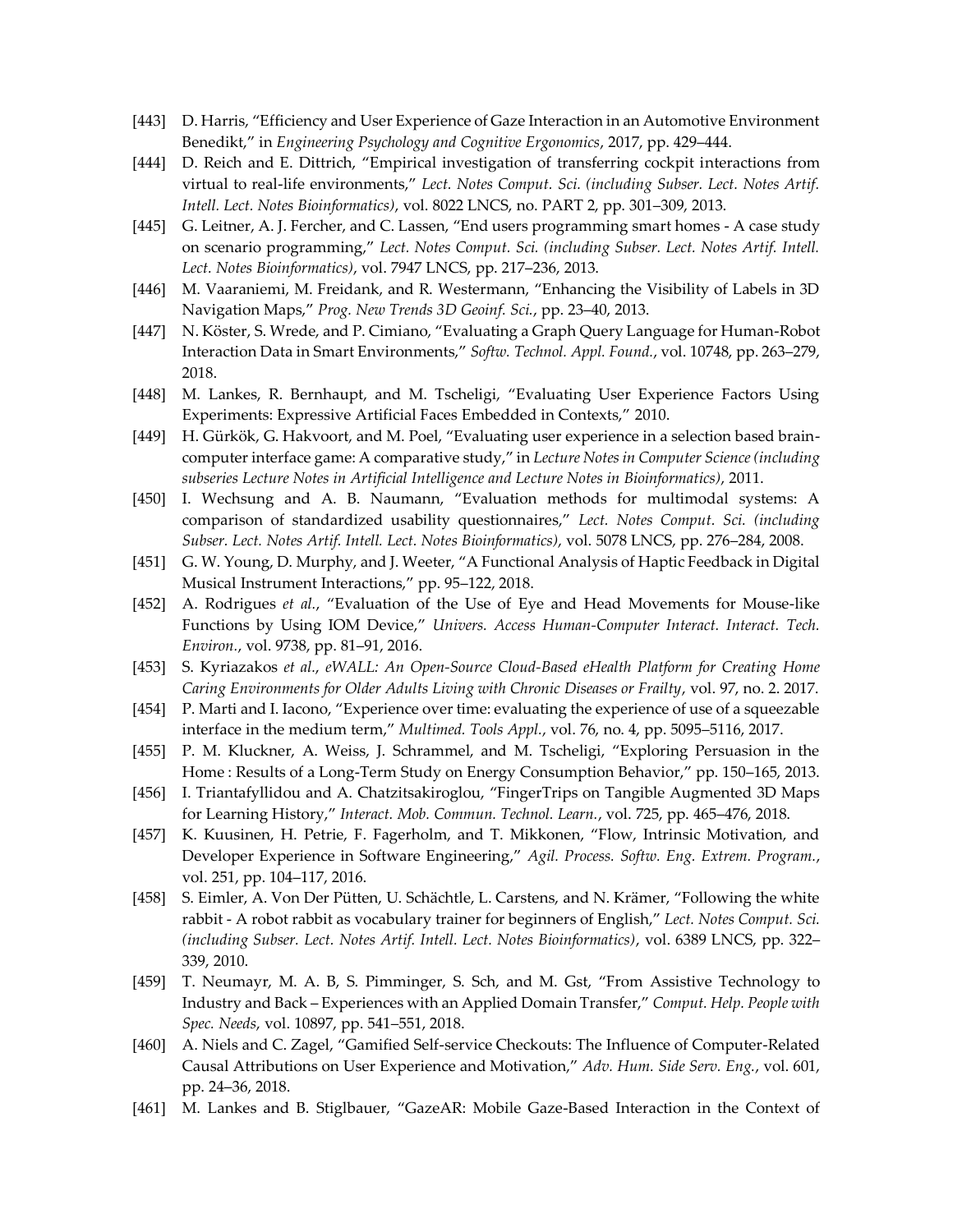Augmented Reality Games," *Augment. Reality, Virtual Reality, Comput. Graph.*, vol. 9768, pp. 397–406, 2016.

- [462] B. Þ. Jónsson, G. Tómasson, H. Sigurþórsson, Á. Eiríksdóttir, L. Amsaleg, and M. K. Lárusdóttir, "A Multi-Dimensional Data Model for Personal Photo Browsing," pp. 345–356, 2014.
- [463] B. Trevisan, A. Willach, E. Jakobs, and R. Schmitt, "Gender-Specific Kansei Engineering: Using AttrakDiff2," pp. 167–174.
- [464] M. Rehm and K. Leichtenstern, "Gesture-based mobile training of intercultural behavior," *Multimed. Syst.*, vol. 18, no. 1, pp. 33–51, 2012.
- [465] H. Richter, S. Löhmann, and A. Wiethoff, "HapticArmrest: Remote tactile feedback on touch surfaces using combined actuators," *Lect. Notes Comput. Sci. (including Subser. Lect. Notes Artif. Intell. Lect. Notes Bioinformatics)*, vol. 7040 LNCS, pp. 1–10, 2011.
- [466] P. Lubos, O. Ariza, G. Bruder, F. Daiber, F. Steinicke, and A. Krüger, "HoverSpace Analyses of the Perceived Spatial Affordances of Hover Interaction Above Tabletop Surfaces," *Lect. Notes Comput. Sci. (including Subser. Lect. Notes Artif. Intell. Lect. Notes Bioinformatics)*, vol. 9298, pp. 259–277, 2015.
- [467] I. Wechsung, R. Schleicher, and S. Möller, "How context determines perceived quality and modality choice. Secondary task paradigm applied to the evaluation of multimodal interfaces," *Proc. Paralinguistic Inf. its Integr. Spok. Dialogue Syst. Work.*, pp. 327–340, 2011.
- [468] B. V. B, A. Schneider, E. Krueger, F. Br, K. Opwis, and E. D. Mekler, "How to Use Plain and Easy-to-Read Language for a Positive User Experience," vol. 1, pp. 514–522, 2018.
- [469] M. Winckler, R. Bernhaupt, and C. Bach, "Identification of UX dimensions for incident reporting systems with mobile applications in urban contexts: a longitudinal study," *Cogn. Technol. Work*, 2016.
- [470] M. Haase, M. Krippl, M. Wahl, and S. Ferchow, "Impact of Performance and Subjective Appraisal of Performance on the Assessment of Technical Systems," *Human-Computer Interact. Theory, Des. Dev. Pract.*, vol. 9731, pp. 291–301, 2016.
- [471] J. Ferraz de Abreu, P. Almeida, and P. Beca, "InApp Questions an Approach for Contextual Evaluation of Applications," *Commun. Comput. Inf. Sci.*, vol. 689, pp. 163–175, 2017.
- [472] S. Mach, A. Kastrau, and F. Schmalfu, "Information at Hand Using Wearable Devices to Display Task Information in the Context of Industry 4.0," *HCI Int. 2018 – Posters' Ext. Abstr.*, vol. 850, no. 723277, pp. 93–100, 2018.
- [473] N. Girard, S. Cherké, H. Soubaras, and K. Nieuwenhuis, "A New Gesture Control for Zooming on Tablets and Smartphones for Visually Impaired People," *Springer Int. Publ. AG, part Springer Nat. 2018*, pp. 351–358, 2018.
- [474] I. Rodriguez, P. O. Rossel, M. Fernández, C. Fuentes, A. León, and V. Herskovic, "InMyDay: a study on input styles for a digital diary for older users," *J. Ambient Intell. Humaniz. Comput.*, vol. 0, no. 0, p. 0, 2019.
- [475] A. Sánchez, E. Villalba-Mora, I. Peinado, and L. Rodriguez-Mañas, "Integrated Care Programme for older adults: Analysis and improvement," *J. Nutr. Heal. Aging*, vol. 21, no. 8, pp. 867–873, 2017.
- [476] M. De Clerk, G. Schmierer, and M. Dangelmaier, "Interaction Techniques for Virtual Reality Based Automotive Design Reviews," vol. 1, pp. 39–48, 2017.
- [477] J. Gugenheimer, C. Winkler, D. Wolf, and E. Rukzio, "Interaction with Adaptive and Ubiquitous User Interfaces," *Companion Technol.*, pp. 209–229, 2017.
- [478] A. Löcken, F. Yan, W. Heuten, and S. Boll, "Investigating driver gaze behavior during lane changes using two visual cues: ambient light and focal icons," *J. Multimodal User Interfaces*, 2019.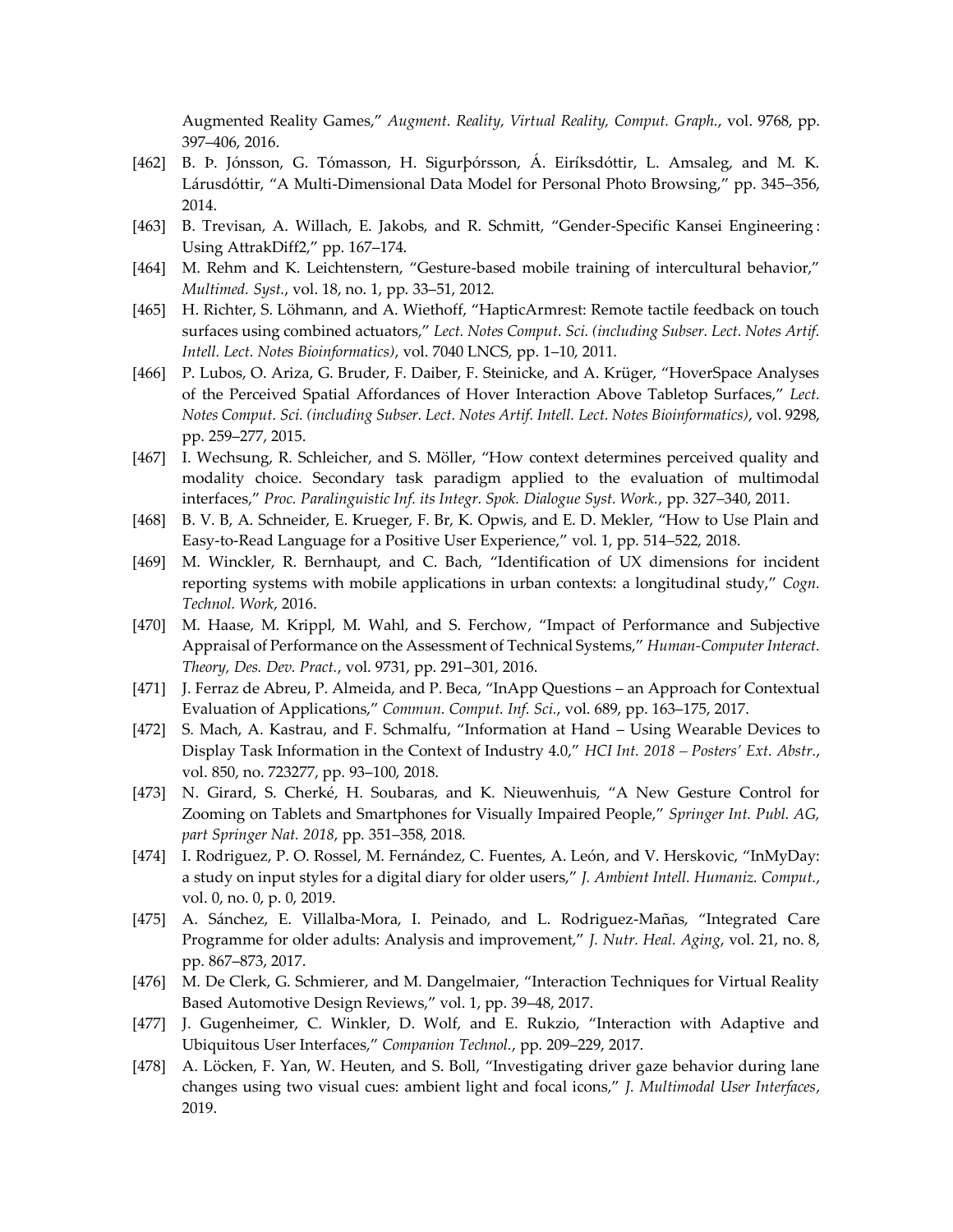- [479] S. Memeti, S. Pllana, M. Ferati, A. Kurti, and I. Jusufi, *IoTutor: How Cognitive Computing Can Be Applied to Internet of Things Education*, vol. 1, no. 20150088. Springer International Publishing, 2019.
- [480] P. Almeida *et al.*, "Iterative User Experience Evaluation of a User Interface for the Unification of TV Contents," *Appl. Usability Interact. Telev.*, vol. 813, pp. 44–57, 2018.
- [481] J. Frommer *et al.*, "LAST MINUTE : An Empirical Experiment in User- Companion Interaction and Its Evaluation."
- [482] D. Zele, Na. Jurancic, I. Kozuh, and M. Debevc, "Life-Support System for Elderly as Assistance in Independent Living," *Lect. Notes Comput. Sci. (including Subser. Lect. Notes Artif. Intell. Lect. Notes Bioinformatics)*, vol. 10461 LNCS, pp. 173–182, 2017.
- [483] A. Silva, D. Marques, C. Duarte, M. A. Viana-Baptista, and L. Carriço, "LOST-map: A victimsourced rescue map of disaster areas," *Lect. Notes Comput. Sci. (including Subser. Lect. Notes Artif. Intell. Lect. Notes Bioinformatics)*, vol. 8658 LNCS, pp. 311–318, 2014.
- [484] M. Shieh, S. Meng, and T. Y. Chuang, *A Study of Applying Slow Technology on Wearable Devices*, vol. 10902. Springer International Publishing, 2018.
- [485] D. Pietschmann and S. Rusdorf, "Matching levels of task difficulty for different modes of presentation in a VR table tennis simulation by using assistance functions and regression analysis," *Lect. Notes Comput. Sci. (including Subser. Lect. Notes Artif. Intell. Lect. Notes Bioinformatics)*, vol. 8525 LNCS, no. PART 1, pp. 406–417, 2014.
- [486] A. Müller *et al.*, "Measuring the Influence of User Experience on Banking Customers´ Trust," *HCI Business, Gov. Organ.*, vol. 10923, pp. 382–395, 2018.
- [487] N. Morina *et al.*, "Mental health assessments in refugees and asylum seekers: Evaluation of a tablet-assisted screening software," *Confl. Health*, vol. 11, no. 1, pp. 1–9, 2017.
- [488] K. Nuelle, S. Bringeland, S. Tappe, B. Deml, and T. Ortmaier, "Mobile Augmented Reality System for Craftsmen," in *Developing Support Technologies*, vol. 23, Springer International Publishing, 2018, pp. 169–176.
- [489] D. Griol and Z. Callejas, "Mobile Conversational Agents for Context-Aware Care Applications," *Cognit. Comput.*, vol. 8, no. 2, pp. 336–356, 2016.
- [490] S. Cano, V. Peñeñory, C. Collazos, H. M. Fardoun, and D. M. Alghazzawi, "Model for Design of Serious Game for Rehabilitation in Children with Cochlear Implant," *ICTs Improv. Patients Rehabil. Res. Tech.*, vol. 665, pp. 94–105, 2017.
- [491] J. Hussain *et al.*, "Model-based adaptive user interface based on context and user experience evaluation," *J. Multimodal User Interfaces*, 2018.
- [492] J. P. Leuteritz, H. Widlroither, and M. Klüh, "Multi-level validation of the isometrics questionnaire based on qualitative and quantitative data obtained from a conventional usability test," *Lect. Notes Comput. Sci. (including Subser. Lect. Notes Artif. Intell. Lect. Notes Bioinformatics)*, vol. 5610 LNCS, no. PART 1, pp. 304–313, 2009.
- [493] B. Weiss, I. Wechsung, S. Hillmann, and S. Möller, "Multimodal HCI: exploratory studies on effects of first impression and single modality ratings in retrospective evaluation," *J. Multimodal User Interfaces*, vol. 11, no. 2, pp. 115–131, 2017.
- [494] M. Á. Fernández, V. Peláez, G. López, J. L. Carus, and V. Lobato, "Multimodal interfaces for the smart home: Findings in the process from architectural design to user evaluation," *Lect. Notes Comput. Sci. (including Subser. Lect. Notes Artif. Intell. Lect. Notes Bioinformatics)*, vol. 7656 LNCS, pp. 173–180, 2012.
- [495] J. Coelho, F. Rito, and C. Duarte, "'You, me & TV' Fighting social isolation of older adults with Facebook, TV and multimodality," *Int. J. Hum. Comput. Stud.*, vol. 98, pp. 38–50, 2017.
- [496] G. Jakus, C. Dicke, and J. Sodnik, "A user study of auditory, head-up and multi-modal displays in vehicles," *Appl. Ergon.*, vol. 46, pp. 184–192, 2015.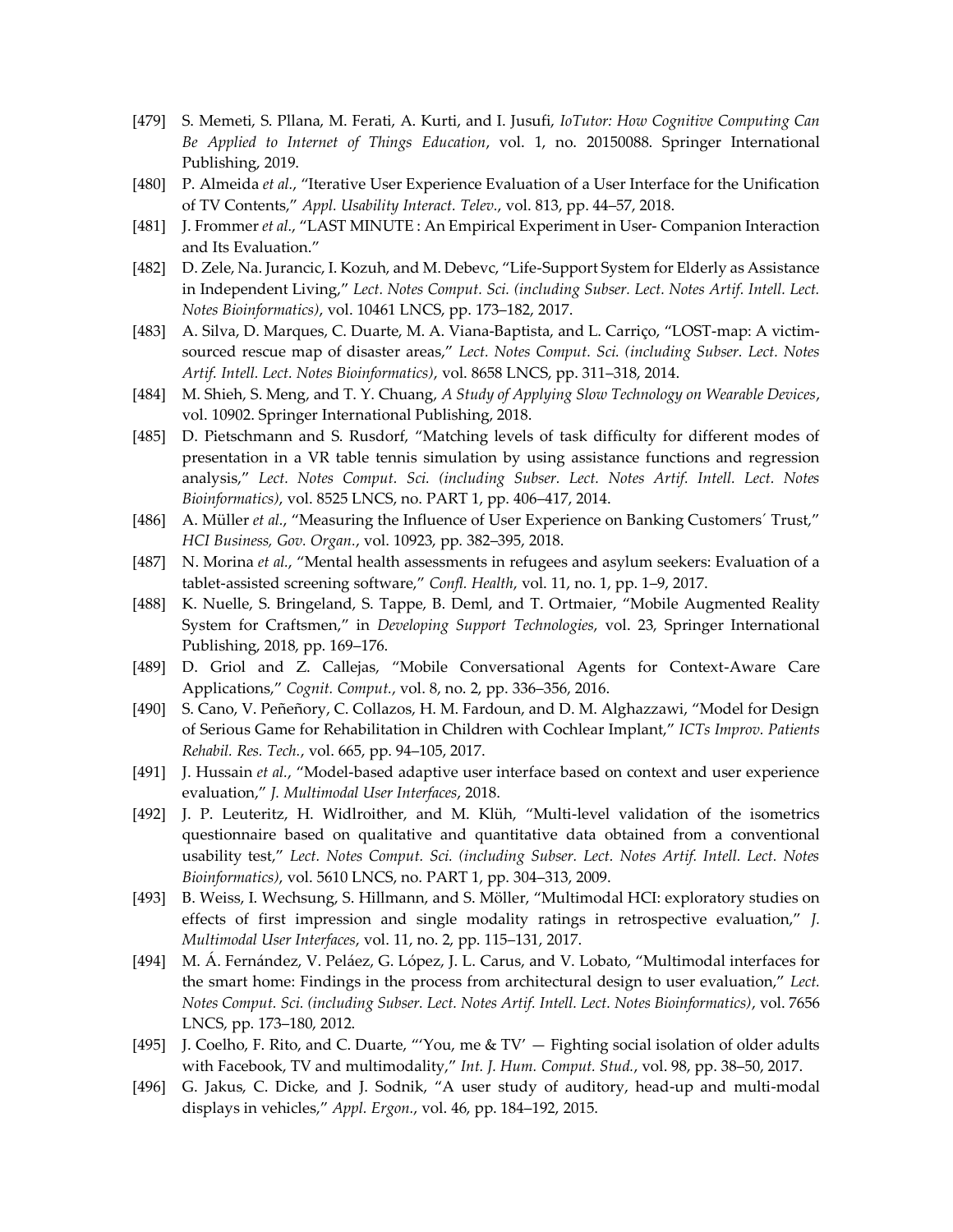- [497] E. Nofal, R. Stevens, T. Coomans, and A. Vande Moere, "Communicating the spatiotemporal transformation of architectural heritage via an in-situ projection mapping installation," *Digit. Appl. Archaeol. Cult. Herit.*, vol. 11, p. e00083, 2018.
- [498] E. Loup-Escande, R. Frenoy, G. Poplimont, I. Thouvenin, O. Gapenne, and O. Megalakaki, "Contributions of mixed reality in a calligraphy learning task: Effects of supplementary visual feedback and expertise on cognitive load, user experience and gestural performance," *Comput. Human Behav.*, vol. 75, pp. 42–49, 2017.
- [499] A. Poushneh and A. Z. Vasquez-Parraga, "Discernible impact of augmented reality on retail customer's experience, satisfaction and willingness to buy," *J. Retail. Consum. Serv.*, vol. 34, pp. 229–234, 2017.
- [500] J. Abreu, P. Almeida, T. Silva, and R. Oliveira, "Discovering TV Contents in a Second Screen App: Perspectives from Portuguese and Brazilian Markets," *Procedia Comput. Sci.*, vol. 64, pp. 1240–1247, 2015.
- [501] L. Desteghe *et al.*, "Effectiveness and usability of an online tailored education platform for atrial fibrillation patients undergoing a direct current cardioversion or pulmonary vein isolation," *Int. J. Cardiol.*, vol. 272, pp. 123–129, 2018.
- [502] Y. Udjaja, "EKSPANPIXEL BLADSY STRANICA: Performance Efficiency Improvement of Making Front-End Website Using Computer Aided Software Engineering Tool," *Procedia Comput. Sci.*, vol. 135, pp. 292–301, 2018.
- [503] A. Skulmowski, S. Pradel, T. Kühnert, G. Brunnett, and G. D. Rey, "Embodied learning using a tangible user interface: The effects of haptic perception and selective pointing on a spatial learning task," *Comput. Educ.*, vol. 92–93, pp. 64–75, 2016.
- [504] V. Rieuf, C. Bouchard, V. Meyrueis, and J.-F. Omhover, "Emotional activity in early immersive design: Sketches and moodboards in virtual reality," *Des. Stud.*, vol. 48, pp. 43–75, 2017.
- [505] M. K. Curumsing, N. Fernando, M. Abdelrazek, R. Vasa, K. Mouzakis, and J. Grundy, "Emotion-oriented requirements engineering: A case study in developing a smart home system for the elderly," *J. Syst. Softw.*, vol. 147, pp. 215–229, 2019.
- [506] G. Desolda, C. Ardito, M. F. Costabile, and M. Matera, "End-user composition of interactive applications through actionable UI components," *J. Vis. Lang. Comput.*, vol. 42, pp. 46–59, 2017.
- [507] B. R. Barricelli and S. Valtolina, "A visual language and interactive system for end-user development of internet of things ecosystems," *J. Vis. Lang. Comput.*, vol. 40, pp. 1–19, 2017.
- [508] A. Somrak, I. Humar, M. S. Hossain, M. F. Alhamid, M. A. Hossain, and J. Guna, "Estimating VR Sickness and user experience using different HMD technologies: An evaluation study," *Futur. Gener. Comput. Syst.*, vol. 94, pp. 302–316, 2019.
- [509] C.-H. Wang, Y.-C. Chiang, and M.-J. Wang, "Evaluation of an Augmented Reality Embedded On-line Shopping System," *Procedia Manuf.*, vol. 3, pp. 5624–5630, 2015.
- [510] K. Kaspar, R. R. Gameiro, and P. König, "Feeling good, searching the bad: Positive priming increases attention and memory for negative stimuli on webpages," *Comput. Human Behav.*, vol. 53, pp. 332–343, 2015.
- [511] S. Kyriazakos, V. Valentini, A. Cesario, and R. Zachariae, "FORECAST A cloud-based personalized intelligent virtual coaching platform for the well-being of cancer patients," *Clin. Transl. Radiat. Oncol.*, vol. 8, pp. 50–59, 2018.
- [512] O. Schneider, K. MacLean, C. Swindells, and K. Booth, "Haptic experience design: What hapticians do and where they need help," *Int. J. Hum. Comput. Stud.*, vol. 107, pp. 5–21, 2017.
- [513] L. Dorcec, D. Pevec, H. Vdovic, J. Babic, and V. Podobnik, "How do people value electric vehicle charging service? A gamified survey approach," *J. Clean. Prod.*, vol. 210, pp. 887–897, 2019.
- [514] K. Kalimullah and D. Sushmitha, "Influence of Design Elements in Mobile Applications on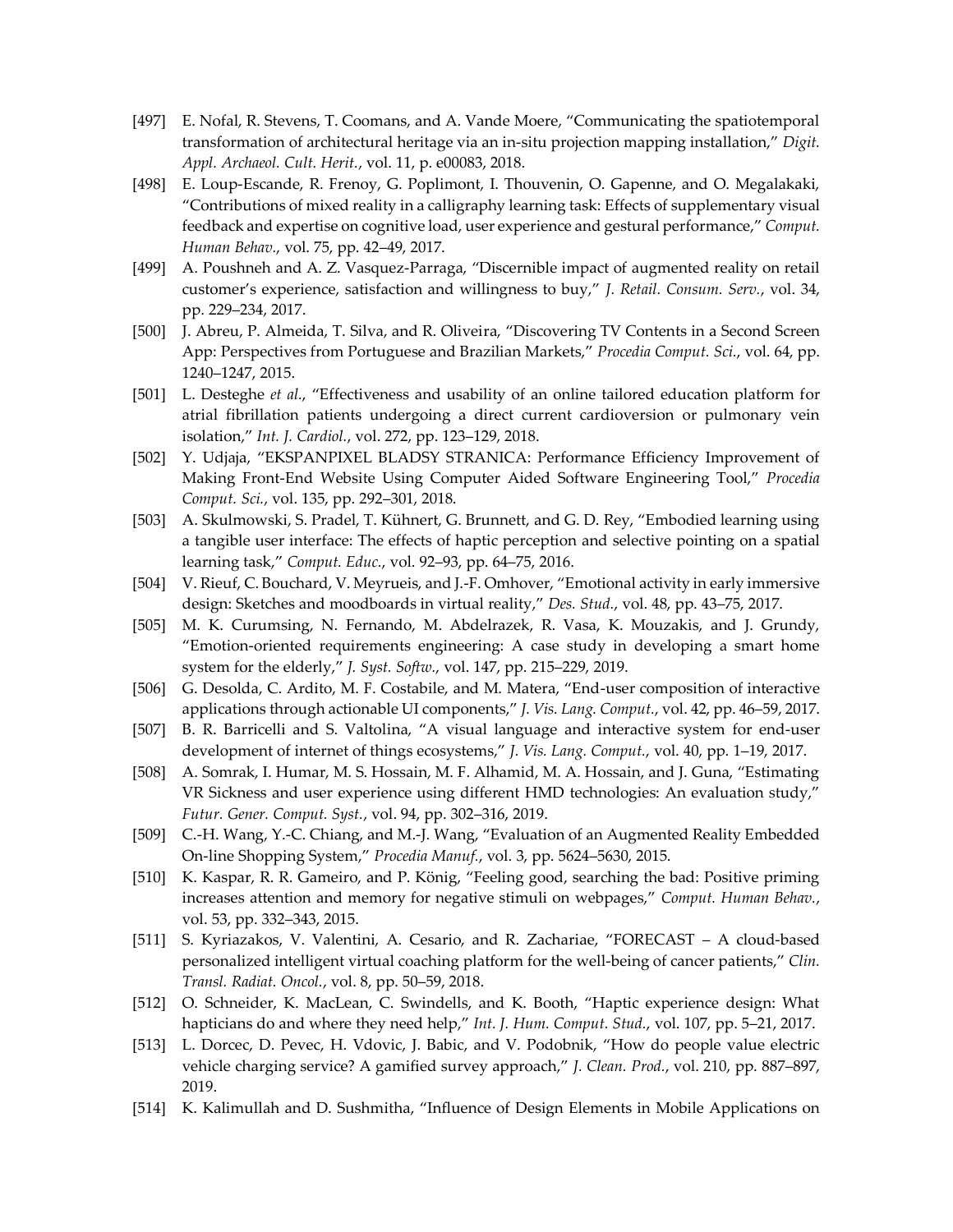User Experience of Elderly People," *Procedia Comput. Sci.*, vol. 113, pp. 352–359, 2017.

- [515] M. Obrist, C. Moser, D. Alliez, and M. Tscheligi, "In-situ evaluation of users' first impressions on a unified electronic program guide concept," *Entertain. Comput.*, vol. 2, no. 3, pp. 191–202, 2011.
- [516] J. Novak, M. Melenhorst, I. Micheel, C. Pasini, P. Fraternali, and A. E. Rizzoli, "Integrating behavioural change and gamified incentive modelling for stimulating water saving," *Environ. Model. Softw.*, vol. 102, pp. 120–137, 2018.
- [517] B. Loepp, T. Donkers, T. Kleemann, and J. Ziegler, "Interactive recommending with Tag-Enhanced Matrix Factorization (TagMF)," *Int. J. Hum. Comput. Stud.*, vol. 121, pp. 21–41, 2019.
- [518] C. Kamienski *et al.*, "Application development for the Internet of Things: A context-aware mixed criticality systems development platform," *Comput. Commun.*, vol. 104, pp. 1–16, 2017.
- [519] J. H. Israel, E. Wiese, M. Mateescu, C. Zöllner, and R. Stark, "Investigating three-dimensional sketching for early conceptual design—Results from expert discussions and user studies," *Comput. Graph.*, vol. 33, no. 4, pp. 462–473, 2009.
- [520] S. Popova-Dlugosch, J. Breuninger, B. Lemme, and K. Bengler, "Is Walking Bad for Tablet Use or is Tablet Use Bad for Walking? An Experimental Study on the Effect of Walking on Tablet Use.," *IFAC Proc. Vol.*, vol. 46, no. 15, pp. 52–57, 2013.
- [521] A. Sünnetcioglu, E. Brandenburg, U. Rothenburg, and R. Stark, "ModelTracer: User-friendly Traceability for the Development of Mechatronic Products," *Procedia Technol.*, vol. 26, pp. 365– 373, 2016.
- [522] T. Schürmann, C. Binder, G. Janzarik, and J. Vogt, "Movement transformation on multi-touch devices: Intuition or instructional preparation?," *Appl. Ergon.*, vol. 50, pp. 251–255, 2015.
- [523] A. Holzer, S. Reber, J. Quarta, J. Mazuze, and D. Gillet, "Padoc: Enabling social networking in proximity," *Comput. Networks*, vol. 111, pp. 82–92, 2016.
- [524] S. Memeti and S. Pllana, "PAPA: A parallel programming assistant powered by IBM Watson cognitive computing technology," *J. Comput. Sci.*, vol. 26, pp. 275–284, 2018.
- [525] Z. Vosough, M. Hogräfer, L. A. Royer, R. Groh, and H.-J. Schulz, "Parallel hierarchies: A visualization for cross-tabulating hierarchical categories," *Comput. Graph.*, vol. 76, pp. 1–17, 2018.
- [526] R. I. F. Vaz, P. O. Fernandes, and A. C. R. Veiga, "Proposal of a Tangible User Interface to Enhance Accessibility in Geological Exhibitions and the Experience of Museum Visitors," *Procedia Comput. Sci.*, vol. 100, pp. 832–839, 2016.
- [527] A. Komninos, "Pro-social behaviour in crowdsourcing systems: Experiences from a field deployment for beach monitoring," *Int. J. Hum. Comput. Stud.*, vol. 124, pp. 93–115, 2019.
- [528] P. Rezaei-hachesu *et al.*, "The design and evaluation of an antimicrobial resistance surveillance system for neonatal intensive care units in Iran," *Int. J. Med. Inform.*, vol. 115, pp. 24–34, 2018.
- [529] A. Ferreira, N. Brändle, P. Widhalm, and C. Olaverri-Monreal, "Assessment of trip validation interfaces for smartphone-based travel surveys," *Transp. Res. Procedia*, vol. 32, pp. 126–134, 2018.
- [530] K.-C. Hamborg, M. Bruns, F. Ollermann, and K. Kaspar, "The effect of banner animation on fixation behavior and recall performance in search tasks," *Comput. Human Behav.*, vol. 28, no. 2, pp. 576–582, 2012.
- [531] J. Karjanto, N. M. Yusof, C. Wang, J. Terken, F. Delbressine, and M. Rauterberg, "The effect of peripheral visual feedforward system in enhancing situation awareness and mitigating motion sickness in fully automated driving," *Transp. Res. Part F Traffic Psychol. Behav.*, vol. 58, pp. 678–692, 2018.
- [532] K. Kaspar, S. König, J. Schwandt, and P. König, "The experience of new sensorimotor contingencies by sensory augmentation," *Conscious. Cogn.*, vol. 28, pp. 47–63, 2014.